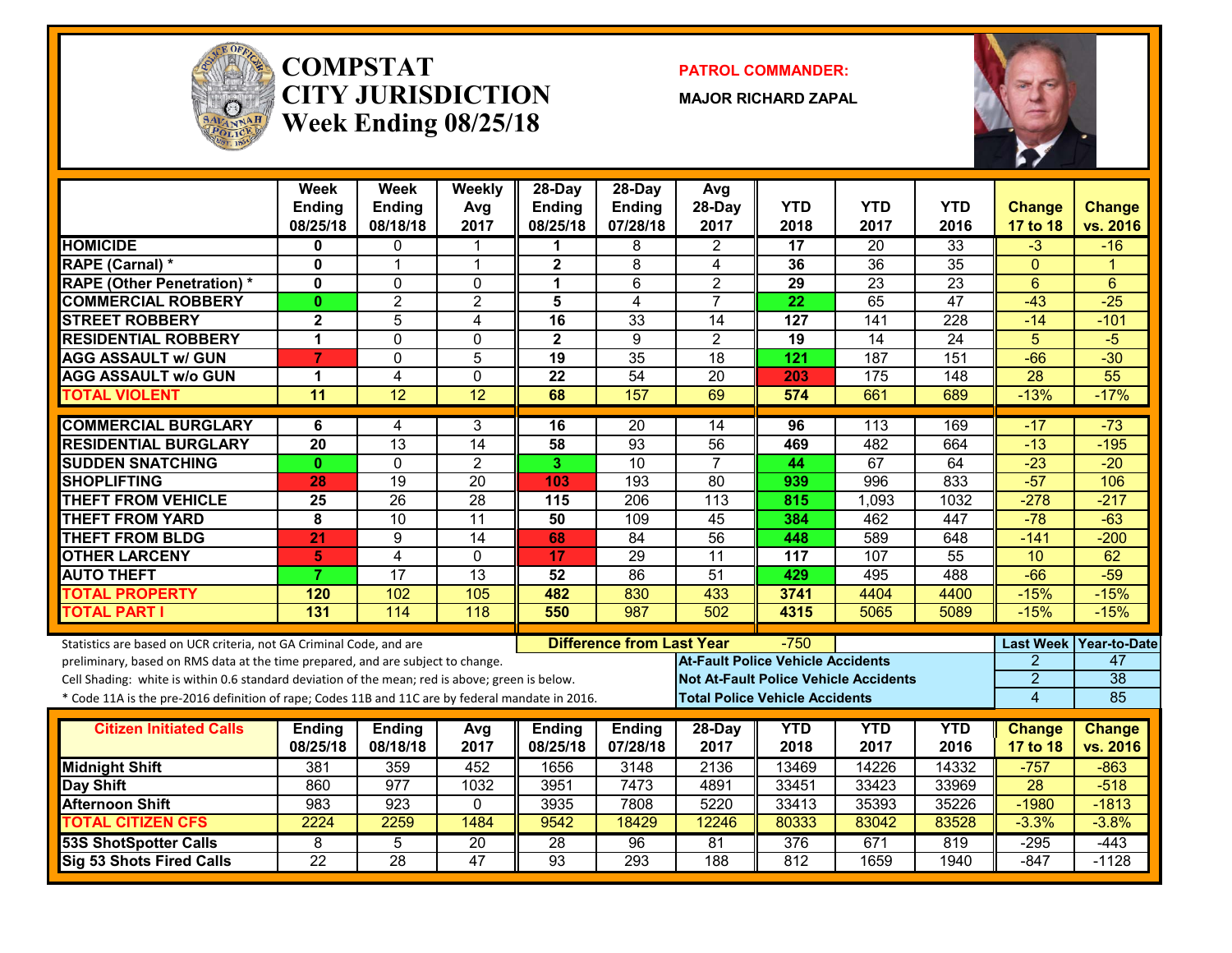

#### **COMPSTATNORTH PRECINCTWeek Ending 08/25/18**

**PRECINCT COMMANDER:**

**CAPT. CARY HILL**



|                                                                                                  | <b>Week</b><br>Ending<br>8/25/18 | Week<br>Ending<br>8/18/18 | Weekly<br>Avg<br>2017 | $28-Dav$<br><b>Ending</b><br>8/25/18 | $28-Dav$<br><b>Ending</b><br>7/28/18 | Avg<br>28-Day<br>2017                        | <b>YTD</b><br>2018 | <b>YTD</b><br>2017 | YTD.<br>2016    | <b>Change</b><br>17 to 18 | <b>Change</b><br>vs. 2016 |
|--------------------------------------------------------------------------------------------------|----------------------------------|---------------------------|-----------------------|--------------------------------------|--------------------------------------|----------------------------------------------|--------------------|--------------------|-----------------|---------------------------|---------------------------|
| <b>HOMICIDE</b>                                                                                  | $\mathbf{0}$                     | $\mathbf{0}$              | $\mathbf{0}$          | 1                                    | $\overline{2}$                       | $\mathbf{0}$                                 | 4                  | 3                  | $\overline{2}$  | 1                         | $\overline{2}$            |
| RAPE (Carnal) *                                                                                  | $\mathbf 0$                      | 0                         | 0                     | $\mathbf 0$                          | $\overline{2}$                       | $\overline{1}$                               | 8                  | 14                 | $\overline{12}$ | $-6$                      | $-4$                      |
| <b>RAPE (Other Penetration) *</b>                                                                | $\mathbf{0}$                     | $\Omega$                  | 0                     | $\mathbf{0}$                         | $\overline{2}$                       | $\mathbf 0$                                  | 4                  | $\overline{4}$     | 5               | $\Omega$                  | $-1$                      |
| <b>COMMERCIAL ROBBERY</b>                                                                        | $\mathbf 0$                      | 0                         | 0                     | 0                                    | $\mathbf{1}$                         | $\mathbf 1$                                  | 4                  | $\overline{10}$    | $\overline{6}$  | $-6$                      | $-2$                      |
| <b>STREET ROBBERY</b>                                                                            | $\overline{2}$                   | $\mathbf 1$               | 1                     | 5                                    | $\overline{7}$                       | 4                                            | 40                 | 50                 | 94              | $-10$                     | $-54$                     |
| <b>RESIDENTIAL ROBBERY</b>                                                                       | $\mathbf{0}$                     | $\mathbf{0}$              | 0                     | $\mathbf 0$                          | $\overline{2}$                       | $\mathbf{0}$                                 | 5                  | $\mathbf 1$        | 5               | $\overline{4}$            | $\Omega$                  |
| <b>AGG ASSAULT w/ GUN</b>                                                                        | 3                                | $\Omega$                  | $\mathbf{1}$          | 5                                    | $\overline{6}$                       | $\overline{4}$                               | $\overline{26}$    | 39                 | 31              | $-13$                     | $-5$                      |
| <b>AGG ASSAULT w/o GUN</b>                                                                       | $\mathbf{0}$                     | $\mathbf{1}$              | $\mathbf 0$           | $\overline{7}$                       | $\overline{19}$                      | 6                                            | 68                 | 44                 | 45              | $\overline{24}$           | $\overline{23}$           |
| <b>TOTAL VIOLENT</b>                                                                             | 5                                | $\overline{2}$            | 3                     | 18                                   | 41                                   | 17                                           | 159                | 165                | 200             | $-4%$                     | $-21%$                    |
| <b>COMMERCIAL BURGLARY</b>                                                                       | 1                                | 1                         | 1                     | 3                                    | 4                                    | 4                                            | 21                 | $\overline{35}$    | $\overline{34}$ | $-14$                     | $-13$                     |
| <b>RESIDENTIAL BURGLARY</b>                                                                      | 4                                | $\overline{2}$            | $\overline{2}$        | $\overline{7}$                       | 13                                   | $\overline{7}$                               | 56                 | 47                 | 68              | 9                         | $-12$                     |
| <b>SUDDEN SNATCHING</b>                                                                          | $\mathbf{0}$                     | $\mathbf 0$               | $\mathbf{1}$          | 1                                    | 5                                    | 3                                            | 22                 | $\overline{35}$    | 35              | $-13$                     | $-13$                     |
| <b>SHOPLIFTING</b>                                                                               |                                  | $\overline{3}$            | 3                     | $\overline{11}$                      | 46                                   | 12                                           | 173                | 138                | 125             | 35                        | 48                        |
| <b>THEFT FROM VEHICLE</b>                                                                        | 6                                | 6                         | 6                     | 24                                   | 48                                   | $\overline{24}$                              | 167                | 256                | 345             | $-89$                     | $-178$                    |
| <b>THEFT FROM YARD</b>                                                                           | $\mathbf{3}$                     | $\mathbf{1}$              | 3                     | 10                                   | $\overline{27}$                      | $\overline{11}$                              | 100                | 148                | 141             | $-48$                     | $-41$                     |
| <b>THEFT FROM BLDG</b>                                                                           | $\overline{9}$                   | 4                         | $\overline{4}$        | $\overline{22}$                      | $\overline{19}$                      | $\overline{15}$                              | $\overline{122}$   | 176                | 198             | $-54$                     | $-76$                     |
| <b>OTHER LARCENY</b>                                                                             | 1                                | 1                         | $\mathbf 0$           | $\overline{\mathbf{2}}$              | 12                                   | $\overline{2}$                               | 28                 | 28                 | 17              | $\mathbf{0}$              | 11                        |
| <b>AUTO THEFT</b>                                                                                | $\overline{\mathbf{2}}$          | 4                         | 3                     | $\overline{14}$                      | $\overline{20}$                      | $\overline{12}$                              | 88                 | 127                | 131             | $-39$                     | $-43$                     |
| <b>TOTAL PROPERTY</b>                                                                            | $\overline{27}$                  | $\overline{22}$           | $\overline{22}$       | 94                                   | 194                                  | $\overline{90}$                              | 777                | 990                | 1094            | $-22%$                    | $-29%$                    |
| <b>TOTAL PART I</b>                                                                              | 32                               | $\overline{24}$           | $\overline{25}$       | 112                                  | 235                                  | 107                                          | 936                | 1155               | 1294            | $-19%$                    | $-28%$                    |
| Statistics are based on UCR criteria, not GA Criminal Code, and are                              |                                  |                           |                       |                                      | <b>Difference from Last Year</b>     |                                              | $-219$             |                    |                 | <b>Last Week</b>          | Year-to-Date              |
| preliminary, based on RMS data at the time prepared, and are subject to change.                  |                                  |                           |                       |                                      |                                      | <b>At-Fault Police Vehicle Accidents</b>     |                    |                    |                 | $\mathbf{0}$              | 9                         |
| Cell Shading: white is within 0.6 standard deviation of the mean; red is above; green is below.  |                                  |                           |                       |                                      |                                      | <b>Not At-Fault Police Vehicle Accidents</b> |                    |                    |                 | $\overline{2}$            | $\overline{9}$            |
| * Code 11A is the pre-2016 definition of rape; Codes 11B and 11C are by federal mandate in 2016. |                                  |                           |                       |                                      |                                      | <b>Total Police Vehicle Accidents</b>        |                    |                    |                 | $\overline{2}$            | 18                        |
|                                                                                                  | Week                             | <b>Week</b>               | Weekly                | $28-Day$                             | 28-Day                               | Avg                                          |                    |                    |                 |                           |                           |
| <b>Citizen Initiated Calls</b>                                                                   | <b>Ending</b>                    | <b>Ending</b>             | Avg                   | <b>Ending</b>                        | <b>Ending</b>                        | 28-Day                                       | <b>YTD</b>         | <b>YTD</b>         | <b>YTD</b>      | <b>Change</b>             | <b>Change</b>             |
|                                                                                                  | 08/25/18                         | 08/18/18                  | 2017                  | 08/25/18                             | 07/28/18                             | 2017                                         | 2018               | 2017               | 2016            | 17 to 18                  | vs. 2016                  |
| <b>Midnight Shift</b>                                                                            | 116                              | 103                       | 121                   | 511                                  | 960                                  | 484                                          | 3952               | 4024               | 4048            | $-72$                     | $-96$                     |
| Day Shift                                                                                        | 214                              | 227                       | 233                   | 955                                  | 1838                                 | 931                                          | 8372               | 7783               | 8136            | 589                       | 236                       |
| <b>Afternoon Shift</b>                                                                           | 240                              | 243                       | $\mathbf 0$           | 995                                  | 1908                                 | 1010                                         | 8113               | 8275               | 8359            | $-162$                    | $-246$                    |
| <b>TOTAL CITIZEN CFS</b>                                                                         | 570                              | 573                       | 354                   | 2461                                 | 4706                                 | 2425                                         | 20437              | 20082              | 20542           | 1.8%                      | $-0.5%$                   |
| <b>53S ShotSpotter Calls</b>                                                                     | $\overline{2}$                   | 1                         | $\overline{3}$        | 5                                    | 13                                   | $\overline{12}$                              | 51                 | 92                 | 126             | $-41$                     | $-75$                     |
| <b>Sig 53 Shots Fired Calls</b>                                                                  | $\overline{3}$                   | 8                         | $\overline{7}$        | 19                                   | 67                                   | 29                                           | $\overline{213}$   | 239                | 317             | $-26$                     | $-104$                    |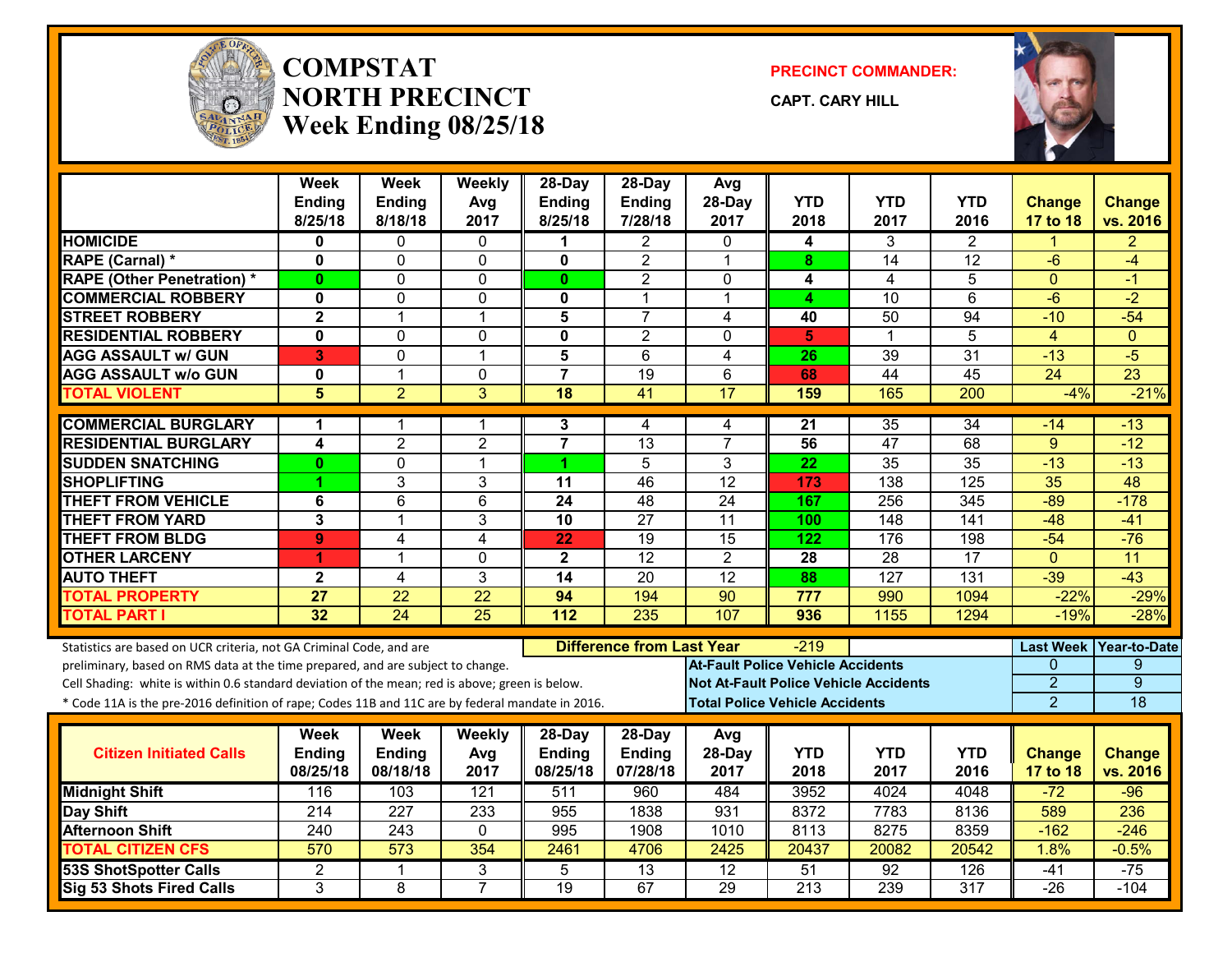# **BEAT 21 North Precinct Week Ending 08/25/18**

|                                   |                 |                | <b>Last 4 Weeks</b> |                | 28 Days        | 28 Day  |                |                |                |                |                      |
|-----------------------------------|-----------------|----------------|---------------------|----------------|----------------|---------|----------------|----------------|----------------|----------------|----------------------|
|                                   | Ending          | <b>Ending</b>  | <b>Ending</b>       | <b>Ending</b>  | <b>Ending</b>  | Average | <b>YTD</b>     | <b>YTD</b>     | <b>YTD</b>     | <b>Change</b>  | <b>Change</b>        |
|                                   | 08/04/18        | 08/11/18       | 08/18/18            | 08/25/18       | 08/25/18       | 2017    | 2018           | 2017           | 2016           | 17 to 18       | vs. 2016             |
| <b>HOMICIDE</b>                   | $\Omega$        | 0              | 0                   | 0              | $\Omega$       | 0.0     | 0              | $\Omega$       | 0              | $\Omega$       | $\Omega$             |
| RAPE (Carnal) *                   | $\mathbf{0}$    | 0              | $\mathbf{0}$        | 0              | $\Omega$       | 0.1     | $\mathbf{0}$   | $\mathbf{0}$   | $\mathbf{1}$   | $\mathbf{0}$   | $-1$                 |
| <b>RAPE (Other Penetration) *</b> | $\Omega$        | 0              | $\mathbf{0}$        | $\Omega$       | $\Omega$       | 0.0     | $\mathbf{1}$   | 0              | 0              | $\mathbf{1}$   | $\blacktriangleleft$ |
| <b>COMMERCIAL ROBBERY</b>         | $\mathbf{0}$    | 0              | 0                   | 0              | $\Omega$       | 0.1     | $\mathbf{0}$   | $\mathbf{1}$   | $\mathbf{1}$   | $-1$           | $-1$                 |
| <b>STREET ROBBERY</b>             | 0               | 0              | $\mathbf 0$         | 0              | 0              | 0.2     | 0              | $\overline{2}$ | 0              | $-2$           | $\overline{0}$       |
| <b>RESIDENTIAL ROBBERY</b>        | $\Omega$        | $\Omega$       | $\mathbf 0$         | $\Omega$       | 0              | 0.0     | $\mathbf 0$    | $\Omega$       | 0              | $\mathbf{0}$   | $\Omega$             |
| <b>AGG ASSAULT w/ GUN</b>         | $\mathbf{1}$    | 0              | $\mathbf 0$         | 0              | $\mathbf{1}$   | 0.2     | $\overline{2}$ | $\mathbf{1}$   | 0              | $\mathbf{1}$   | $\overline{2}$       |
| <b>AGG ASSAULT w/o GUN</b>        | 0               | 0              | $\mathbf 0$         | $\mathbf 0$    | 0              | 0.2     | 3              | $\mathbf{1}$   | 3              | $\overline{2}$ | $\overline{0}$       |
| <b>TOTAL VIOLENT</b>              | $\mathbf{1}$    | $\mathbf{0}$   | $\mathbf{O}$        | $\mathbf{0}$   | $\mathbf{1}$   | 0.7     | $6\phantom{1}$ | 5              | 5              | 20%            | 20%                  |
| <b>COMMERCIAL BURGLARY</b>        | $\mathbf{1}$    | 0              | $\mathbf{0}$        | $\mathbf{1}$   | $\overline{2}$ | 0.2     | 3              | $\overline{2}$ | $\overline{2}$ | $\mathbf 1$    | L                    |
| <b>RESIDENTIAL BURGLARY</b>       | $\mathbf{1}$    | 0              | 0                   | $\mathbf{1}$   | $\overline{2}$ | 1.1     | 9              | 8              | 5              | $\mathbf{1}$   | $\overline{4}$       |
| <b>SUDDEN SNATCHING</b>           | 0               | 0              | $\mathbf 0$         | 0              | 0              | 0.1     | 0              | $\mathbf{1}$   | 0              | $-1$           | $\overline{0}$       |
| <b>SHOPLIFTING</b>                | 0               | 0              | $\mathbf 0$         | 0              | 0              | 0.2     | $\overline{2}$ | $\overline{2}$ | $\Omega$       | $\mathbf{0}$   | $\overline{2}$       |
| <b>THEFT FROM VEHICLE</b>         | $\Omega$        | 0              | $\mathbf 0$         | 0              | 0              | 2.8     | 22             | 19             | 14             | 3              | 8                    |
| <b>THEFT FROM YARD</b>            | 0               | 0              | $\mathbf 0$         | 0              | 0              | 1.2     | 13             | 9              | 14             | $\overline{4}$ | $-1$                 |
| <b>THEFT FROM BLDG</b>            | 3               | 0              | $\mathbf 0$         | 0              | 3              | 3.0     | 10             | 33             | 21             | $-23$          | $-11$                |
| <b>OTHER LARCENY</b>              | 0               | 0              | $\mathbf{1}$        | 0              | $\mathbf{1}$   | 0.2     | $\overline{7}$ | 3              | $\overline{2}$ | $\overline{4}$ | 5                    |
| <b>AUTO THEFT</b>                 | $\mathbf{0}$    | 0              | $\mathbf{1}$        | 0              | $\mathbf{1}$   | 1.1     | 12             | 9              | 11             | 3              | $\blacktriangleleft$ |
| <b>TOTAL PROPERTY</b>             | 5               | $\overline{0}$ | $\overline{2}$      | $\overline{2}$ | 9              | 9.7     | 78             | 86             | 69             | $-9%$          | 13%                  |
| <b>TOTAL PART I</b>               | $6\phantom{1}6$ | $\mathbf{0}$   | $\overline{2}$      | $\overline{2}$ | 10             | 10.4    | 84             | 91             | 74             | $-8%$          | 14%                  |

 **Difference from Last Year**‐7

Statistics are based on UCR criteria, not GA Criminal Code.

\* Rape Code 11A is the historical definition of rape (aka Legacy Rape); Rape Codes 11B and 11C are those moved from Part II to Part I in 2017.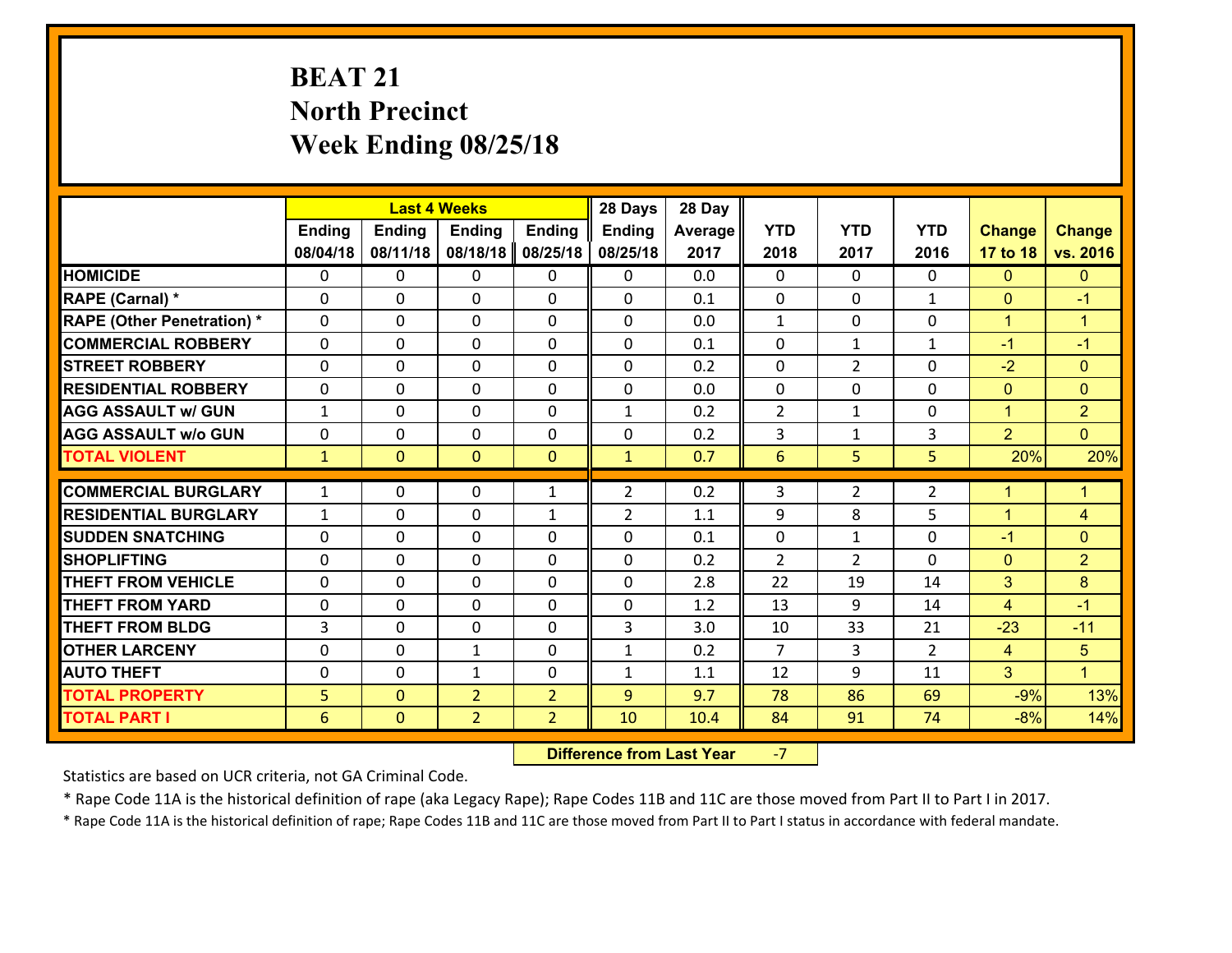# **BEAT 22 North Precinct Week Ending 08/25/18**

|                                              |                     |                                  | <b>Last 4 Weeks</b> |                     | 28 Days        | 28 Day       |              |                |                |                |                      |
|----------------------------------------------|---------------------|----------------------------------|---------------------|---------------------|----------------|--------------|--------------|----------------|----------------|----------------|----------------------|
|                                              | <b>Ending</b>       | <b>Ending</b>                    | <b>Ending</b>       | <b>Ending</b>       | <b>Ending</b>  | Average      | <b>YTD</b>   | <b>YTD</b>     | <b>YTD</b>     | <b>Change</b>  | <b>Change</b>        |
|                                              | 08/04/18            | 08/11/18                         | 08/18/18            | 08/25/18            | 08/25/18       | 2017         | 2018         | 2017           | 2016           | 17 to 18       | vs. 2016             |
| <b>HOMICIDE</b>                              | 0                   | 0                                | 0                   | 0                   | 0              | 0.0          | 3            | $\Omega$       | $\overline{2}$ | 3              | $\blacktriangleleft$ |
| RAPE (Carnal) *                              | 0                   | 0                                | $\mathbf{0}$        | 0                   | $\Omega$       | 0.2          | 2            | $\mathbf{1}$   | $\mathbf{1}$   | $\mathbf{1}$   | $\blacktriangleleft$ |
| <b>RAPE (Other Penetration) *</b>            | $\Omega$            | $\Omega$                         | $\Omega$            | $\Omega$            | $\Omega$       | 0.1          | $\mathbf{1}$ | $\mathbf{1}$   | $\Omega$       | $\mathbf{0}$   | $\blacktriangleleft$ |
| <b>COMMERCIAL ROBBERY</b>                    | $\Omega$            | $\Omega$                         | $\mathbf 0$         | $\Omega$            | 0              | 0.2          | $\mathbf{1}$ | $\overline{2}$ | 4              | $-1$           | $-3$                 |
| <b>STREET ROBBERY</b>                        | 0                   | 0                                | $\mathbf 0$         | $\mathbf{1}$        | $\mathbf{1}$   | 0.8          | 8            | $\overline{7}$ | $\overline{7}$ | $\mathbf{1}$   | $\mathbf{1}$         |
| <b>RESIDENTIAL ROBBERY</b>                   | $\Omega$            | 0                                | $\mathbf 0$         | 0                   | 0              | 0.0          | 0            | $\mathbf{0}$   | $\mathbf{1}$   | $\mathbf{0}$   | $-1$                 |
| <b>AGG ASSAULT w/ GUN</b>                    | 0                   | 0                                | $\mathbf 0$         | 0                   | 0              | 2.2          | 6            | 18             | 11             | $-12$          | $-5$                 |
| <b>AGG ASSAULT w/o GUN</b>                   | 0                   | 0                                | $\mathbf 0$         | 0                   | $\mathbf 0$    | 1.8          | 15           | 9              | 10             | $6^{\circ}$    | 5 <sup>5</sup>       |
| <b>TOTAL VIOLENT</b>                         | $\mathbf{0}$        | $\overline{0}$                   | $\mathbf{0}$        | $\mathbf{1}$        | $\mathbf{1}$   | 5.2          | 36           | 38             | 36             | $-5%$          | 0%                   |
| <b>COMMERCIAL BURGLARY</b>                   | $\Omega$            | 0                                | 0                   | 0                   | $\Omega$       | 1.0          | 3            | 6              | $\overline{2}$ | $-3$           | $\blacktriangleleft$ |
| <b>RESIDENTIAL BURGLARY</b>                  | $\Omega$            | 0                                | $\overline{2}$      | $\overline{2}$      | 4              | 2.2          | 17           | 13             | 16             | 4              | $\overline{1}$       |
| <b>SUDDEN SNATCHING</b>                      | $\Omega$            | 0                                | $\mathbf 0$         | $\Omega$            | 0              | 0.1          | 3            | $\Omega$       | $\mathbf{1}$   | 3              | 2 <sup>1</sup>       |
| <b>SHOPLIFTING</b>                           | $\mathbf{1}$        | 0                                | 1                   | 0                   | $\overline{2}$ | 2.7          | 29           | 23             | 14             | $6\phantom{1}$ | 15                   |
| <b>THEFT FROM VEHICLE</b>                    | $\mathbf{1}$        | 0                                | 0                   | $\mathbf{1}$        | $\overline{2}$ | 2.8          | 24           | 21             | 25             | 3              | $-1$                 |
|                                              |                     |                                  |                     |                     | $\mathbf 0$    | 1.2          | 12           | 11             | 17             | $\mathbf{1}$   | $-5$                 |
|                                              |                     |                                  |                     |                     |                |              |              |                |                |                |                      |
| <b>THEFT FROM YARD</b>                       | 0                   | 0                                | $\mathbf 0$         | 0                   |                |              |              |                |                |                |                      |
| <b>THEFT FROM BLDG</b>                       | 0                   | $\mathbf{1}$                     | $\mathbf{1}$        | $\mathbf{1}$        | 3              | 2.1          | 11           | 21             | 21             | $-10$          | $-10$                |
| <b>OTHER LARCENY</b>                         | 0                   | 0                                | $\mathbf 0$         | 0                   | 0              | 0.4          | $\mathbf 0$  | 3              | $\mathcal{L}$  | $-3$           | $-2$                 |
| <b>AUTO THEFT</b>                            | $\mathbf{1}$        | $\overline{2}$                   | $\overline{2}$      | 0                   | 5              | 2.6          | 22           | 24             | 26             | $-2$           | $-4$                 |
| <b>TOTAL PROPERTY</b><br><b>TOTAL PART I</b> | 3<br>$\overline{3}$ | $\overline{3}$<br>$\overline{3}$ | 6<br>6              | $\overline{4}$<br>5 | 16<br>17       | 15.1<br>20.3 | 121<br>157   | 122<br>160     | 124<br>160     | $-1%$<br>$-2%$ | $-2%$<br>$-2%$       |

 **Difference from Last Year**r -3

Statistics are based on UCR criteria, not GA Criminal Code.

\* Rape Code 11A is the historical definition of rape (aka Legacy Rape); Rape Codes 11B and 11C are those moved from Part II to Part I in 2017.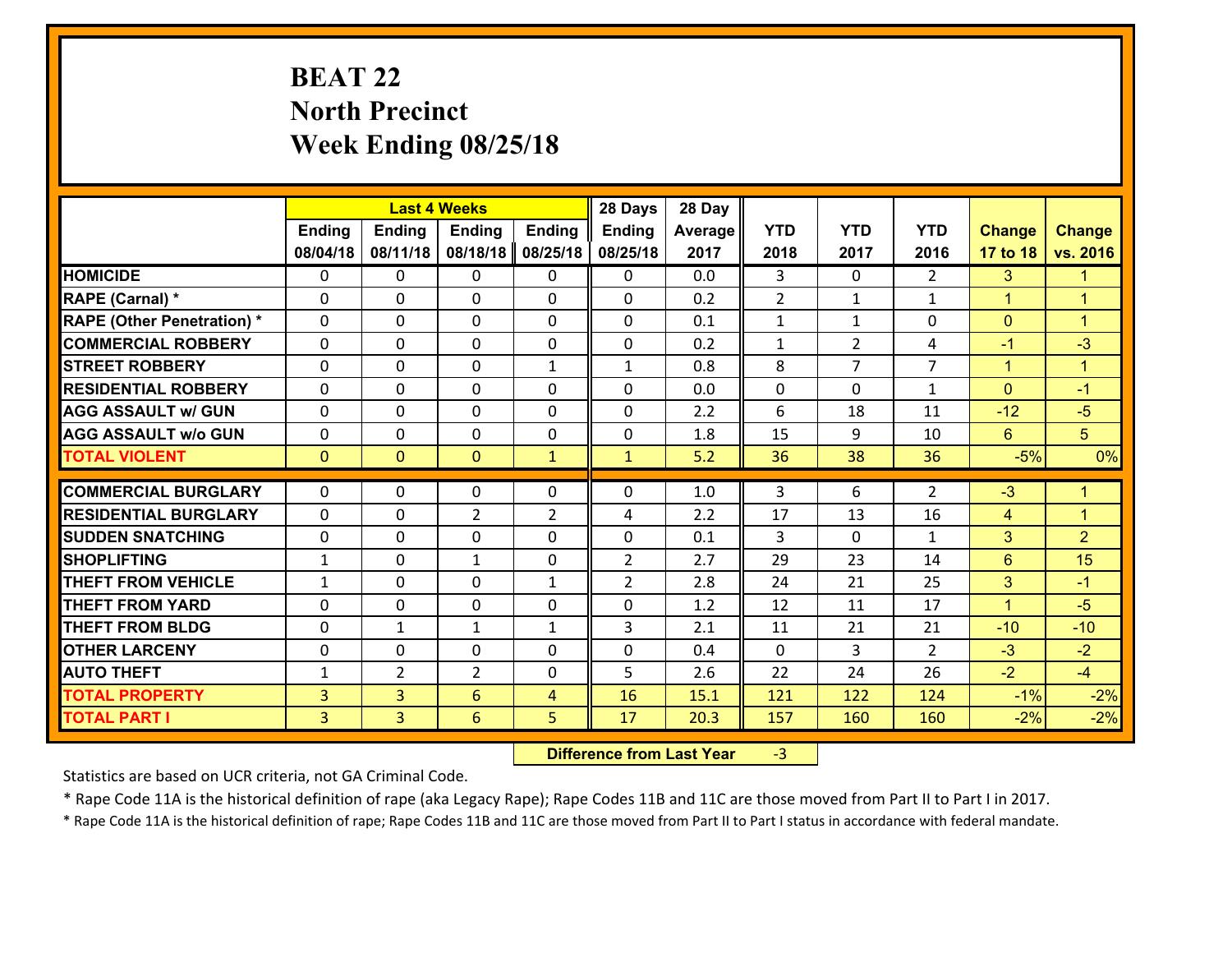# **BEAT 23 North Precinct Week Ending 08/25/18**

|                                   |                |                | <b>Last 4 Weeks</b> |                | 28 Days        | 28 Day  |                |                |                |                |                      |
|-----------------------------------|----------------|----------------|---------------------|----------------|----------------|---------|----------------|----------------|----------------|----------------|----------------------|
|                                   | <b>Ending</b>  | <b>Ending</b>  | <b>Ending</b>       | <b>Ending</b>  | <b>Ending</b>  | Average | <b>YTD</b>     | <b>YTD</b>     | <b>YTD</b>     | <b>Change</b>  | <b>Change</b>        |
|                                   | 08/04/18       | 08/11/18       | 08/18/18            | 08/25/18       | 08/25/18       | 2017    | 2018           | 2017           | 2016           | 17 to 18       | vs. 2016             |
| <b>HOMICIDE</b>                   | $\Omega$       | $\mathbf{1}$   | 0                   | 0              | $\mathbf{1}$   | 0.1     | 1              | $\mathbf{1}$   | 0              | $\mathbf{0}$   | 1.                   |
| RAPE (Carnal) *                   | 0              | 0              | $\mathbf{0}$        | 0              | $\Omega$       | 0.2     | 2              | $\overline{2}$ | 5              | $\mathbf{0}$   | $-3$                 |
| <b>RAPE (Other Penetration) *</b> | $\Omega$       | 0              | $\mathbf{0}$        | $\Omega$       | $\Omega$       | 0.0     | 0              | 0              | $\overline{2}$ | $\mathbf{0}$   | $-2$                 |
| <b>COMMERCIAL ROBBERY</b>         | 0              | 0              | 0                   | 0              | 0              | 0.2     | $\mathbf{1}$   | $\overline{2}$ | $\Omega$       | $-1$           | $\mathbf{1}$         |
| <b>STREET ROBBERY</b>             | $\Omega$       | 0              | $\mathbf 0$         | 0              | 0              | 0.5     | 4              | 5              | 12             | $-1$           | $-8$                 |
| <b>RESIDENTIAL ROBBERY</b>        | $\Omega$       | $\Omega$       | $\mathbf 0$         | $\Omega$       | 0              | 0.1     | 4              | $\mathbf{1}$   | $\mathbf{1}$   | 3              | 3                    |
| <b>AGG ASSAULT w/ GUN</b>         | $\Omega$       | 0              | $\mathbf 0$         | 3              | 3              | 0.7     | 9              | 6              | 12             | 3              | $-3$                 |
| <b>AGG ASSAULT w/o GUN</b>        | 0              | 0              | $\mathbf 0$         | 0              | 0              | 1.2     | 16             | 12             | 9              | $\overline{4}$ | $\overline{7}$       |
| <b>TOTAL VIOLENT</b>              | $\mathbf{0}$   | $\mathbf{1}$   | $\mathbf{O}$        | 3              | $\overline{4}$ | 2.8     | 37             | 29             | 41             | 28%            | $-10%$               |
| <b>COMMERCIAL BURGLARY</b>        | $\Omega$       | 0              | $\mathbf{0}$        | $\Omega$       | $\Omega$       | 1.9     | 8              | 12             | 6              | $-4$           | $\overline{2}$       |
|                                   |                |                |                     |                |                |         |                |                |                |                | $-3$                 |
| <b>RESIDENTIAL BURGLARY</b>       | 0              | 0              | $\mathbf 0$         | 0              | 0              | 1.8     | 13             | 13             | 16             | $\mathbf{0}$   |                      |
| <b>SUDDEN SNATCHING</b>           | 0              | 0              | $\mathbf 0$         | 0              | 0              | 0.3     | $\overline{2}$ | 4              | $\mathbf{1}$   | $-2$           | $\blacktriangleleft$ |
| <b>SHOPLIFTING</b>                | $\overline{2}$ | $\overline{2}$ | $\mathbf 0$         | $\mathbf{1}$   | 5              | 1.0     | 26             | 10             | 8              | 16             | 18                   |
| <b>THEFT FROM VEHICLE</b>         | $\mathbf{1}$   | 0              | $\overline{2}$      | 0              | 3              | 3.1     | 22             | 29             | 44             | $-7$           | $-22$                |
| <b>THEFT FROM YARD</b>            | $\mathbf 0$    | $\mathbf{1}$   | $\mathbf 0$         | 0              | $\mathbf{1}$   | 1.9     | 16             | 20             | 15             | $-4$           | $\mathbf{1}$         |
| <b>THEFT FROM BLDG</b>            | $\mathbf{1}$   | 0              | 1                   | 0              | $\overline{2}$ | 1.9     | 18             | 18             | 18             | $\mathbf{0}$   | $\mathbf{0}$         |
| <b>OTHER LARCENY</b>              | 0              | 0              | $\mathbf 0$         | 0              | 0              | 0.3     | 5              | 3              | $\mathbf{1}$   | $\overline{2}$ | $\overline{4}$       |
| <b>AUTO THEFT</b>                 | $\mathbf{1}$   | 0              | $\mathbf{0}$        | $\mathbf{1}$   | $\overline{2}$ | 3.1     | 11             | 25             | 20             | $-14$          | $-9$                 |
| <b>TOTAL PROPERTY</b>             | 5              | 3              | $\overline{3}$      | $\overline{2}$ | 13             | 15.3    | 121            | 134            | 129            | $-10%$         | $-6%$                |
| <b>TOTAL PART I</b>               | 5              | $\overline{4}$ | 3                   | 5              | 17             | 18.1    | 158            | 163            | 170            | $-3%$          | $-7%$                |

 **Difference from Last Year**‐5

Statistics are based on UCR criteria, not GA Criminal Code.

\* Rape Code 11A is the historical definition of rape (aka Legacy Rape); Rape Codes 11B and 11C are those moved from Part II to Part I in 2017.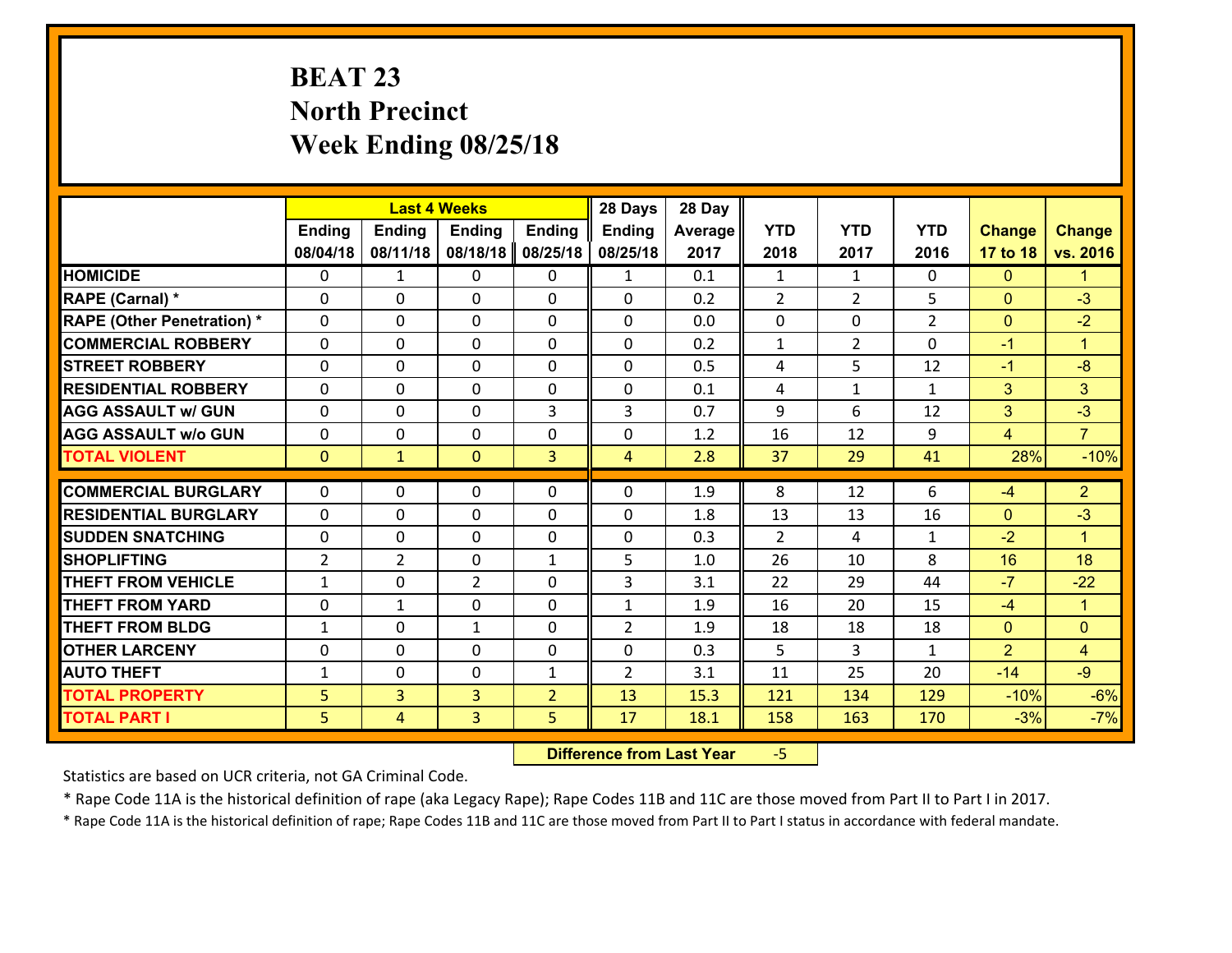# **BEAT 24 North Precinct Week Ending 08/25/18**

|                                   | <b>Last 4 Weeks</b> |                |                | 28 Days        | 28 Day         |         |              |                |                |               |                |
|-----------------------------------|---------------------|----------------|----------------|----------------|----------------|---------|--------------|----------------|----------------|---------------|----------------|
|                                   | Ending              | <b>Ending</b>  | <b>Ending</b>  | <b>Ending</b>  | <b>Ending</b>  | Average | <b>YTD</b>   | <b>YTD</b>     | <b>YTD</b>     | <b>Change</b> | <b>Change</b>  |
|                                   | 08/04/18            | 08/11/18       | 08/18/18       | 08/25/18       | 08/25/18       | 2017    | 2018         | 2017           | 2016           | 17 to 18      | vs. 2016       |
| <b>HOMICIDE</b>                   | 0                   | 0              | 0              | 0              | 0              | 0.1     | $\Omega$     | $\Omega$       | 0              | $\mathbf{0}$  | $\mathbf{0}$   |
| RAPE (Carnal) *                   | $\Omega$            | 0              | $\mathbf{0}$   | $\Omega$       | 0              | 0.1     | $\mathbf{0}$ | $\mathbf{1}$   | $\Omega$       | $-1$          | $\mathbf{0}$   |
| <b>RAPE (Other Penetration) *</b> | $\Omega$            | $\Omega$       | $\Omega$       | $\Omega$       | $\Omega$       | 0.0     | $\Omega$     | $\Omega$       | $\Omega$       | $\Omega$      | $\Omega$       |
| <b>COMMERCIAL ROBBERY</b>         | $\Omega$            | $\Omega$       | $\mathbf 0$    | $\Omega$       | 0              | 0.4     | 0            | $\overline{2}$ | $\Omega$       | $-2$          | $\Omega$       |
| <b>STREET ROBBERY</b>             | 0                   | 1              | $\mathbf{0}$   | 0              | $\mathbf{1}$   | 1.0     | 5            | 10             | 24             | $-5$          | $-19$          |
| <b>RESIDENTIAL ROBBERY</b>        | $\Omega$            | 0              | $\mathbf 0$    | 0              | 0              | 0.0     | $\mathbf 0$  | $\mathbf{0}$   | $\overline{2}$ | $\mathbf{0}$  | $-2$           |
| <b>AGG ASSAULT w/ GUN</b>         | 0                   | 0              | $\mathbf 0$    | 0              | 0              | 0.4     | $\mathbf{1}$ | 4              | $\mathbf{1}$   | $-3$          | $\overline{0}$ |
| <b>AGG ASSAULT w/o GUN</b>        | $\mathbf{1}$        | 0              | $\mathbf 0$    | 0              | $\mathbf{1}$   | 0.4     | 5            | $\mathbf{0}$   | 3              | 5             | $\overline{2}$ |
| <b>TOTAL VIOLENT</b>              | $\mathbf{1}$        | $\mathbf{1}$   | $\mathbf{O}$   | $\mathbf{0}$   | $\overline{2}$ | 2.3     | 11           | 17             | 30             | $-35%$        | $-63%$         |
|                                   |                     |                |                |                |                |         |              |                |                |               |                |
| <b>COMMERCIAL BURGLARY</b>        | $\Omega$            | 0              | $\mathbf{0}$   | $\Omega$       | $\Omega$       | 0.3     | $\mathbf{1}$ | $\mathbf{1}$   | $\overline{7}$ | $\mathbf{0}$  | $-6$           |
| <b>RESIDENTIAL BURGLARY</b>       | $\Omega$            | 0              | $\mathbf 0$    | $\Omega$       | 0              | 1.2     | 6            | $\overline{7}$ | 11             | $-1$          | $-5$           |
| <b>SUDDEN SNATCHING</b>           | $\Omega$            | 0              | $\mathbf 0$    | $\Omega$       | 0              | 0.2     | 3            | $\mathbf{1}$   | 4              | 2             | $-1$           |
| <b>SHOPLIFTING</b>                | 0                   | 0              | $\mathbf{1}$   | 0              | $\mathbf{1}$   | 4.2     | 55           | 41             | 39             | 14            | 16             |
| <b>THEFT FROM VEHICLE</b>         | $\mathbf{1}$        | $\mathbf{1}$   | $\overline{2}$ | 5              | 9              | 7.9     | 25           | 71             | 53             | $-46$         | $-28$          |
| <b>THEFT FROM YARD</b>            | 0                   | 0              | $\mathbf 0$    | $\mathbf{1}$   | $\mathbf{1}$   | 2.8     | 15           | 26             | 25             | $-11$         | $-10$          |
| <b>THEFT FROM BLDG</b>            | 0                   | 0              | 0              | $\overline{2}$ | $\overline{2}$ | 1.2     | 18           | 9              | 23             | 9             | $-5$           |
| <b>OTHER LARCENY</b>              | $\mathbf 0$         | 0              | $\mathbf 0$    | 0              | 0              | 0.9     | 3            | $\overline{7}$ | 4              | $-4$          | $-1$           |
| <b>AUTO THEFT</b>                 | 0                   | 1              | 1              | 0              | $\overline{2}$ | 2.4     | 8            | 28             | 25             | $-20$         | $-17$          |
| <b>TOTAL PROPERTY</b>             | $\mathbf{1}$        | $\overline{2}$ | 4              | 8              | 15             | 21.2    | 134          | 191            | 191            | $-30%$        | $-30%$         |
| <b>TOTAL PART I</b>               | $\overline{2}$      | $\overline{3}$ | 4              | 8              | 17             | 23.5    | 145          | 208            | 221            | $-30%$        | $-34%$         |

 **Difference from Last Year**r -63

Statistics are based on UCR criteria, not GA Criminal Code.

\* Rape Code 11A is the historical definition of rape (aka Legacy Rape); Rape Codes 11B and 11C are those moved from Part II to Part I in 2017.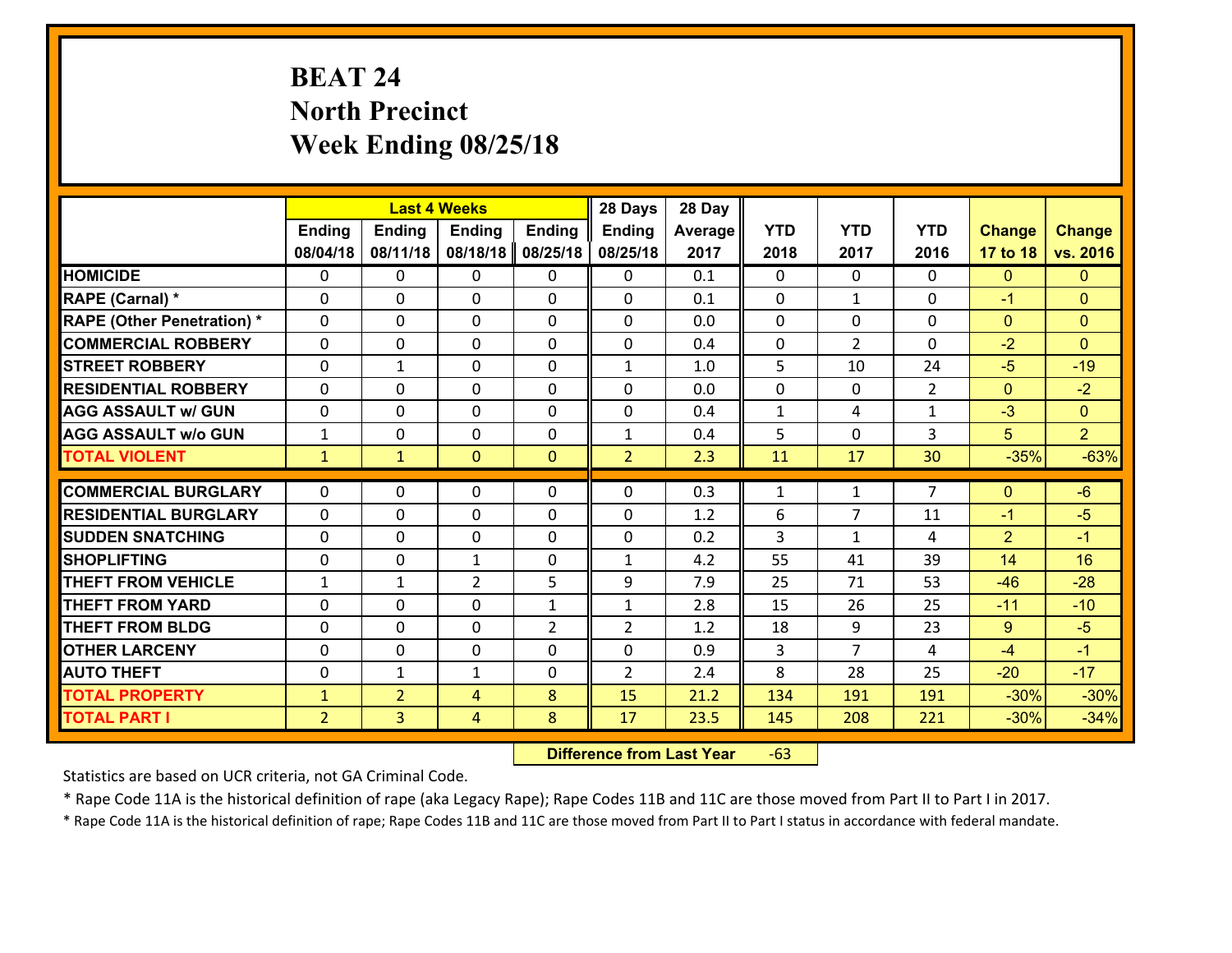# **BEAT 25 North Precinct Week Ending 08/25/18**

|                                   |                | <b>Last 4 Weeks</b> |                |               | 28 Days       | 28 Day  |                |                |                |               |                |
|-----------------------------------|----------------|---------------------|----------------|---------------|---------------|---------|----------------|----------------|----------------|---------------|----------------|
|                                   | <b>Ending</b>  | <b>Ending</b>       | <b>Ending</b>  | <b>Ending</b> | <b>Ending</b> | Average | <b>YTD</b>     | <b>YTD</b>     | <b>YTD</b>     | <b>Change</b> | <b>Change</b>  |
|                                   | 08/04/18       | 08/11/18            | 08/18/18       | 08/25/18      | 08/25/18      | 2017    | 2018           | 2017           | 2016           | 17 to 18      | vs. 2016       |
| <b>HOMICIDE</b>                   | 0              | $\Omega$            | $\Omega$       | 0             | $\Omega$      | 0.0     | $\Omega$       | $\Omega$       | 0              | $\mathbf{0}$  | $\mathbf{0}$   |
| RAPE (Carnal) *                   | $\Omega$       | 0                   | $\mathbf{0}$   | 0             | 0             | 0.0     | 2              | 3              | $\Omega$       | $-1$          | $\overline{2}$ |
| <b>RAPE (Other Penetration) *</b> | $\Omega$       | 0                   | $\mathbf{0}$   | $\Omega$      | 0             | 0.0     | $\Omega$       | $\Omega$       | $\overline{2}$ | $\mathbf{0}$  | $-2$           |
| <b>COMMERCIAL ROBBERY</b>         | $\Omega$       | 0                   | 0              | $\Omega$      | $\mathbf{0}$  | 0.0     | $\mathbf{0}$   | $\mathbf{1}$   | $\Omega$       | $-1$          | $\mathbf{0}$   |
| <b>STREET ROBBERY</b>             | 0              | 0                   | $\mathbf 0$    | 0             | 0             | 0.0     | $\overline{7}$ | 16             | 19             | $-9$          | $-12$          |
| <b>RESIDENTIAL ROBBERY</b>        | $\Omega$       | $\Omega$            | $\mathbf 0$    | $\Omega$      | $\Omega$      | 0.0     | $\Omega$       | $\Omega$       | $\Omega$       | $\mathbf{0}$  | $\overline{0}$ |
| <b>AGG ASSAULT w/ GUN</b>         | 0              | $\mathbf{1}$        | $\mathbf 0$    | $\Omega$      | $\mathbf{1}$  | 0.0     | $\overline{2}$ | $\overline{2}$ | 0              | $\mathbf{0}$  | $\overline{2}$ |
| <b>AGG ASSAULT w/o GUN</b>        | 0              | 0                   | $\mathbf 0$    | $\Omega$      | 0             | 0.0     | 4              | 3              | $\overline{2}$ | $\mathbf{1}$  | 2 <sup>1</sup> |
| <b>TOTAL VIOLENT</b>              | $\mathbf{0}$   | $\mathbf{1}$        | $\mathbf{0}$   | $\mathbf{0}$  | $\mathbf{1}$  | 0.0     | 15             | 25             | 23             | $-40%$        | $-35%$         |
| <b>COMMERCIAL BURGLARY</b>        | $\Omega$       | $\Omega$            | $\Omega$       | $\Omega$      | 0             | 0.0     | $\mathbf{1}$   | 3              | $\overline{7}$ | $-2$          | $-6$           |
| <b>RESIDENTIAL BURGLARY</b>       | 0              | 0                   | $\mathbf 0$    | 0             | 0             | 0.0     | 3              | $\overline{2}$ | 5              | $\mathbf{1}$  | $-2$           |
| <b>SUDDEN SNATCHING</b>           | 0              | 0                   | 0              | $\Omega$      | 0             | 0.0     | $\mathbf 0$    | $\mathbf{1}$   | 5              | $-1$          | $-5$           |
| <b>SHOPLIFTING</b>                | 0              | 0                   | $\mathbf{1}$   | 0             | $\mathbf{1}$  | 0.0     | 8              | 23             | 21             | $-15$         | $-13$          |
| <b>THEFT FROM VEHICLE</b>         | $\overline{2}$ | $\mathbf{1}$        | $\mathbf{1}$   | $\Omega$      | 4             | 0.0     | 34             | 51             | 94             | $-17$         | $-60$          |
| <b>THEFT FROM YARD</b>            | $\overline{2}$ | $\overline{2}$      | $\mathbf 0$    | $\Omega$      | 4             | 0.0     | 17             | 45             | 32             | $-28$         | $-15$          |
| <b>THEFT FROM BLDG</b>            | 3              | 0                   | $\mathbf 0$    | $\Omega$      | 3             | 0.0     | 15             | 27             | 24             | $-12$         | $-9$           |
| <b>OTHER LARCENY</b>              | 0              | 0                   | $\mathbf 0$    | 0             | 0             | 0.0     | 6              | 8              | 5              | $-2$          | $\mathbf{1}$   |
| <b>AUTO THEFT</b>                 | $\mathbf{1}$   | 0                   | $\mathbf{0}$   | $\Omega$      | $\mathbf{1}$  | 0.0     | 12             | 21             | 14             | $-9$          | $-2$           |
| <b>TOTAL PROPERTY</b>             | 8              | $\overline{3}$      | $\overline{2}$ | $\mathbf{0}$  | 13            | 0.0     | 96             | 181            | 207            | $-47%$        | $-54%$         |
| <b>TOTAL PART I</b>               | 8              | $\overline{4}$      | $\overline{2}$ | $\mathbf{0}$  | 14            | 0.0     | <u>111</u>     | 206            | 230            | $-46%$        | $-52%$         |

 **Difference from Last Year**r -95

Statistics are based on UCR criteria, not GA Criminal Code.

\* Rape Code 11A is the historical definition of rape (aka Legacy Rape); Rape Codes 11B and 11C are those moved from Part II to Part I in 2017.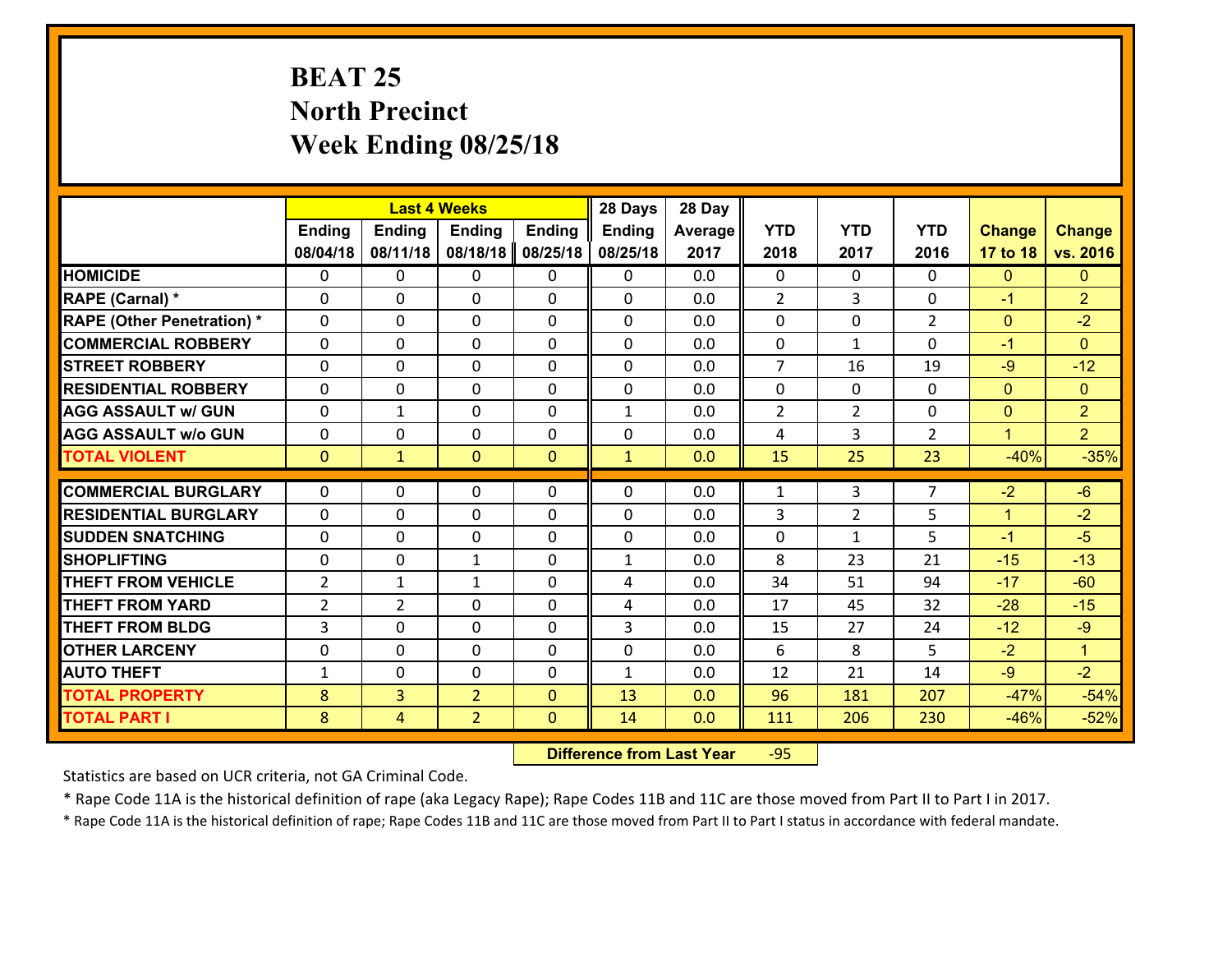# **BEAT 26 North Precinct Week Ending 08/25/18**

|                                   | <b>Last 4 Weeks</b><br><b>Ending</b><br><b>Ending</b><br><b>Ending</b><br><b>Ending</b> |                |                | 28 Days      | 28 Day         |         |                |                |              |                |                |
|-----------------------------------|-----------------------------------------------------------------------------------------|----------------|----------------|--------------|----------------|---------|----------------|----------------|--------------|----------------|----------------|
|                                   |                                                                                         |                |                |              | <b>Ending</b>  | Average | <b>YTD</b>     | <b>YTD</b>     | <b>YTD</b>   | <b>Change</b>  | <b>Change</b>  |
|                                   | 08/04/18                                                                                | 08/11/18       | 08/18/18       | 08/25/18     | 08/25/18       | 2017    | 2018           | 2017           | 2016         | 17 to 18       | vs. 2016       |
| <b>HOMICIDE</b>                   | $\Omega$                                                                                | 0              | 0              | 0            | 0              | 0.0     | $\Omega$       | $\Omega$       | 0            | $\mathbf{0}$   | $\mathbf{0}$   |
| RAPE (Carnal) *                   | $\Omega$                                                                                | 0              | $\mathbf{0}$   | 0            | $\Omega$       | 0.1     | $\overline{2}$ | $\mathbf{1}$   | 3            | $\mathbf{1}$   | $-1$           |
| <b>RAPE (Other Penetration) *</b> | 0                                                                                       | 0              | $\mathbf 0$    | 0            | 0              | 0.1     | $\mathbf{1}$   | $\mathbf{1}$   | $\mathbf{1}$ | $\mathbf{0}$   | $\mathbf{0}$   |
| <b>COMMERCIAL ROBBERY</b>         | 0                                                                                       | 0              | $\mathbf 0$    | 0            | 0              | 0.2     | $\mathbf 0$    | $\overline{2}$ | $\mathbf{1}$ | $-2$           | $-1$           |
| <b>STREET ROBBERY</b>             | $\mathbf{1}$                                                                            | 0              | $\mathbf 0$    | 0            | $\mathbf{1}$   | 0.6     | 9              | 3              | 18           | $6\phantom{1}$ | $-9$           |
| <b>RESIDENTIAL ROBBERY</b>        | 0                                                                                       | 0              | $\mathbf 0$    | 0            | 0              | 0.0     | $\mathbf 0$    | $\mathbf 0$    | 0            | $\mathbf{0}$   | $\overline{0}$ |
| <b>AGG ASSAULT w/ GUN</b>         | 0                                                                                       | 0              | $\mathbf 0$    | 0            | 0              | 0.2     | $\mathbf 0$    | $\overline{3}$ | 3            | $-3$           | $-3$           |
| <b>AGG ASSAULT w/o GUN</b>        | $\overline{2}$                                                                          | 1              | 1              | 0            | 4              | 0.5     | 17             | 8              | 9            | 9              | 8              |
| <b>TOTAL VIOLENT</b>              | $\overline{3}$                                                                          | $\mathbf{1}$   | $\mathbf{1}$   | $\mathbf{0}$ | 5              | 1.6     | 29             | 18             | 35           | 61%            | $-17%$         |
|                                   |                                                                                         |                |                |              |                |         |                |                |              |                |                |
| <b>COMMERCIAL BURGLARY</b>        | $\Omega$                                                                                | 0              | $\mathbf{0}$   | 0            | 0              | 0.7     | $\mathbf{1}$   | 8              | 6            | $-7$           | $-5$           |
| <b>RESIDENTIAL BURGLARY</b>       | $\Omega$                                                                                | 0              | 0              | 0            | 0              | 0.0     | $\mathbf{1}$   | $\mathbf{1}$   | 6            | $\mathbf 0$    | $-5$           |
| <b>SUDDEN SNATCHING</b>           | 0                                                                                       | $\mathbf{1}$   | $\mathbf 0$    | 0            | $\mathbf{1}$   | 0.5     | 8              | 15             | 8            | $-7$           | $\overline{0}$ |
| <b>SHOPLIFTING</b>                | 0                                                                                       | $\mathbf{1}$   | $\mathbf 0$    | 0            | $\mathbf{1}$   | 2.0     | 21             | 25             | 23           | $-4$           | $-2$           |
| <b>THEFT FROM VEHICLE</b>         | $\mathbf{1}$                                                                            | $\overline{2}$ | $\mathbf{1}$   | 0            | 4              | 3.3     | 23             | 34             | 69           | $-11$          | $-46$          |
| <b>THEFT FROM YARD</b>            | $\mathbf 0$                                                                             | 0              | $\mathbf{1}$   | $\mathbf{1}$ | $\overline{2}$ | 2.2     | 14             | 24             | 24           | $-10$          | $-10$          |
| <b>THEFT FROM BLDG</b>            | 0                                                                                       | 0              | $\mathbf{1}$   | 3            | 4              | 2.5     | 24             | 39             | 46           | $-15$          | $-22$          |
| <b>OTHER LARCENY</b>              | 0                                                                                       | 0              | $\mathbf 0$    | 0            | 0              | 0.3     | 4              | $\overline{2}$ | 3            | $\overline{2}$ | $\mathbf{1}$   |
| <b>AUTO THEFT</b>                 | 0                                                                                       | 1              | $\mathbf 0$    | $\mathbf{1}$ | $\overline{2}$ | 1.3     | 13             | 12             | 16           | $\mathbf{1}$   | $-3$           |
| <b>TOTAL PROPERTY</b>             | $\mathbf{1}$                                                                            | 5              | $\overline{3}$ | 5            | 14             | 12.7    | 109            | 160            | 201          | $-32%$         | $-46%$         |
| <b>TOTAL PART I</b>               | $\overline{4}$                                                                          | 6              | 4              | 5            | 19             | 14.3    | 138            | 178            | 236          | $-22%$         | $-42%$         |

 **Difference from Last Year**r -40

Statistics are based on UCR criteria, not GA Criminal Code.

\* Rape Code 11A is the historical definition of rape (aka Legacy Rape); Rape Codes 11B and 11C are those moved from Part II to Part I in 2017.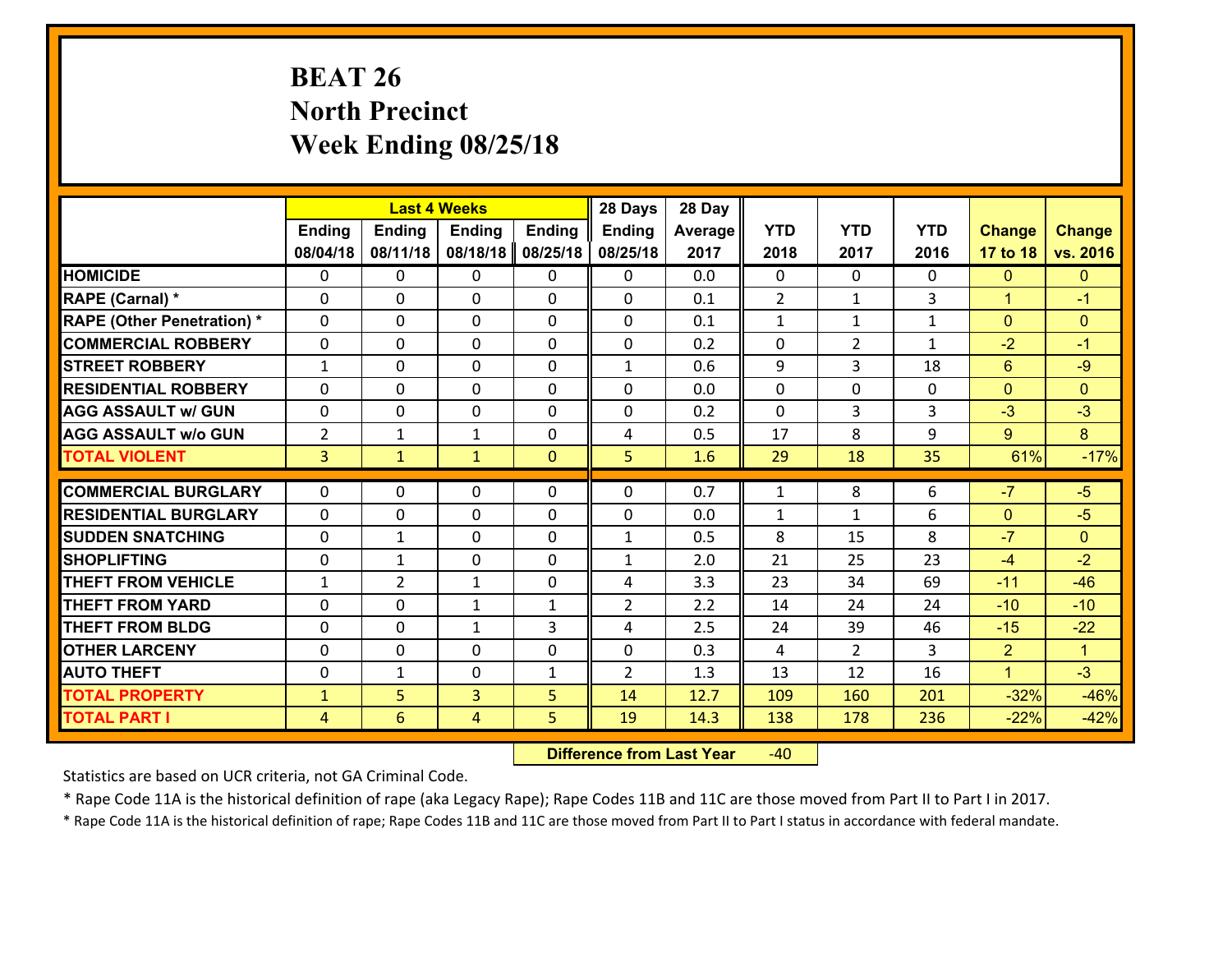# **BEAT 27 North Precinct Week Ending 08/25/18**

|                                   |                |                | <b>Last 4 Weeks</b> |                | 28 Days        | 28 Day  |                |                |                |                |                      |
|-----------------------------------|----------------|----------------|---------------------|----------------|----------------|---------|----------------|----------------|----------------|----------------|----------------------|
|                                   | <b>Ending</b>  | <b>Ending</b>  | <b>Ending</b>       | <b>Ending</b>  | <b>Ending</b>  | Average | <b>YTD</b>     | <b>YTD</b>     | <b>YTD</b>     | <b>Change</b>  | <b>Change</b>        |
|                                   | 08/04/18       | 08/11/18       | 08/18/18            | 08/25/18       | 08/25/18       | 2017    | 2018           | 2017           | 2016           | 17 to 18       | vs. 2016             |
| <b>HOMICIDE</b>                   | $\Omega$       | 0              | $\Omega$            | 0              | 0              | 0.2     | $\Omega$       | $\overline{2}$ | 0              | $-2$           | $\mathbf{0}$         |
| RAPE (Carnal) *                   | 0              | 0              | $\mathbf{0}$        | 0              | $\Omega$       | 0.6     | $\mathbf{0}$   | 6              | $\overline{2}$ | $-6$           | $-2$                 |
| <b>RAPE (Other Penetration) *</b> | $\Omega$       | 0              | $\mathbf{0}$        | $\Omega$       | $\Omega$       | 0.2     | $\mathbf{1}$   | $\overline{2}$ | $\Omega$       | $-1$           | $\blacktriangleleft$ |
| <b>COMMERCIAL ROBBERY</b>         | 0              | 0              | $\mathbf 0$         | 0              | 0              | 0.0     | $\overline{2}$ | 0              | $\Omega$       | $\overline{2}$ | $\overline{2}$       |
| <b>STREET ROBBERY</b>             | $\Omega$       | 0              | 1                   | $\mathbf{1}$   | $\overline{2}$ | 1.0     | $\overline{7}$ | $\overline{7}$ | 14             | $\overline{0}$ | $-7$                 |
| <b>RESIDENTIAL ROBBERY</b>        | $\Omega$       | $\Omega$       | $\mathbf 0$         | $\Omega$       | 0              | 0.0     | $\mathbf{1}$   | $\mathbf 0$    | $\mathbf{1}$   | $\mathbf{1}$   | $\mathbf{0}$         |
| <b>AGG ASSAULT w/ GUN</b>         | $\Omega$       | 0              | $\mathbf 0$         | $\Omega$       | 0              | 0.5     | 6              | 5              | 4              | $\mathbf{1}$   | $\overline{2}$       |
| <b>AGG ASSAULT w/o GUN</b>        | 0              | $\overline{2}$ | $\mathbf 0$         | 0              | $\overline{2}$ | 2.1     | 8              | 11             | 9              | $-3$           | $-1$                 |
| <b>TOTAL VIOLENT</b>              | $\mathbf{0}$   | $\overline{2}$ | $\mathbf{1}$        | $\mathbf{1}$   | $\overline{4}$ | 4.5     | 25             | 33             | 30             | $-24%$         | $-17%$               |
|                                   |                |                |                     |                |                |         |                |                |                |                |                      |
| <b>COMMERCIAL BURGLARY</b>        | $\Omega$       | 0              | 1                   | $\Omega$       | $\mathbf{1}$   | 0.3     | 4              | 3              | 4              | $\mathbf{1}$   | $\mathbf{0}$         |
| <b>RESIDENTIAL BURGLARY</b>       | 0              | 0              | $\mathbf 0$         | $\mathbf{1}$   | $\mathbf{1}$   | 0.5     | $\overline{7}$ | 3              | 9              | 4              | $-2$                 |
| <b>SUDDEN SNATCHING</b>           | 0              | 0              | $\mathbf 0$         | 0              | 0              | 2.2     | 6              | 13             | 16             | $-7$           | $-10$                |
| <b>SHOPLIFTING</b>                | 0              | 1              | $\mathbf 0$         | 0              | $\mathbf{1}$   | 1.6     | 32             | 14             | 20             | 18             | 12                   |
| <b>THEFT FROM VEHICLE</b>         | $\mathbf{1}$   | $\mathbf{1}$   | $\mathbf 0$         | 0              | $\overline{2}$ | 3.9     | 17             | 31             | 46             | $-14$          | $-29$                |
| <b>THEFT FROM YARD</b>            | $\mathbf{1}$   | 0              | $\mathbf 0$         | $\mathbf{1}$   | $\overline{2}$ | 1.5     | 13             | 13             | 14             | $\mathbf{0}$   | $-1$                 |
| <b>THEFT FROM BLDG</b>            | 0              | 1              | 1                   | 3              | 5              | 4.3     | 26             | 29             | 45             | $-3$           | $-19$                |
| <b>OTHER LARCENY</b>              | 0              | 0              | $\mathbf 0$         | $\mathbf{1}$   | $\mathbf{1}$   | 0.2     | 3              | $\overline{2}$ | 0              | $\mathbf{1}$   | 3 <sup>1</sup>       |
| <b>AUTO THEFT</b>                 | $\mathbf{1}$   | 0              | $\mathbf{0}$        | 0              | $\mathbf{1}$   | 1.1     | 10             | 8              | 19             | $\overline{2}$ | $-9$                 |
| <b>TOTAL PROPERTY</b>             | $\overline{3}$ | 3              | $\overline{2}$      | 6              | 14             | 15.7    | 118            | 116            | 173            | 2%             | $-32%$               |
| <b>TOTAL PART I</b>               | $\overline{3}$ | 5              | 3                   | $\overline{7}$ | 18             | 20.3    | 143            | 149            | 203            | $-4%$          | $-30%$               |

 **Difference from Last Year**‐6

Statistics are based on UCR criteria, not GA Criminal Code.

\* Rape Code 11A is the historical definition of rape (aka Legacy Rape); Rape Codes 11B and 11C are those moved from Part II to Part I in 2017.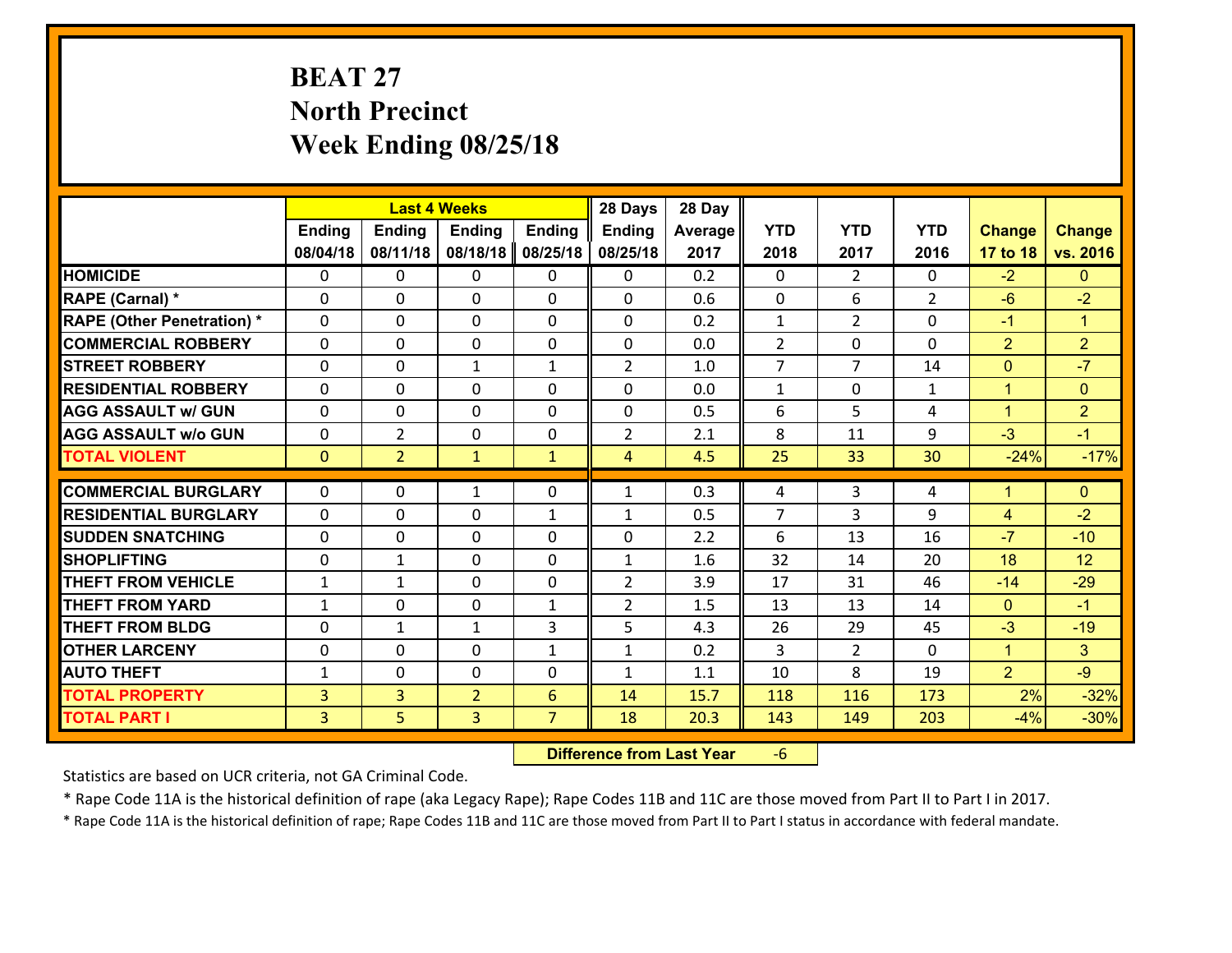

#### **COMPSTATCENTRAL PRECINCTWeek Ending 08/25/18**

**PRECINCT COMMANDER:**

**CAPT. BEN HERRON**



|                                                                                                  | <b>Week</b>             | <b>Week</b>      | Weekly           | 28-Day                  | 28-Day                           | Avg                                      |                |                                              |                  |                  |                    |
|--------------------------------------------------------------------------------------------------|-------------------------|------------------|------------------|-------------------------|----------------------------------|------------------------------------------|----------------|----------------------------------------------|------------------|------------------|--------------------|
|                                                                                                  | <b>Ending</b>           | <b>Endina</b>    | Avg              | <b>Ending</b>           | <b>Ending</b>                    | 28-Day                                   | <b>YTD</b>     | <b>YTD</b>                                   | <b>YTD</b>       | <b>Change</b>    | <b>Change</b>      |
|                                                                                                  | 08/25/18                | 08/18/18         | 2017             | 08/25/18                | 07/28/18                         | 2017                                     | 2018           | 2017                                         | 2016             | 17 to 18         | vs. 2016           |
| <b>HOMICIDE</b>                                                                                  | 0                       | 0                | $\Omega$         | 0                       |                                  |                                          | 1              | 6                                            | 18               | -5               | $-17$              |
| RAPE (Carnal) *                                                                                  | $\mathbf 0$             | 0                | $\mathbf{0}$     | 1                       | $\overline{2}$                   | 1                                        | 12             | 13                                           | 9                | $-1$             | 3                  |
| <b>RAPE (Other Penetration) *</b>                                                                | $\mathbf 0$             | $\Omega$         | $\mathbf{0}$     | $\mathbf{0}$            | $\mathbf{1}$                     | 1                                        | $\overline{7}$ | $\overline{6}$                               | $\overline{5}$   | 1                | $\overline{2}$     |
| <b>COMMERCIAL ROBBERY</b>                                                                        | $\mathbf 0$             | $\overline{2}$   | 0                | $\overline{\mathbf{2}}$ | $\Omega$                         | $\overline{2}$                           | 5              | 11                                           | 13               | $-6$             | $-8$               |
| <b>STREET ROBBERY</b>                                                                            | $\mathbf{0}$            | 3                | 1                | 5                       | $\overline{10}$                  | 5                                        | 35             | 41                                           | $\overline{56}$  | $-6$             | $-21$              |
| <b>RESIDENTIAL ROBBERY</b>                                                                       | $\mathbf 0$             | 0                | 0                | $\mathbf 0$             | $\overline{2}$                   | 1                                        | 5              | $\overline{5}$                               | 8                | $\Omega$         | $\overline{\cdot}$ |
| <b>AGG ASSAULT w/ GUN</b>                                                                        | $\mathbf{0}$            | $\overline{0}$   | $\overline{2}$   | 3                       | $\overline{16}$                  | $\overline{7}$                           | 44             | $\overline{72}$                              | $\overline{41}$  | $-28$            | $\overline{3}$     |
| <b>AGG ASSAULT w/o GUN</b>                                                                       | 1                       | 0                | 0                | $\overline{2}$          | $\overline{11}$                  | 6                                        | 49             | $\overline{54}$                              | $\overline{38}$  | $-5$             | $\overline{11}$    |
| <b>TOTAL VIOLENT</b>                                                                             | 1                       | $\overline{5}$   | 4                | 13                      | 43                               | $\overline{23}$                          | 158            | 208                                          | 188              | $-24%$           | $-16%$             |
| <b>COMMERCIAL BURGLARY</b>                                                                       | 3                       | 0                | 1                | 4                       | 5                                | 4                                        | 26             | $\overline{28}$                              | 66               | $-2$             | $-40$              |
| <b>RESIDENTIAL BURGLARY</b>                                                                      | $\overline{\mathbf{4}}$ | $\overline{5}$   | 4                | $\overline{14}$         | 33                               | $\overline{17}$                          | 130            | $\overline{141}$                             | 171              | $-11$            | $-41$              |
| <b>SUDDEN SNATCHING</b>                                                                          | $\mathbf{0}$            | $\overline{0}$   | 0                | $\mathbf{0}$            | $\overline{2}$                   | $\overline{2}$                           | 6              | 18                                           | $\overline{16}$  | $-12$            | $-10$              |
| <b>SHOPLIFTING</b>                                                                               | 8                       | 3                | 5                | 22                      | 45                               | $\overline{18}$                          | 130            | 176                                          | 108              | $-46$            | $\overline{22}$    |
| <b>THEFT FROM VEHICLE</b>                                                                        | $\overline{7}$          | $\overline{2}$   | 8                | $\overline{23}$         | $\overline{42}$                  | $\overline{32}$                          | 198            | 294                                          | 283              | $-96$            | $-85$              |
| <b>THEFT FROM YARD</b>                                                                           | 4                       | $\overline{4}$   | $\overline{4}$   | 21                      | $\overline{32}$                  | $\overline{16}$                          | 115            | $\overline{151}$                             | $\overline{147}$ | $-36$            | $-32$              |
| <b>THEFT FROM BLDG</b>                                                                           | 1                       | 1                | 4                | 11                      | 27                               | 16                                       | 116            | 130                                          | 178              | $-14$            | $-62$              |
| <b>OTHER LARCENY</b>                                                                             | 4                       | $\mathbf{0}$     | 0                | 5                       | $\overline{6}$                   | $\overline{3}$                           | 30             | 28                                           | $\overline{14}$  | $\overline{2}$   | 16                 |
| <b>AUTO THEFT</b>                                                                                | 3                       | 5                | 4                | 16                      | $\overline{27}$                  | 16                                       | 134            | 150                                          | 137              | $-16$            | $\overline{3}$     |
| <b>TOTAL PROPERTY</b>                                                                            | 31                      | 20               | 30               | 116                     | 219                              | 124                                      | 885            | 1116                                         | 1120             | $-21%$           | $-21%$             |
| <b>TOTAL PART I</b>                                                                              | 32                      | $\overline{25}$  | $\overline{34}$  | 129                     | 262                              | 147                                      | 1043           | 1324                                         | 1308             | $-21%$           | $-20%$             |
| Statistics are based on UCR criteria, not GA Criminal Code, and are                              |                         |                  |                  |                         | <b>Difference from Last Year</b> |                                          | -281           |                                              |                  | <b>Last Week</b> | Year-to-Date       |
| preliminary, based on RMS data at the time prepared, and are subject to change.                  |                         |                  |                  |                         |                                  | <b>At-Fault Police Vehicle Accidents</b> |                |                                              |                  | 2                | 19                 |
| Cell Shading: white is within 0.6 standard deviation of the mean; red is above; green is below.  |                         |                  |                  |                         |                                  |                                          |                | <b>Not At-Fault Police Vehicle Accidents</b> |                  | $\mathbf{0}$     | $\overline{11}$    |
| * Code 11A is the pre-2016 definition of rape; Codes 11B and 11C are by federal mandate in 2016. |                         |                  |                  |                         |                                  | <b>Total Police Vehicle Accidents</b>    |                |                                              |                  | $\overline{2}$   | 30                 |
|                                                                                                  |                         |                  |                  |                         |                                  |                                          |                |                                              |                  |                  |                    |
|                                                                                                  | Week                    | Week             | Weekly           | 28-Day                  | $28-Day$                         | Avg                                      |                |                                              |                  |                  |                    |
| <b>Citizen Initiated Calls</b>                                                                   | <b>Ending</b>           | Ending           | Avg              | <b>Ending</b>           | Ending                           | 28-Day                                   | <b>YTD</b>     | <b>YTD</b>                                   | <b>YTD</b>       | <b>Change</b>    | <b>Change</b>      |
|                                                                                                  | 08/25/18                | 08/18/18         | 2017             | 08/25/18                | 07/28/18                         | 2017                                     | 2018           | 2017                                         | 2016             | 17 to 18         | vs. 2016           |
| <b>Midnight Shift</b>                                                                            | $\overline{113}$        | 78               | 126              | 415                     | 788                              | 503                                      | 3511           | 3619                                         | 3735             | $-108$           | $-224$             |
| <b>Day Shift</b>                                                                                 | $\overline{215}$        | $\overline{245}$ | $\overline{271}$ | 956                     | 1891                             | 1085                                     | 8234           | 8539                                         | 8741             | $-305$           | $-507$             |
| <b>Afternoon Shift</b>                                                                           | 248                     | 242              | $\mathbf 0$      | 943                     | 1877                             | 1176                                     | 8164           | 9256                                         | 9006             | $-1092$          | $-842$             |
| <b>TOTAL CITIZEN CFS</b>                                                                         | 576                     | 565              | 397              | 2314                    | 4556                             | 2764                                     | 19909          | 21414                                        | 21482            | $-7.0%$          | $-7.3%$            |
| <b>53S ShotSpotter Calls</b>                                                                     | -1                      | $\Omega$         | 9                | 8                       | $\overline{37}$                  | $\overline{37}$                          | 132            | 318                                          | 323              | $-186$           | $-191$             |
| <b>Sig 53 Shots Fired Calls</b>                                                                  | $\overline{6}$          | 11               | 15               | 28                      | 73                               | 62                                       | 328            | 546                                          | 566              | $-218$           | $-238$             |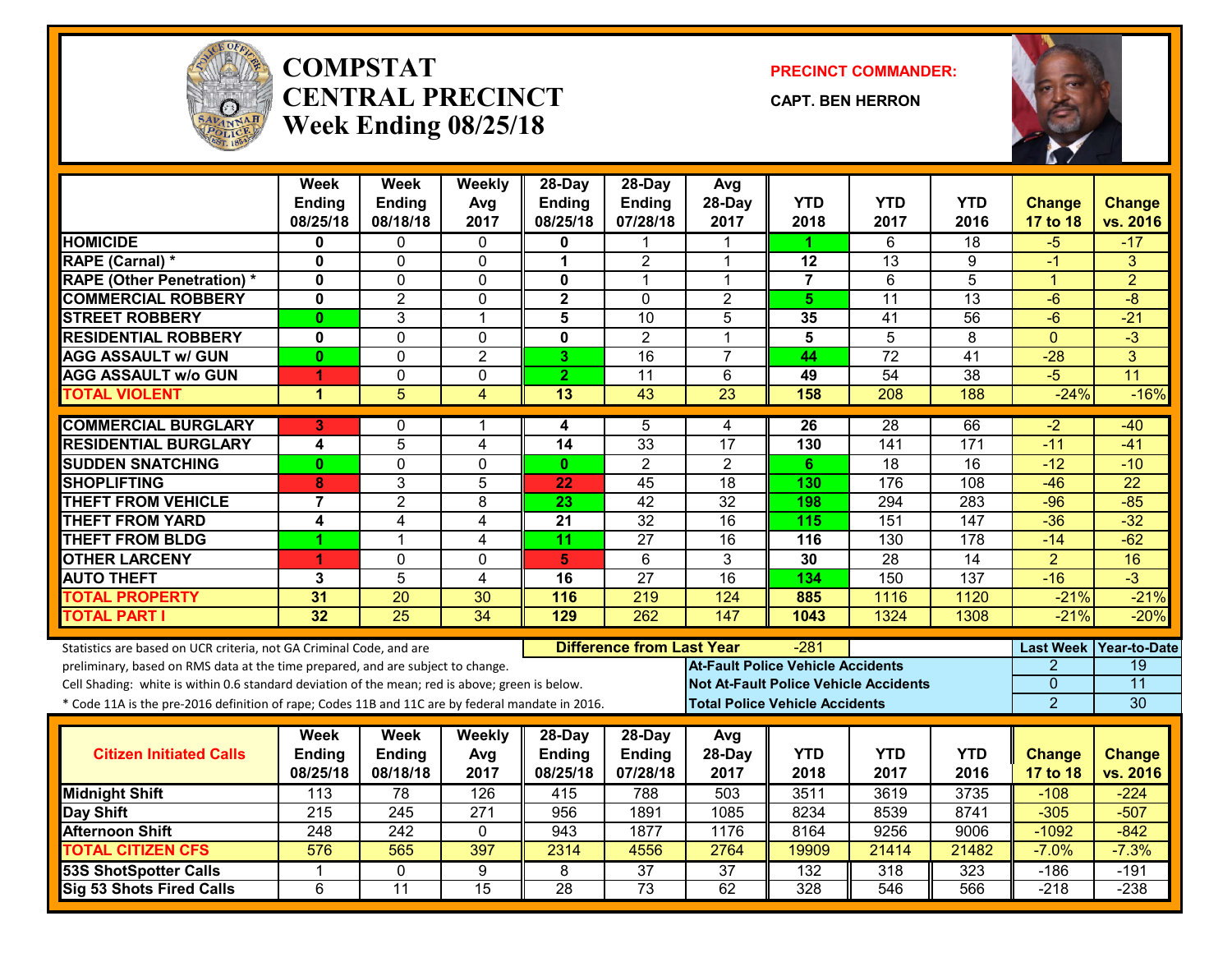# **BEAT 31 Central Precinct Week Ending 08/25/18**

|                                   |              |                | <b>Last 4 Weeks</b> |                | 28 Days        | 28 Day  |                |                |                |                |                      |
|-----------------------------------|--------------|----------------|---------------------|----------------|----------------|---------|----------------|----------------|----------------|----------------|----------------------|
|                                   | Ending       | <b>Ending</b>  | <b>Ending</b>       | <b>Ending</b>  | <b>Ending</b>  | Average | <b>YTD</b>     | <b>YTD</b>     | <b>YTD</b>     | <b>Change</b>  | <b>Change</b>        |
|                                   | 08/04/18     | 08/11/18       | 08/18/18            | 08/25/18       | 08/25/18       | 2017    | 2018           | 2017           | 2016           | 17 to 18       | vs. 2016             |
| <b>HOMICIDE</b>                   | $\Omega$     | 0              | 0                   | 0              | $\Omega$       | 0.1     | 0              | $\Omega$       | $\overline{7}$ | $\mathbf{0}$   | $-7$                 |
| RAPE (Carnal) *                   | $\mathbf{0}$ | 0              | $\mathbf{0}$        | 0              | $\Omega$       | 0.2     | $\mathbf{0}$   | $\mathbf{1}$   | $\mathbf{1}$   | $-1$           | $-1$                 |
| <b>RAPE (Other Penetration) *</b> | $\Omega$     | 0              | $\mathbf{0}$        | $\Omega$       | $\Omega$       | 0.3     | $\mathbf{1}$   | 3              | 0              | $-2$           | $\blacktriangleleft$ |
| <b>COMMERCIAL ROBBERY</b>         | $\mathbf{0}$ | 0              | 0                   | 0              | $\Omega$       | 0.0     | $\mathbf{1}$   | 0              | 0              | $\mathbf{1}$   | $\blacktriangleleft$ |
| <b>STREET ROBBERY</b>             | 0            | 0              | $\mathbf 0$         | $\Omega$       | 0              | 1.1     | 6              | 11             | 11             | $-5$           | $-5$                 |
| <b>RESIDENTIAL ROBBERY</b>        | $\Omega$     | $\Omega$       | $\mathbf 0$         | $\Omega$       | 0              | 0.2     | 0              | $\overline{2}$ | $\overline{2}$ | $-2$           | $-2$                 |
| <b>AGG ASSAULT w/ GUN</b>         | 0            | 0              | $\mathbf 0$         | $\Omega$       | 0              | 1.0     | 6              | 11             | 5              | $-5$           | $\mathbf{1}$         |
| <b>AGG ASSAULT w/o GUN</b>        | 0            | 0              | $\mathbf 0$         | $\mathbf 0$    | 0              | 1.1     | $\overline{7}$ | 9              | 10             | $-2$           | $-3$                 |
| <b>TOTAL VIOLENT</b>              | $\mathbf{0}$ | $\mathbf{0}$   | $\overline{0}$      | $\mathbf{0}$   | $\mathbf{0}$   | 3.8     | 21             | 37             | 36             | $-43%$         | $-42%$               |
| <b>COMMERCIAL BURGLARY</b>        | $\Omega$     | 0              | $\mathbf{0}$        | $\Omega$       | $\Omega$       | 0.5     | $\overline{7}$ | $\mathbf{1}$   | 14             | 6              | $-7$                 |
| <b>RESIDENTIAL BURGLARY</b>       | 0            | 0              | $\overline{2}$      | $\mathbf{1}$   | 3              | 2.3     | 20             | 16             | 32             | $\overline{4}$ | $-12$                |
| <b>SUDDEN SNATCHING</b>           | 0            | 0              | 0                   | 0              | 0              | 0.4     | $\mathbf{1}$   | 3              | 5              | $-2$           | $-4$                 |
| <b>SHOPLIFTING</b>                | 0            | 0              | $\mathbf 0$         | 0              | 0              | 1.5     | $\overline{2}$ | 13             | 11             | $-11$          | $-9$                 |
| <b>THEFT FROM VEHICLE</b>         | 3            | $\overline{2}$ | $\mathbf 0$         | $\overline{2}$ | $\overline{7}$ | 7.0     | 37             | 64             | 57             | $-27$          | $-20$                |
| <b>THEFT FROM YARD</b>            | $\mathbf{1}$ | $\mathbf{1}$   | $\mathbf 0$         | 0              | $\overline{2}$ | 4.9     | 25             | 40             | 32             | $-15$          | $-7$                 |
| <b>THEFT FROM BLDG</b>            | 0            | 0              | 1                   | 0              | $\mathbf{1}$   | 2.8     | 19             | 21             | 40             | $-2$           | $-21$                |
| <b>OTHER LARCENY</b>              | $\mathbf{1}$ | 0              | $\mathbf 0$         | $\mathbf{1}$   | $\overline{2}$ | 0.7     | $\overline{2}$ | 5              | 3              | $-3$           | $-1$                 |
| <b>AUTO THEFT</b>                 | $\mathbf{0}$ | $\mathbf{1}$   | $\mathbf{1}$        | 0              | $\overline{2}$ | 3.0     | 15             | 32             | 35             | $-17$          | $-20$                |
| <b>TOTAL PROPERTY</b>             | 5            | 4              | 4                   | 4              | 17             | 22.9    | 128            | 195            | 229            | $-34%$         | $-44%$               |
| <b>TOTAL PART I</b>               | 5            | $\overline{4}$ | 4                   | 4              | 17             | 26.8    | 149            | 232            | 265            | $-36%$         | $-44%$               |

 **Difference from Last Year**r -83

Statistics are based on UCR criteria, not GA Criminal Code.

\* Rape Code 11A is the historical definition of rape (aka Legacy Rape); Rape Codes 11B and 11C are those moved from Part II to Part I in 2017.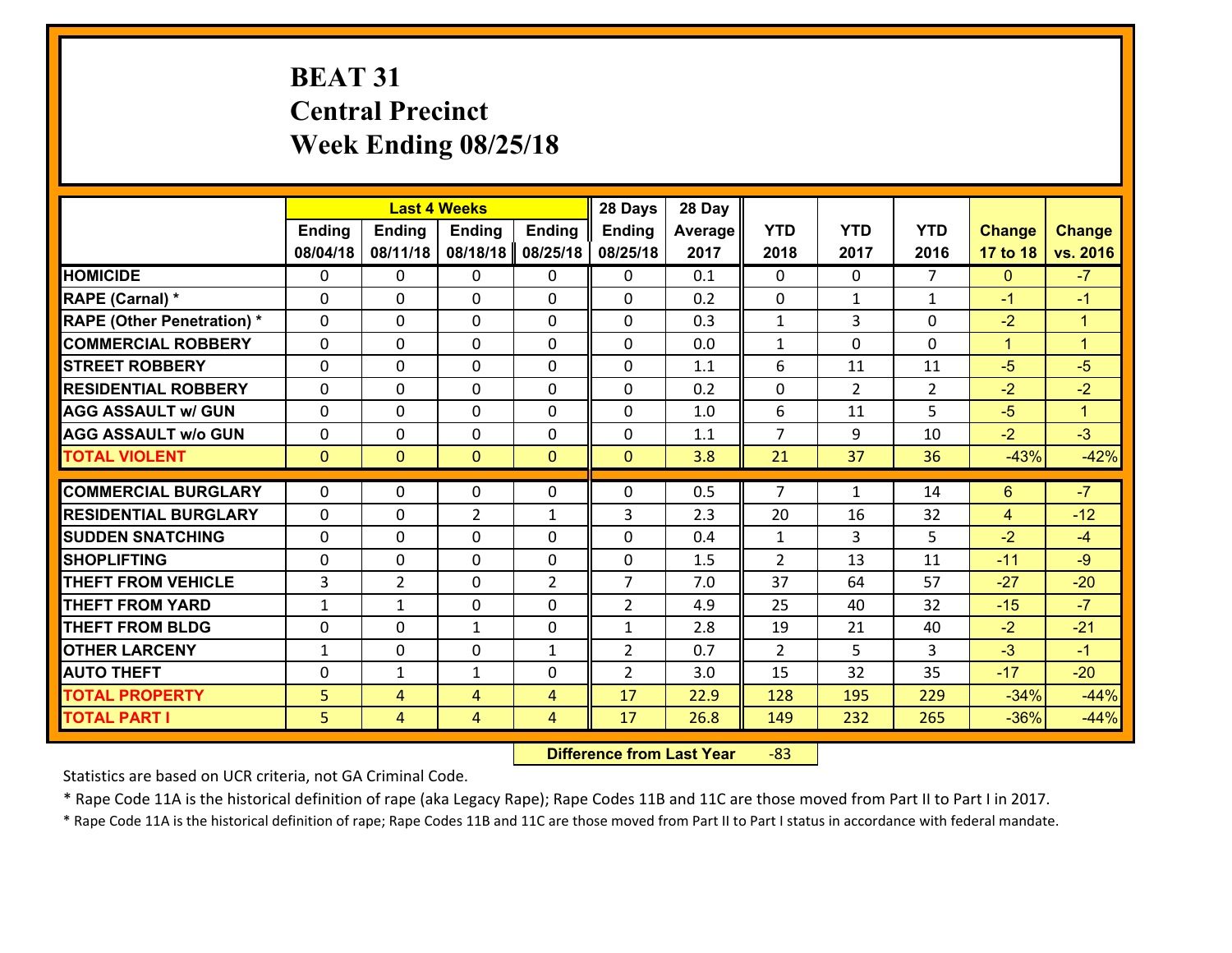# **BEAT 32 Central Precinct Week Ending 08/25/18**

|                                   |                 |                | <b>Last 4 Weeks</b> |               | 28 Days        | 28 Day  |                |                |              |                |                      |
|-----------------------------------|-----------------|----------------|---------------------|---------------|----------------|---------|----------------|----------------|--------------|----------------|----------------------|
|                                   | <b>Ending</b>   | <b>Ending</b>  | <b>Ending</b>       | <b>Ending</b> | <b>Ending</b>  | Average | <b>YTD</b>     | <b>YTD</b>     | <b>YTD</b>   | <b>Change</b>  | <b>Change</b>        |
|                                   | 08/04/18        | 08/11/18       | 08/18/18            | 08/25/18      | 08/25/18       | 2017    | 2018           | 2017           | 2016         | 17 to 18       | vs. 2016             |
| <b>HOMICIDE</b>                   | $\Omega$        | 0              | $\Omega$            | 0             | 0              | 0.0     | $\Omega$       | $\Omega$       | $\Omega$     | $\Omega$       | $\mathbf{0}$         |
| RAPE (Carnal) *                   | 0               | 0              | $\mathbf{0}$        | 0             | $\Omega$       | 0.4     | $\mathbf{1}$   | 4              | $\mathbf{1}$ | $-3$           | $\mathbf{0}$         |
| <b>RAPE (Other Penetration) *</b> | $\Omega$        | 0              | $\mathbf{0}$        | $\Omega$      | $\Omega$       | 0.2     | $\mathbf{1}$   | $\overline{2}$ | $\Omega$     | $-1$           | $\blacktriangleleft$ |
| <b>COMMERCIAL ROBBERY</b>         | 0               | 0              | 1                   | 0             | $\mathbf{1}$   | 0.5     | 3              | 4              | 3            | $-1$           | $\mathbf{0}$         |
| <b>STREET ROBBERY</b>             | $\Omega$        | $\mathbf 1$    | $\mathbf 0$         | 0             | $\mathbf{1}$   | 0.5     | 4              | $\overline{2}$ | 5            | $\overline{2}$ | $-1$                 |
| <b>RESIDENTIAL ROBBERY</b>        | $\Omega$        | $\Omega$       | $\mathbf 0$         | $\Omega$      | 0              | 0.0     | $\mathbf 0$    | $\Omega$       | $\Omega$     | $\mathbf{0}$   | $\mathbf{0}$         |
| <b>AGG ASSAULT w/ GUN</b>         | $\Omega$        | 0              | $\mathbf 0$         | $\Omega$      | 0              | 0.4     | 3              | 4              | $\mathbf{1}$ | $-1$           | $\overline{2}$       |
| <b>AGG ASSAULT w/o GUN</b>        | 0               | 0              | $\mathbf 0$         | $\mathbf{1}$  | $\mathbf{1}$   | 0.5     | 5              | 3              | 3            | $\overline{2}$ | $\overline{2}$       |
| <b>TOTAL VIOLENT</b>              | $\mathbf{0}$    | $\mathbf{1}$   | $\mathbf{1}$        | $\mathbf{1}$  | 3              | 2.5     | 17             | 19             | 13           | $-11%$         | 31%                  |
| <b>COMMERCIAL BURGLARY</b>        | $\Omega$        | 0              | $\mathbf{0}$        | $\mathbf{1}$  | $\mathbf{1}$   | 0.3     | $\overline{2}$ | $\overline{2}$ | 9            | $\mathbf{0}$   | $-7$                 |
|                                   |                 |                |                     |               |                |         |                |                |              |                |                      |
| <b>RESIDENTIAL BURGLARY</b>       | 0               | 1              | $\mathbf 0$         | 0             | $\mathbf{1}$   | 2.1     | 15             | 15             | 38           | $\mathbf{0}$   | $-23$                |
| <b>SUDDEN SNATCHING</b>           | 0               | 0              | $\mathbf 0$         | 0             | 0              | 0.2     | $\mathbf 0$    | $\overline{2}$ | $\mathbf{1}$ | $-2$           | $-1$                 |
| <b>SHOPLIFTING</b>                | $\mathbf{1}$    | $\overline{2}$ | $\mathbf 0$         | 3             | 6              | 3.8     | 51             | 34             | 28           | 17             | 23                   |
| <b>THEFT FROM VEHICLE</b>         | $\overline{2}$  | $\overline{2}$ | $\overline{2}$      | $\mathbf{1}$  | $\overline{7}$ | 8.7     | 45             | 83             | 72           | $-38$          | $-27$                |
| <b>THEFT FROM YARD</b>            | $\mathbf{1}$    | 0              | 1                   | 0             | $\overline{2}$ | 2.8     | 32             | 30             | 27           | $\overline{2}$ | 5                    |
| <b>THEFT FROM BLDG</b>            | $\overline{2}$  | 0              | $\mathbf 0$         | 0             | $\overline{2}$ | 4.1     | 24             | 32             | 46           | $-8$           | $-22$                |
| <b>OTHER LARCENY</b>              | 0               | 1              | $\mathbf 0$         | 0             | $\mathbf{1}$   | 1.0     | 15             | $\overline{7}$ | $\Omega$     | 8              | 15                   |
| <b>AUTO THEFT</b>                 | $\mathbf{0}$    | 0              | $\mathbf{0}$        | 0             | 0              | 2.3     | 16             | 24             | 18           | $-8$           | $-2$                 |
| <b>TOTAL PROPERTY</b>             | $6\phantom{1}6$ | 6              | $\overline{3}$      | 5             | 20             | 25.4    | 200            | 229            | 239          | $-13%$         | $-16%$               |
| <b>TOTAL PART I</b>               | 6               | $\overline{7}$ | 4                   | 6             | 23             | 27.8    | 217            | 248            | 252          | $-13%$         | $-14%$               |

 **Difference from Last Year**r -31

Statistics are based on UCR criteria, not GA Criminal Code.

\* Rape Code 11A is the historical definition of rape (aka Legacy Rape); Rape Codes 11B and 11C are those moved from Part II to Part I in 2017.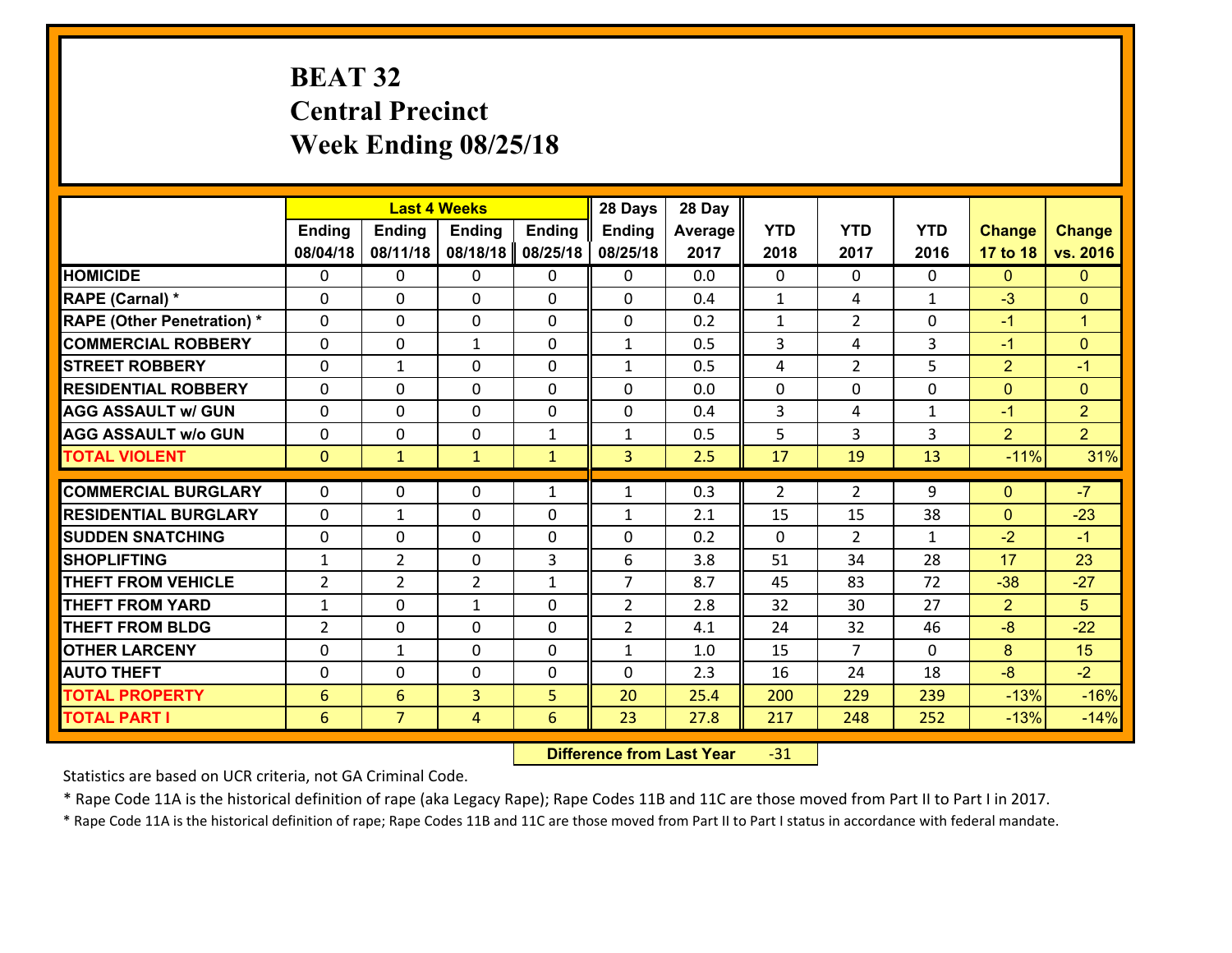# **BEAT 33 Central Precinct Week Ending 08/25/18**

|                                   |              |                | <b>Last 4 Weeks</b> |                | 28 Days        | 28 Day  |                |                |                |                |                |
|-----------------------------------|--------------|----------------|---------------------|----------------|----------------|---------|----------------|----------------|----------------|----------------|----------------|
|                                   | Ending       | <b>Ending</b>  | <b>Ending</b>       | <b>Ending</b>  | <b>Ending</b>  | Average | <b>YTD</b>     | <b>YTD</b>     | <b>YTD</b>     | <b>Change</b>  | <b>Change</b>  |
|                                   | 08/04/18     | 08/11/18       | 08/18/18            | 08/25/18       | 08/25/18       | 2017    | 2018           | 2017           | 2016           | 17 to 18       | vs. 2016       |
| <b>HOMICIDE</b>                   | 0            | 0              | 0                   | 0              | 0              | 0.2     | 0              | $\mathbf{1}$   | 7              | $-1$           | $-7$           |
| <b>RAPE (Carnal) *</b>            | $\Omega$     | 0              | 0                   | $\Omega$       | 0              | 0.2     | 3              | $\overline{2}$ | 4              | $\mathbf{1}$   | $-1$           |
| <b>RAPE (Other Penetration) *</b> | $\Omega$     | $\Omega$       | $\mathbf 0$         | $\Omega$       | $\Omega$       | 0.1     | $\mathbf{1}$   | $\mathbf{1}$   | $\mathbf{1}$   | $\mathbf{0}$   | $\Omega$       |
| <b>COMMERCIAL ROBBERY</b>         | $\Omega$     | $\Omega$       | 1                   | $\Omega$       | $\mathbf{1}$   | 0.5     | $\mathbf{1}$   | 5              | 3              | -4             | $-2$           |
| <b>ISTREET ROBBERY</b>            | $\mathbf{1}$ | 0              | $\mathbf{1}$        | 0              | $\overline{2}$ | 1.5     | 15             | 13             | 17             | $\overline{2}$ | $-2$           |
| <b>RESIDENTIAL ROBBERY</b>        | 0            | 0              | $\mathbf 0$         | 0              | 0              | 0.1     | $\mathbf{0}$   | $\mathbf{0}$   | $\Omega$       | $\mathbf{0}$   | $\overline{0}$ |
| <b>AGG ASSAULT w/ GUN</b>         | 0            | $\mathbf{1}$   | $\mathbf 0$         | 0              | $\mathbf{1}$   | 1.4     | 6              | 16             | 6              | $-10$          | $\overline{0}$ |
| <b>AGG ASSAULT w/o GUN</b>        | 0            | 0              | $\mathbf{0}$        | $\mathbf{0}$   | 0              | 1.1     | 3              | 12             | 8              | $-9$           | $-5$           |
| <b>TOTAL VIOLENT</b>              | $\mathbf{1}$ | $\mathbf{1}$   | $\overline{2}$      | $\mathbf{0}$   | $\overline{4}$ | 4.9     | 29             | 50             | 46             | $-42%$         | $-37%$         |
| <b>COMMERCIAL BURGLARY</b>        | $\Omega$     | 0              | $\mathbf{0}$        | $\mathbf{1}$   | $\mathbf{1}$   | 0.6     | $\overline{7}$ | 5.             | 16             | $\overline{2}$ | $-9$           |
| <b>RESIDENTIAL BURGLARY</b>       | $\mathbf{1}$ | 0              | $\mathbf 0$         | $\mathbf{1}$   | $\overline{2}$ | 1.7     | 13             | 9              | 16             | $\overline{4}$ | $-3$           |
| <b>SUDDEN SNATCHING</b>           | 0            | 0              | $\mathbf 0$         | $\Omega$       | $\Omega$       | 0.3     | 3              | 3              | $\overline{3}$ | $\Omega$       | $\Omega$       |
| <b>SHOPLIFTING</b>                | 4            | $\overline{2}$ | 3                   | $\mathbf{1}$   | 10             | 5.4     | 30             | 63             | 28             | $-33$          | $\overline{2}$ |
| <b>THEFT FROM VEHICLE</b>         | 2            | 0              | $\mathbf 0$         | $\mathbf{1}$   | 3              | 5.6     | 30             | 59             | 53             | $-29$          | $-23$          |
| <b>THEFT FROM YARD</b>            | 3            | 3              | $\mathbf{1}$        | $\overline{2}$ | 9              | 3.2     | 27             | 29             | 50             | $-2$           | $-23$          |
| <b>THEFT FROM BLDG</b>            | $\mathbf{0}$ | $\mathbf{1}$   | 0                   | $\mathbf{1}$   | $\overline{2}$ | 2.5     | 20             | 21             | 38             | $-1$           | $-18$          |
| <b>OTHER LARCENY</b>              | 0            | 1              | $\mathbf 0$         | 0              | $\mathbf{1}$   | 0.8     | 6              | 6              | 6              | $\mathbf{0}$   | $\overline{0}$ |
| <b>AUTO THEFT</b>                 | $\mathbf{1}$ | 0              | 3                   | $\mathbf{0}$   | 4              | 3.0     | 30             | 30             | 31             | $\overline{0}$ | $-1$           |
| <b>TOTAL PROPERTY</b>             | 11           | $\overline{7}$ | $\overline{7}$      | $\overline{7}$ | 32             | 23.1    | 166            | 225            | 241            | $-26%$         | $-31%$         |
|                                   |              |                |                     |                |                |         |                |                |                |                |                |
| <b>TOTAL PART I</b>               | 12           | 8              | 9                   | $\overline{7}$ | 36             | 28.0    | 195            | 275            | 287            | $-29%$         | $-32%$         |

 **Difference from Last Year**r -80

Statistics are based on UCR criteria, not GA Criminal Code.

\* Rape Code 11A is the historical definition of rape (aka Legacy Rape); Rape Codes 11B and 11C are those moved from Part II to Part I in 2017.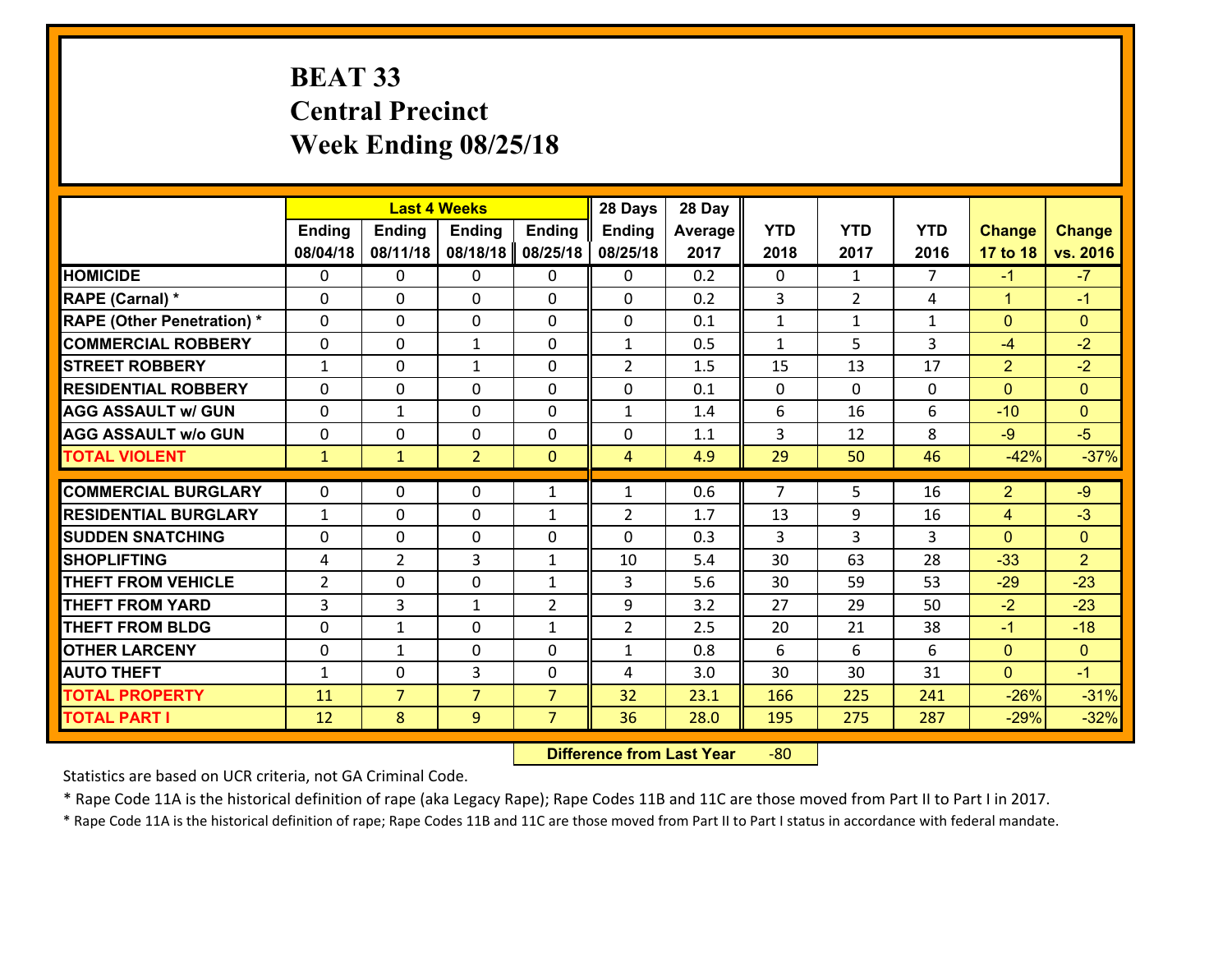# **BEAT 34 Central Precinct Week Ending 08/25/18**

|                                   |                |               | <b>Last 4 Weeks</b> |               | 28 Days        | 28 Day  |              |                |                |                |                      |
|-----------------------------------|----------------|---------------|---------------------|---------------|----------------|---------|--------------|----------------|----------------|----------------|----------------------|
|                                   | Ending         | <b>Ending</b> | <b>Ending</b>       | <b>Ending</b> | <b>Ending</b>  | Average | <b>YTD</b>   | <b>YTD</b>     | <b>YTD</b>     | <b>Change</b>  | <b>Change</b>        |
|                                   | 08/04/18       | 08/11/18      | 08/18/18            | 08/25/18      | 08/25/18       | 2017    | 2018         | 2017           | 2016           | 17 to 18       | vs. 2016             |
| <b>HOMICIDE</b>                   | $\Omega$       | 0             | 0                   | 0             | $\Omega$       | 0.3     | 1            | 4              | $\mathcal{L}$  | $-3$           | $-1$                 |
| RAPE (Carnal) *                   | $\mathbf{0}$   | 0             | $\mathbf{0}$        | 0             | $\Omega$       | 0.5     | 2            | 4              | 0              | $-2$           | $\overline{2}$       |
| <b>RAPE (Other Penetration) *</b> | $\Omega$       | 0             | $\mathbf{0}$        | $\Omega$      | $\Omega$       | 0.0     | $\Omega$     | 0              | $\overline{2}$ | $\mathbf{0}$   | $-2$                 |
| <b>COMMERCIAL ROBBERY</b>         | $\mathbf{0}$   | 0             | 0                   | 0             | $\Omega$       | 0.1     | $\mathbf{0}$ | 0              | $\overline{2}$ | $\mathbf{0}$   | $-2$                 |
| <b>STREET ROBBERY</b>             | 0              | 0             | 1                   | 0             | $\mathbf{1}$   | 0.7     | 5            | $\overline{7}$ | $\overline{7}$ | $-2$           | $-2$                 |
| <b>RESIDENTIAL ROBBERY</b>        | $\Omega$       | $\Omega$      | $\mathbf 0$         | $\Omega$      | 0              | 0.3     | $\mathbf{1}$ | $\overline{2}$ | $\overline{2}$ | $-1$           | $-1$                 |
| <b>AGG ASSAULT w/ GUN</b>         | 0              | 0             | $\mathbf 0$         | 0             | 0              | 2.4     | 15           | 25             | 14             | $-10$          | $\blacktriangleleft$ |
| <b>AGG ASSAULT w/o GUN</b>        | 0              | 0             | $\mathbf 0$         | $\mathbf 0$   | 0              | 1.8     | 19           | 15             | 9              | $\overline{4}$ | 10                   |
| <b>TOTAL VIOLENT</b>              | $\mathbf{0}$   | $\mathbf{0}$  | $\mathbf{1}$        | $\mathbf{0}$  | $\mathbf{1}$   | 6.1     | 43           | 57             | 38             | $-25%$         | 13%                  |
| <b>COMMERCIAL BURGLARY</b>        | $\Omega$       | 0             | $\mathbf{0}$        | $\Omega$      | $\Omega$       | 0.4     | $\mathbf{1}$ | 5              | 4              | $-4$           | $-3$                 |
| <b>RESIDENTIAL BURGLARY</b>       | $\mathbf{1}$   | 0             | $\mathbf 0$         | $\mathbf{1}$  | $\overline{2}$ | 5.4     | 39           | 52             | 34             | $-13$          | 5                    |
| <b>SUDDEN SNATCHING</b>           | 0              | 0             | $\mathbf 0$         | 0             | 0              | 0.5     | $\mathbf{1}$ | 6              | 3              | $-5$           | $-2$                 |
| <b>SHOPLIFTING</b>                | 0              | 1             | $\mathbf 0$         | $\mathbf{1}$  | $\overline{2}$ | 2.8     | 6            | 22             | 4              | $-16$          | $\overline{2}$       |
| <b>THEFT FROM VEHICLE</b>         | 0              | 1             | $\mathbf 0$         | 3             | 4              | 3.3     | 28           | 29             | 29             | $-1$           | $-1$                 |
| <b>THEFT FROM YARD</b>            | $\mathbf{1}$   | $\mathbf{1}$  | $\mathbf 0$         | $\mathbf{1}$  | 3              | 1.6     | 9            | 17             | 14             | $-8$           | $-5$                 |
| <b>THEFT FROM BLDG</b>            | 0              | $\mathbf{1}$  | $\mathbf 0$         | 0             | $\mathbf{1}$   | 2.3     | 20           | 16             | 15             | $\overline{4}$ | 5                    |
| <b>OTHER LARCENY</b>              | 0              | 0             | $\mathbf 0$         | 0             | 0              | 0.2     | $\mathbf{1}$ | $\overline{2}$ | $\overline{2}$ | $-1$           | $-1$                 |
| <b>AUTO THEFT</b>                 | $\mathbf{1}$   | $\mathbf{1}$  | $\mathbf{0}$        | 0             | $\overline{2}$ | 3.2     | 23           | 29             | 26             | $-6$           | $-3$                 |
| <b>TOTAL PROPERTY</b>             | $\overline{3}$ | 5             | $\mathbf{0}$        | 6             | 14             | 19.7    | 128          | 178            | 131            | $-28%$         | $-2%$                |
|                                   | $\overline{3}$ | 5             | $\mathbf{1}$        | 6             | 15             | 25.8    | 171          | 235            | 169            | $-27%$         | 1%                   |
| <b>TOTAL PART I</b>               |                |               |                     |               |                |         |              |                |                |                |                      |

 **Difference from Last Year**r -64

Statistics are based on UCR criteria, not GA Criminal Code.

\* Rape Code 11A is the historical definition of rape (aka Legacy Rape); Rape Codes 11B and 11C are those moved from Part II to Part I in 2017.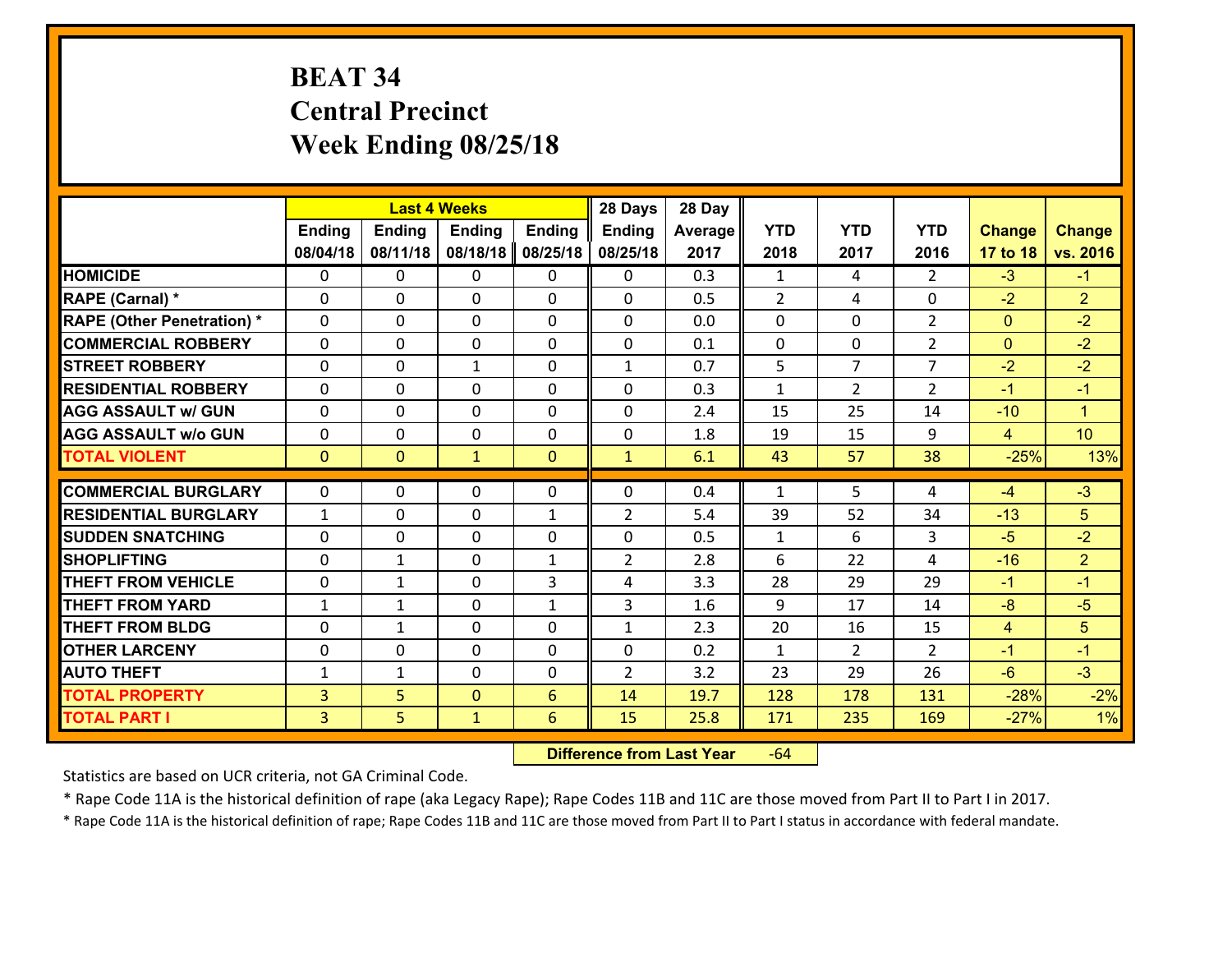# **BEAT 35 Central Precinct Week Ending 08/25/18**

|                                   |                |                | <b>Last 4 Weeks</b> |               | 28 Days        | 28 Day  |                |                |                |                |                      |
|-----------------------------------|----------------|----------------|---------------------|---------------|----------------|---------|----------------|----------------|----------------|----------------|----------------------|
|                                   | <b>Ending</b>  | <b>Ending</b>  | <b>Ending</b>       | <b>Ending</b> | <b>Ending</b>  | Average | <b>YTD</b>     | <b>YTD</b>     | <b>YTD</b>     | <b>Change</b>  | <b>Change</b>        |
|                                   | 08/04/18       | 08/11/18       | 08/18/18            | 08/25/18      | 08/25/18       | 2017    | 2018           | 2017           | 2016           | 17 to 18       | vs. 2016             |
| <b>HOMICIDE</b>                   | $\Omega$       | 0              | $\Omega$            | 0             | 0              | 0.1     | $\Omega$       | $\mathbf{1}$   | $\mathcal{L}$  | $-1$           | $-2$                 |
| RAPE (Carnal) *                   | 0              | 1              | $\mathbf{0}$        | 0             | $\mathbf{1}$   | 0.0     | 3              | 0              | $\overline{2}$ | 3              | $\blacktriangleleft$ |
| <b>RAPE (Other Penetration) *</b> | $\Omega$       | 0              | $\mathbf{0}$        | $\Omega$      | $\Omega$       | 0.0     | 4              | $\Omega$       | $\mathbf{1}$   | 4              | 3                    |
| <b>COMMERCIAL ROBBERY</b>         | 0              | 0              | 0                   | 0             | 0              | 0.4     | $\mathbf{0}$   | $\overline{2}$ | 3              | $-2$           | $-3$                 |
| <b>STREET ROBBERY</b>             | $\Omega$       | 0              | 1                   | 0             | $\mathbf{1}$   | 0.6     | $\overline{2}$ | 5              | 14             | $-3$           | $-12$                |
| <b>RESIDENTIAL ROBBERY</b>        | $\Omega$       | $\Omega$       | $\mathbf 0$         | $\Omega$      | 0              | 0.1     | $\Omega$       | $\mathbf{1}$   | 3              | $-1$           | $-3$                 |
| <b>AGG ASSAULT w/ GUN</b>         | 0              | 1              | $\mathbf 0$         | 0             | $\mathbf{1}$   | 1.3     | 11             | 12             | 11             | $-1$           | $\overline{0}$       |
| <b>AGG ASSAULT w/o GUN</b>        | 0              | 0              | $\mathbf 0$         | 0             | 0              | 1.2     | 10             | 9              | 5              | $\mathbf{1}$   | 5 <sup>5</sup>       |
| <b>TOTAL VIOLENT</b>              | $\mathbf{0}$   | $\overline{2}$ | $\mathbf{1}$        | $\mathbf{0}$  | $\overline{3}$ | 3.6     | 30             | 30             | 41             | 0%             | $-27%$               |
| <b>COMMERCIAL BURGLARY</b>        | $\Omega$       | 0              | $\mathbf{0}$        | $\mathbf{1}$  | $\mathbf{1}$   | 1.0     | 4              | $\overline{7}$ | 18             | $-3$           | $-14$                |
|                                   |                |                |                     |               |                |         |                |                |                |                |                      |
| <b>RESIDENTIAL BURGLARY</b>       | $\mathbf{1}$   | 0              | 3                   | $\mathbf{1}$  | 5              | 3.7     | 30             | 33             | 36             | $-3$           | $-6$                 |
| <b>SUDDEN SNATCHING</b>           | 0              | 0              | $\mathbf 0$         | 0             | 0              | 0.2     | $\mathbf{1}$   | 3              | 3              | $-2$           | $-2$                 |
| <b>SHOPLIFTING</b>                | 0              | 1              | $\mathbf 0$         | 0             | $\mathbf{1}$   | 2.2     | 18             | 20             | 21             | $-2$           | $-3$                 |
| <b>THEFT FROM VEHICLE</b>         | $\mathbf{1}$   | $\mathbf{1}$   | $\mathbf 0$         | 0             | $\overline{2}$ | 3.6     | 29             | 29             | 36             | $\overline{0}$ | $-7$                 |
| <b>THEFT FROM YARD</b>            | 0              | $\mathbf 1$    | 1                   | $\mathbf{1}$  | 3              | 2.2     | 16             | 21             | 19             | $-5$           | $-3$                 |
| <b>THEFT FROM BLDG</b>            | $\mathbf{1}$   | $\overline{2}$ | $\mathbf 0$         | 0             | 3              | 2.6     | 14             | 26             | 29             | $-12$          | $-15$                |
| <b>OTHER LARCENY</b>              | $\mathbf{1}$   | 0              | $\mathbf 0$         | 0             | $\mathbf{1}$   | 0.5     | 5              | 6              | $\overline{2}$ | $-1$           | 3 <sup>1</sup>       |
| <b>AUTO THEFT</b>                 | $\mathbf{1}$   | $\overline{2}$ | $\mathbf{1}$        | $\mathbf{1}$  | 5              | 2.5     | 36             | 23             | 21             | 13             | 15                   |
| <b>TOTAL PROPERTY</b>             | 5 <sub>5</sub> | $\overline{7}$ | 5                   | 4             | 21             | 18.6    | 153            | 168            | 185            | $-9%$          | $-17%$               |
| <b>TOTAL PART I</b>               | 5              | 9              | 6                   | 4             | 24             | 22.2    | 183            | 198            | 226            | $-8%$          | $-19%$               |

 **Difference from Last Year**r -15

Statistics are based on UCR criteria, not GA Criminal Code.

\* Rape Code 11A is the historical definition of rape (aka Legacy Rape); Rape Codes 11B and 11C are those moved from Part II to Part I in 2017.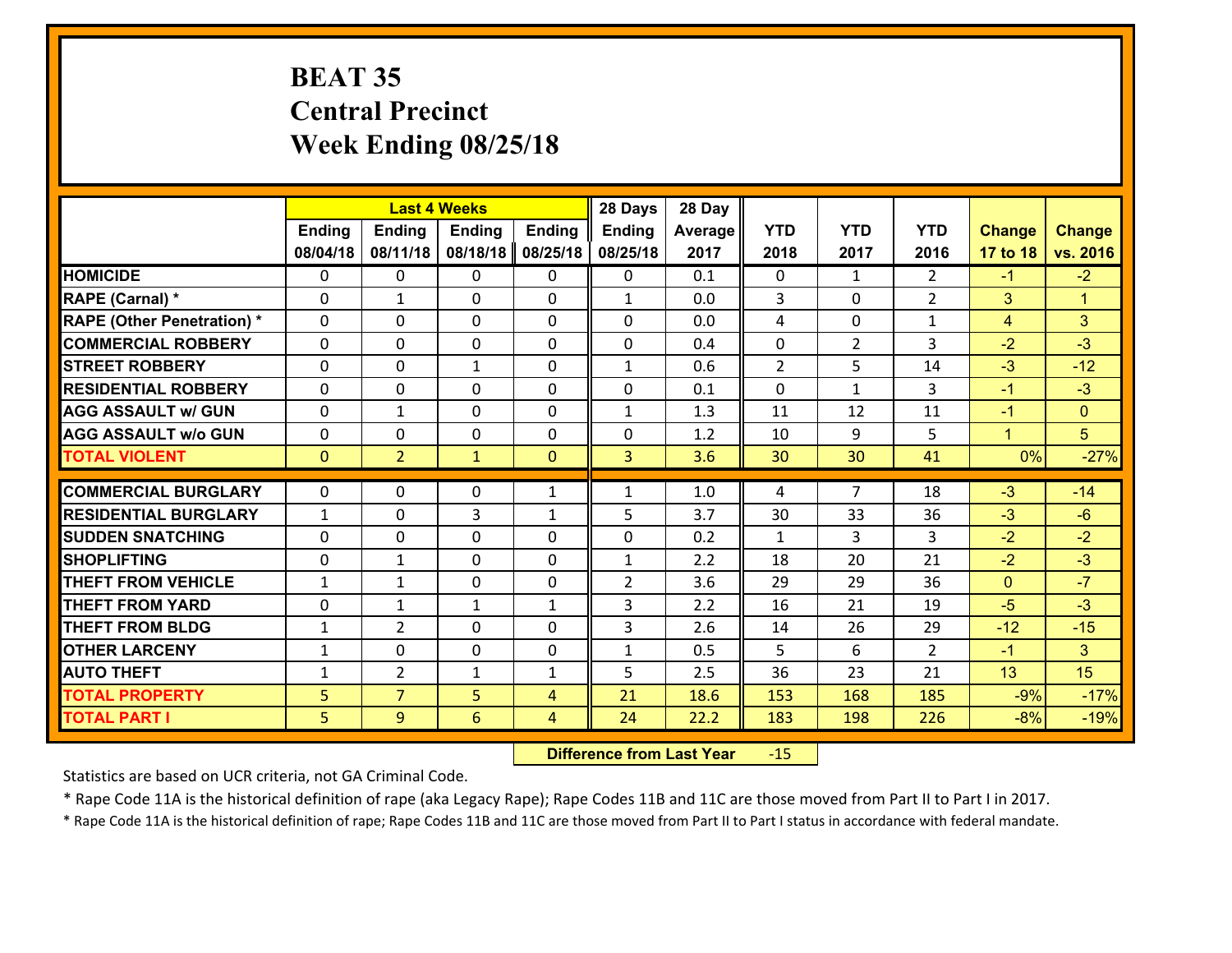# **BEAT 36 Central Precinct Week Ending 08/25/18**

|                                   |                |                | <b>Last 4 Weeks</b> |                | 28 Days        | 28 Day  |                |                |                |                |                      |
|-----------------------------------|----------------|----------------|---------------------|----------------|----------------|---------|----------------|----------------|----------------|----------------|----------------------|
|                                   | <b>Ending</b>  | <b>Ending</b>  | <b>Ending</b>       | <b>Ending</b>  | <b>Ending</b>  | Average | <b>YTD</b>     | <b>YTD</b>     | <b>YTD</b>     | <b>Change</b>  | <b>Change</b>        |
|                                   | 08/04/18       | 08/11/18       | 08/18/18            | 08/25/18       | 08/25/18       | 2017    | 2018           | 2017           | 2016           | 17 to 18       | vs. 2016             |
| <b>HOMICIDE</b>                   | 0              | 0              | 0                   | 0              | 0              | 0.0     | $\mathbf 0$    | $\mathbf{0}$   | $\Omega$       | $\mathbf{0}$   | $\mathbf{0}$         |
| <b>RAPE (Carnal) *</b>            | 0              | 0              | $\mathbf{0}$        | 0              | $\Omega$       | 0.2     | 3              | $\overline{2}$ | $\mathbf{1}$   | $\mathbf{1}$   | $\overline{2}$       |
| <b>RAPE (Other Penetration) *</b> | $\Omega$       | 0              | $\Omega$            | $\Omega$       | $\Omega$       | 0.0     | $\Omega$       | $\Omega$       | $\mathbf{1}$   | $\mathbf{0}$   | $-1$                 |
| <b>COMMERCIAL ROBBERY</b>         | $\Omega$       | $\Omega$       | $\mathbf 0$         | $\Omega$       | 0              | 0.2     | 0              | 0              | $\overline{2}$ | $\mathbf{0}$   | $-2$                 |
| <b>STREET ROBBERY</b>             | 0              | 0              | $\mathbf 0$         | 0              | 0              | 0.4     | 3              | 3              | $\overline{2}$ | $\mathbf{0}$   | $\mathbf{1}$         |
| <b>RESIDENTIAL ROBBERY</b>        | $\Omega$       | 0              | $\mathbf 0$         | 0              | 0              | 0.1     | 4              | 0              | $\mathbf{1}$   | 4              | 3                    |
| <b>AGG ASSAULT w/ GUN</b>         | 0              | $\mathbf{1}$   | $\mathbf 0$         | 0              | $\mathbf{1}$   | 0.6     | $\overline{3}$ | 4              | 4              | $-1$           | $-1$                 |
| <b>AGG ASSAULT w/o GUN</b>        | 0              | $\mathbf{1}$   | $\mathbf 0$         | 0              | $\mathbf{1}$   | 0.7     | 5              | 6              | 3              | $-1$           | 2 <sup>1</sup>       |
| <b>TOTAL VIOLENT</b>              | $\mathbf{0}$   | $\overline{2}$ | $\mathbf{0}$        | $\mathbf{0}$   | $\overline{2}$ | 2.1     | 18             | 15             | 14             | 20%            | 29%                  |
|                                   |                |                |                     |                |                |         |                |                |                |                |                      |
| <b>COMMERCIAL BURGLARY</b>        | $\mathbf{1}$   | 0              | 0                   | 0              | $\mathbf{1}$   | 0.8     | 5              | 8              | 5              | $-3$           | $\mathbf{0}$         |
| <b>RESIDENTIAL BURGLARY</b>       | $\mathbf{1}$   | 0              | $\mathbf 0$         | $\Omega$       | $\mathbf{1}$   | 1.7     | 13             | 16             | 15             | $-3$           | $-2$                 |
| <b>SUDDEN SNATCHING</b>           | $\Omega$       | 0              | $\mathbf 0$         | $\Omega$       | 0              | 0.2     | $\Omega$       | $\mathbf{1}$   | $\mathbf{1}$   | $-1$           | $-1$                 |
| <b>SHOPLIFTING</b>                | $\Omega$       | 0              | $\mathbf 0$         | 3              | 3              | 2.6     | 23             | 24             | 16             | $-1$           | $\overline{7}$       |
| <b>THEFT FROM VEHICLE</b>         | $\Omega$       | 0              | 0                   | 0              | 0              | 3.3     | 29             | 30             | 36             | $-1$           | $-7$                 |
| <b>THEFT FROM YARD</b>            | 0              | $\mathbf{1}$   | 1                   | 0              | $\overline{2}$ | 1.5     | 6              | 14             | 5              | $-8$           | $\blacktriangleleft$ |
| <b>THEFT FROM BLDG</b>            | $\mathbf{1}$   | $\mathbf{1}$   | $\mathbf 0$         | 0              | $\overline{2}$ | 1.5     | 19             | 14             | 10             | 5              | 9                    |
| <b>OTHER LARCENY</b>              | 0              | 0              | $\mathbf 0$         | 0              | 0              | 0.3     | $\mathbf{1}$   | $\overline{2}$ | $\mathbf{1}$   | $-1$           | $\overline{0}$       |
| <b>AUTO THEFT</b>                 | 0              | 1              | 0                   | $\overline{2}$ | 3              | 2.0     | 14             | 12             | 6              | $\overline{2}$ | 8                    |
| <b>TOTAL PROPERTY</b>             | 3              | $\overline{3}$ | $\mathbf{1}$        | 5              | 12             | 13.8    | 110            | 121            | 95             | $-9%$          | 16%                  |
| <b>TOTAL PART I</b>               | $\overline{3}$ | 5              | $\mathbf{1}$        | 5              | 14             | 16.0    | 128            | 136            | 109            | $-6%$          | 17%                  |

 **Difference from Last Year**r -8

Statistics are based on UCR criteria, not GA Criminal Code.

\* Rape Code 11A is the historical definition of rape (aka Legacy Rape); Rape Codes 11B and 11C are those moved from Part II to Part I in 2017.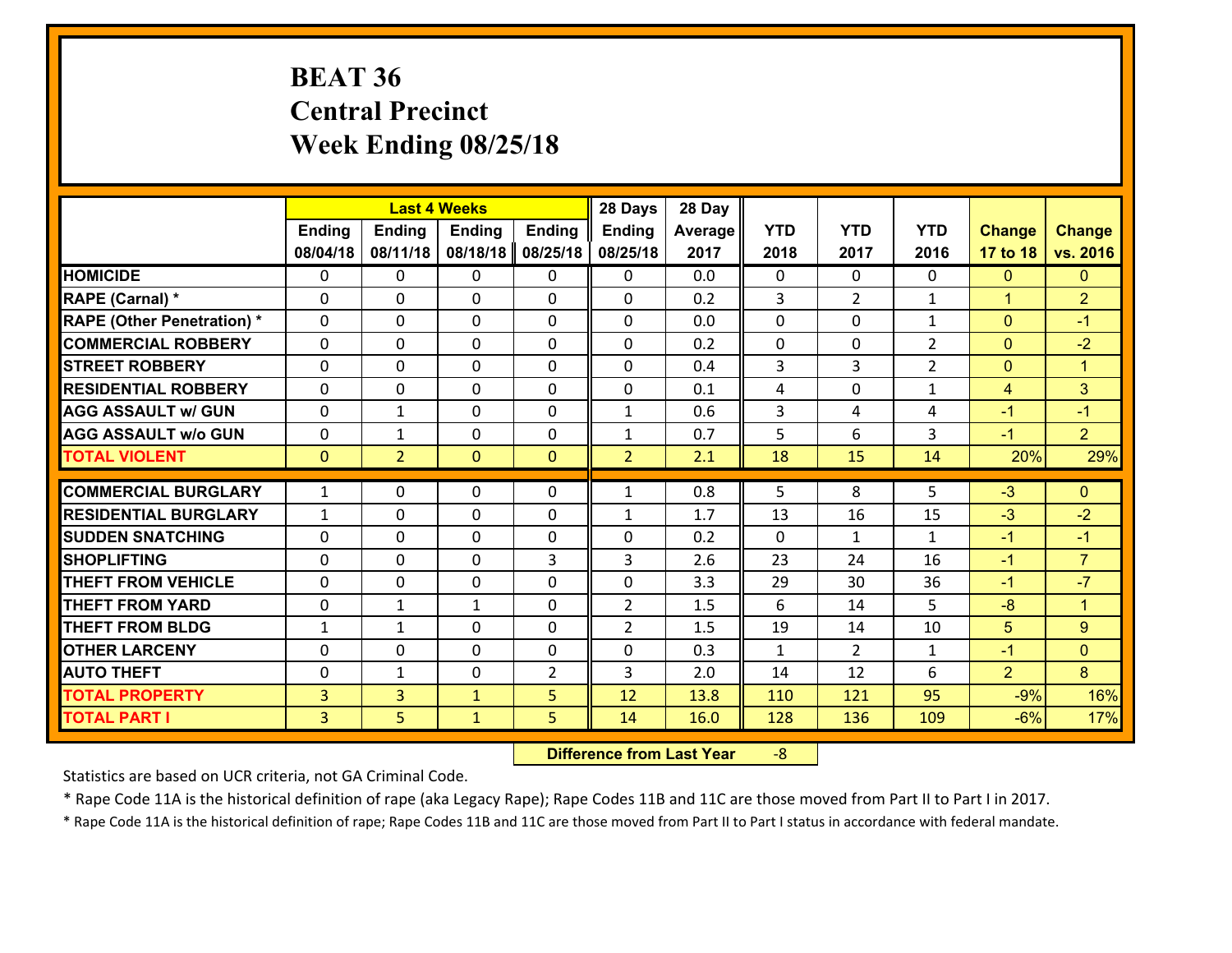

#### **COMPSTATSOUTH PRECINCT** CAPT. JOY GELLATLY **Week Ending 08/25/18**

**PRECINCT COMMANDER:**



|                                                                                                  | <b>Week</b><br>Ending   | <b>Week</b><br><b>Ending</b> | Weekly<br>Avg   | 28-Day<br><b>Ending</b> | 28-Day<br>Ending                 | Avg<br>28-Day   | <b>YTD</b>                               | <b>YTD</b>                                   | <b>YTD</b>         | <b>Change</b>             | <b>Change</b>             |
|--------------------------------------------------------------------------------------------------|-------------------------|------------------------------|-----------------|-------------------------|----------------------------------|-----------------|------------------------------------------|----------------------------------------------|--------------------|---------------------------|---------------------------|
|                                                                                                  | 08/25/18                | 08/18/18                     | 2017            | 08/25/18                | 07/28/18                         | 2017            | 2018                                     | 2017                                         | 2016               | 17 to 18                  | vs. 2016                  |
| <b>HOMICIDE</b>                                                                                  | 0                       | 0                            | 0               | 0                       | 2                                | $\Omega$        | 3                                        | $\overline{2}$                               | 5                  | 1                         | $-2$                      |
| <b>RAPE (Carnal) *</b>                                                                           | $\mathbf{0}$            | $\mathbf{1}$                 | $\mathbf 0$     | 1                       | $\overline{2}$                   | $\mathbf{1}$    | 8                                        | 5                                            | 9                  | 3                         | $-1$                      |
| <b>RAPE (Other Penetration)*</b>                                                                 | $\bf{0}$                | 0                            | $\mathbf 0$     | 1                       | $\overline{2}$                   | $\Omega$        | 13                                       | 3                                            | $\overline{6}$     | 10                        | $\overline{7}$            |
| <b>COMMERCIAL ROBBERY</b>                                                                        | 0                       | 0                            | $\mathbf 1$     | 1                       | $\overline{c}$                   | $\overline{2}$  | 8                                        | 22                                           | 23                 | $-14$                     | $-15$                     |
| <b>STREET ROBBERY</b>                                                                            | $\mathbf 0$             | $\mathbf{1}$                 | $\mathbf{1}$    | 3                       | 9                                | $\overline{2}$  | 24                                       | 18                                           | 23                 | 6                         | $\blacktriangleleft$      |
| <b>RESIDENTIAL ROBBERY</b>                                                                       | 1                       | 0                            | $\mathbf{0}$    | 1                       | $\overline{4}$                   | $\mathbf{0}$    | $\overline{7}$                           | 1                                            | 3                  | $6\phantom{1}$            | 4                         |
| <b>AGG ASSAULT w/ GUN</b>                                                                        | $\overline{2}$          | 0                            | $\mathbf{1}$    | 4                       | 4                                | 3               | 13                                       | 26                                           | 17                 | $-13$                     | $-4$                      |
| <b>AGG ASSAULT w/o GUN</b>                                                                       | 0                       | $\mathbf{1}$                 | $\mathbf 0$     | 6                       | 6                                | 3               | 27                                       | $\overline{23}$                              | 29                 | $\overline{4}$            | $-2$                      |
| <b>TOTAL VIOLENT</b>                                                                             | 3                       | $\overline{3}$               | $\overline{2}$  | $\overline{17}$         | $\overline{31}$                  | 12              | 103                                      | 100                                          | 115                | 3%                        | $-10%$                    |
| <b>COMMERCIAL BURGLARY</b>                                                                       | $\mathbf{2}$            | 3                            | 1               | 8                       | 7                                | 4               | 34                                       | 41                                           | 30                 | -7                        | 4                         |
| <b>RESIDENTIAL BURGLARY</b>                                                                      | 6                       | $\overline{2}$               | 4               | 11                      | 17                               | 14              | 127                                      | 119                                          | 145                | 8                         | $-18$                     |
| <b>SUDDEN SNATCHING</b>                                                                          | $\overline{\mathbf{0}}$ | $\overline{0}$               | $\mathbf 0$     | $\overline{2}$          | $\mathbf{1}$                     | 1               | 8                                        | 3                                            | 8                  | $\overline{5}$            | $\overline{0}$            |
| <b>SHOPLIFTING</b>                                                                               | 13                      | $\overline{7}$               | $\overline{7}$  | 49                      | 52                               | 28              | 422                                      | 486                                          | 426                | $-64$                     | $-4$                      |
| <b>THEFT FROM VEHICLE</b>                                                                        | $\overline{2}$          | 9                            | $\overline{7}$  | 28                      | 67                               | $\overline{30}$ | 237                                      | 290                                          | 185                | $-53$                     | $\overline{52}$           |
| <b>THEFT FROM YARD</b>                                                                           | $\mathbf 1$             | $\overline{3}$               | $\overline{2}$  | $\overline{9}$          | $\overline{24}$                  | $\overline{8}$  | $\overline{71}$                          | 65                                           | 82                 | $\overline{6}$            | $-11$                     |
| <b>THEFT FROM BLDG</b>                                                                           | 9                       | $\mathbf{1}$                 | 3               | 23                      | 21                               | 13              | 100                                      | 156                                          | 113                | $-56$                     | $-13$                     |
| <b>OTHER LARCENY</b>                                                                             | 1                       | $\overline{2}$               | $\mathbf{0}$    | 3                       | 4                                | 3               | $\overline{18}$                          | $\overline{26}$                              | $\overline{13}$    | $-8$                      | $\overline{5}$            |
| <b>AUTO THEFT</b>                                                                                | $\bf{0}$                | 4                            | $\overline{3}$  | 8                       | $\overline{27}$                  | 13              | 101                                      | 107                                          | 85                 | $-\overline{6}$           | 16                        |
| <b>TOTAL PROPERTY</b>                                                                            | 34                      | 31                           | 28              | 141                     | 220                              | 113             | 1118                                     | 1293                                         | 1087               | $-14%$                    | 3%                        |
| <b>TOTAL PART I</b>                                                                              | $\overline{37}$         | $\overline{34}$              | $\overline{30}$ | 158                     | 251                              | 125             | 1221                                     | 1393                                         | 1202               | $-12%$                    | 2%                        |
| Statistics are based on UCR criteria, not GA Criminal Code, and are                              |                         |                              |                 |                         | <b>Difference from Last Year</b> |                 | $-172$                                   |                                              |                    | <b>Last Week</b>          | Year-to-Date              |
| preliminary, based on RMS data at the time prepared, and are subject to change.                  |                         |                              |                 |                         |                                  |                 | <b>At-Fault Police Vehicle Accidents</b> |                                              |                    | 0                         | 5                         |
| Cell Shading: white is within 0.6 standard deviation of the mean; red is above; green is below.  |                         |                              |                 |                         |                                  |                 |                                          | <b>Not At-Fault Police Vehicle Accidents</b> |                    | 0                         | 11                        |
| * Code 11A is the pre-2016 definition of rape; Codes 11B and 11C are by federal mandate in 2016. |                         |                              |                 |                         |                                  |                 | <b>Total Police Vehicle Accidents</b>    |                                              |                    | $\overline{0}$            | 16                        |
|                                                                                                  |                         |                              |                 |                         |                                  |                 |                                          |                                              |                    |                           |                           |
|                                                                                                  | Week                    | Week                         | Weekly          | 28-Day                  | 28-Day                           | Avg             |                                          |                                              |                    |                           |                           |
| <b>Citizen Initiated Calls</b>                                                                   | Ending<br>08/25/18      | Ending<br>08/18/18           | Avg<br>2017     | Ending<br>08/15/18      | Ending<br>07/28/18               | 28-Day<br>2017  | <b>YTD</b><br>2018                       | <b>YTD</b><br>2017                           | <b>YTD</b><br>2016 | <b>Change</b><br>17 to 18 | <b>Change</b><br>vs. 2016 |
| <b>Midnight Shift</b>                                                                            | 78                      | 100                          | 91              | 357                     | 678                              | 364             | 2938                                     | 3194                                         | 3139               | $-256$                    | $-201$                    |
| Day Shift                                                                                        | 234                     | 257                          | 247             | 1045                    | 1934                             | 986             | 8416                                     | 8812                                         | 8741               | $-396$                    | $-325$                    |
| <b>Afternoon Shift</b>                                                                           | 249                     | 213                          | 0               | 1003                    | 1974                             | 982             | 8216                                     | 8707                                         | 8601               | $-491$                    | $-385$                    |
| <b>TOTAL CITIZEN CFS</b>                                                                         | $\overline{561}$        | 570                          | 338             | 2405                    | 4586                             | 2332            | 19570                                    | 20713                                        | 20481              | $-5.5%$                   | $-4.4%$                   |
| <b>53S ShotSpotter Calls</b>                                                                     | $\mathbf{0}$            | 0                            | 0               | $\mathbf{0}$            | $\mathbf{0}$                     | $\mathbf{0}$    | $\Omega$                                 | $\Omega$                                     | $\Omega$           | $\mathbf{0}$              | $\Omega$                  |
| <b>Sig 53 Shots Fired Calls</b>                                                                  | 6                       | $\overline{2}$               | 8               | $\overline{15}$         | $\overline{54}$                  | $\overline{33}$ | $\overline{271}$                         | 284                                          | 321                | $-13$                     | $-50$                     |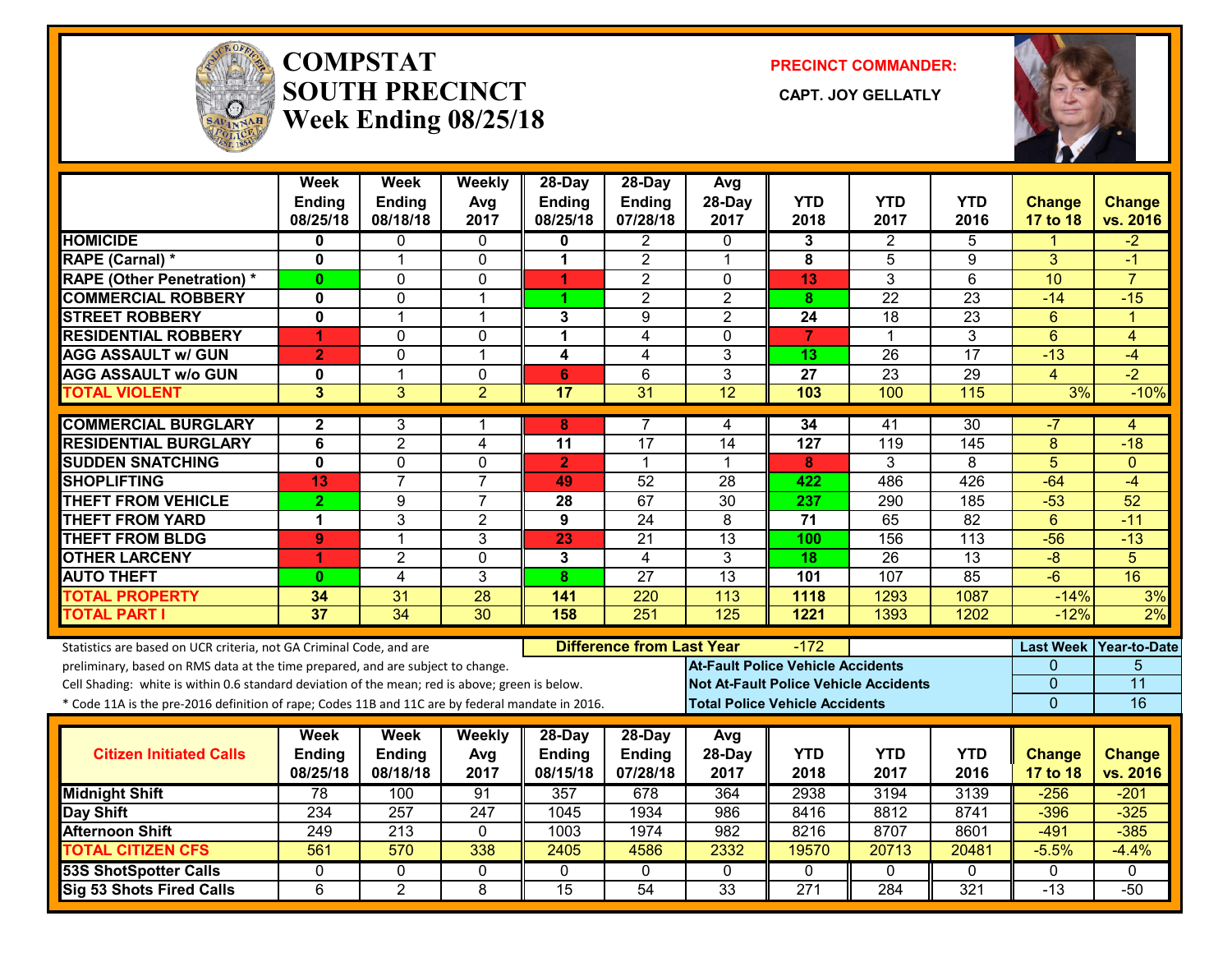# **BEAT 41 South Precinct Week Ending 08/25/18**

|                                   |                | <b>Last 4 Weeks</b> |                |                | 28 Days       | 28 Day  |                |                |                |                |                      |
|-----------------------------------|----------------|---------------------|----------------|----------------|---------------|---------|----------------|----------------|----------------|----------------|----------------------|
|                                   | <b>Ending</b>  | <b>Ending</b>       | <b>Ending</b>  | <b>Ending</b>  | <b>Ending</b> | Average | <b>YTD</b>     | <b>YTD</b>     | <b>YTD</b>     | <b>Change</b>  | <b>Change</b>        |
|                                   | 08/04/18       | 08/11/18            | 08/18/18       | 08/25/18       | 08/25/18      | 2017    | 2018           | 2017           | 2016           | 17 to 18       | vs. 2016             |
| <b>HOMICIDE</b>                   | 0              | $\Omega$            | $\Omega$       | 0              | $\Omega$      | 0.0     | $\Omega$       | $\Omega$       | 0              | $\Omega$       | $\Omega$             |
| RAPE (Carnal) *                   | $\Omega$       | 0                   | $\mathbf{0}$   | 0              | 0             | 0.1     | $\mathbf{0}$   | 0              | $\overline{2}$ | $\mathbf{0}$   | $-2$                 |
| <b>RAPE (Other Penetration) *</b> | $\Omega$       | 0                   | $\mathbf{0}$   | $\Omega$       | 0             | 0.0     | $\mathbf{1}$   | $\Omega$       | $\Omega$       | $\mathbf{1}$   | $\blacktriangleleft$ |
| <b>COMMERCIAL ROBBERY</b>         | 0              | 0                   | 0              | $\Omega$       | $\mathbf{0}$  | 1.2     | $\mathbf{0}$   | 8              | 5              | $-8$           | $-5$                 |
| <b>STREET ROBBERY</b>             | 0              | $\mathbf{1}$        | $\mathbf 0$    | 0              | $\mathbf{1}$  | 0.3     | 4              | $\overline{2}$ | 4              | $\overline{2}$ | $\mathbf{0}$         |
| <b>RESIDENTIAL ROBBERY</b>        | $\Omega$       | $\Omega$            | $\mathbf 0$    | $\mathbf{1}$   | $\mathbf{1}$  | 0.1     | $\mathbf{1}$   | $\Omega$       | 0              | $\mathbf{1}$   | $\blacktriangleleft$ |
| <b>AGG ASSAULT w/ GUN</b>         | 0              | $\Omega$            | $\mathbf 0$    | $\mathbf{1}$   | $\mathbf{1}$  | 0.2     | $\mathbf 0$    | $\overline{2}$ | $\overline{2}$ | $-2$           | $-2$                 |
| <b>AGG ASSAULT w/o GUN</b>        | 0              | 0                   | $\mathbf 0$    | 0              | 0             | 0.3     | $\overline{2}$ | 3              | 5              | $-1$           | $-3$                 |
| <b>TOTAL VIOLENT</b>              | $\mathbf{0}$   | $\mathbf{1}$        | $\mathbf{0}$   | $\overline{2}$ | 3             | 2.1     | 8              | 15             | 18             | $-47%$         | $-56%$               |
| <b>COMMERCIAL BURGLARY</b>        | $\mathbf{1}$   | $\mathbf{1}$        | 1              | $\Omega$       | 3             | 1.4     | 6              | 9              | 11             | $-3$           | $-5$                 |
| <b>RESIDENTIAL BURGLARY</b>       | 0              | 0                   | $\mathbf 0$    | $\mathbf{1}$   | $\mathbf{1}$  | 2.1     | 11             | 16             | 24             | $-5$           | $-13$                |
| <b>SUDDEN SNATCHING</b>           | $\mathbf{1}$   | 0                   | 0              | $\Omega$       | $\mathbf{1}$  | 0.2     | 3              | $\mathbf{1}$   | $\mathbf{1}$   | $\overline{2}$ | $\overline{2}$       |
| <b>SHOPLIFTING</b>                | 0              | 0                   | $\mathbf 0$    | $\mathbf{1}$   | $\mathbf{1}$  | 4.4     | 16             | 44             | 27             | $-28$          | $-11$                |
| <b>THEFT FROM VEHICLE</b>         | 0              | $\overline{2}$      | $\overline{2}$ | $\mathbf{1}$   | 5             | 3.5     | 26             | 31             | 42             | $-5$           | $-16$                |
| <b>THEFT FROM YARD</b>            | $\mathbf{1}$   | $\mathbf 0$         | $\mathbf 0$    | $\Omega$       | $\mathbf{1}$  | 1.8     | 10             | 14             | 15             | $-4$           | $-5$                 |
| <b>THEFT FROM BLDG</b>            | 0              | 3                   | $\mathbf 0$    | $\Omega$       | 3             | 3.1     | 16             | 26             | 18             | $-10$          | $-2$                 |
| <b>OTHER LARCENY</b>              | 0              | 0                   | $\mathbf 0$    | 0              | 0             | 0.4     | $\overline{2}$ | 3              | $\Omega$       | $-1$           | 2 <sup>1</sup>       |
| <b>AUTO THEFT</b>                 | $\Omega$       | 0                   | $\mathbf{0}$   | $\Omega$       | 0             | 1.7     | $\overline{7}$ | 15             | 19             | $-8$           | $-12$                |
| <b>TOTAL PROPERTY</b>             | 3              | 6                   | 3              | 3              | 15            | 18.6    | 97             | 159            | 157            | $-39%$         | $-38%$               |
| <b>TOTAL PART I</b>               | $\overline{3}$ | $\overline{7}$      | 3              | 5              | 18            | 20.8    | 105            | 174            | 175            | $-40%$         | $-40%$               |
|                                   |                |                     |                |                |               |         |                |                |                |                |                      |

 **Difference from Last Year**r -69

Statistics are based on UCR criteria, not GA Criminal Code.

\* Rape Code 11A is the historical definition of rape (aka Legacy Rape); Rape Codes 11B and 11C are those moved from Part II to Part I in 2017.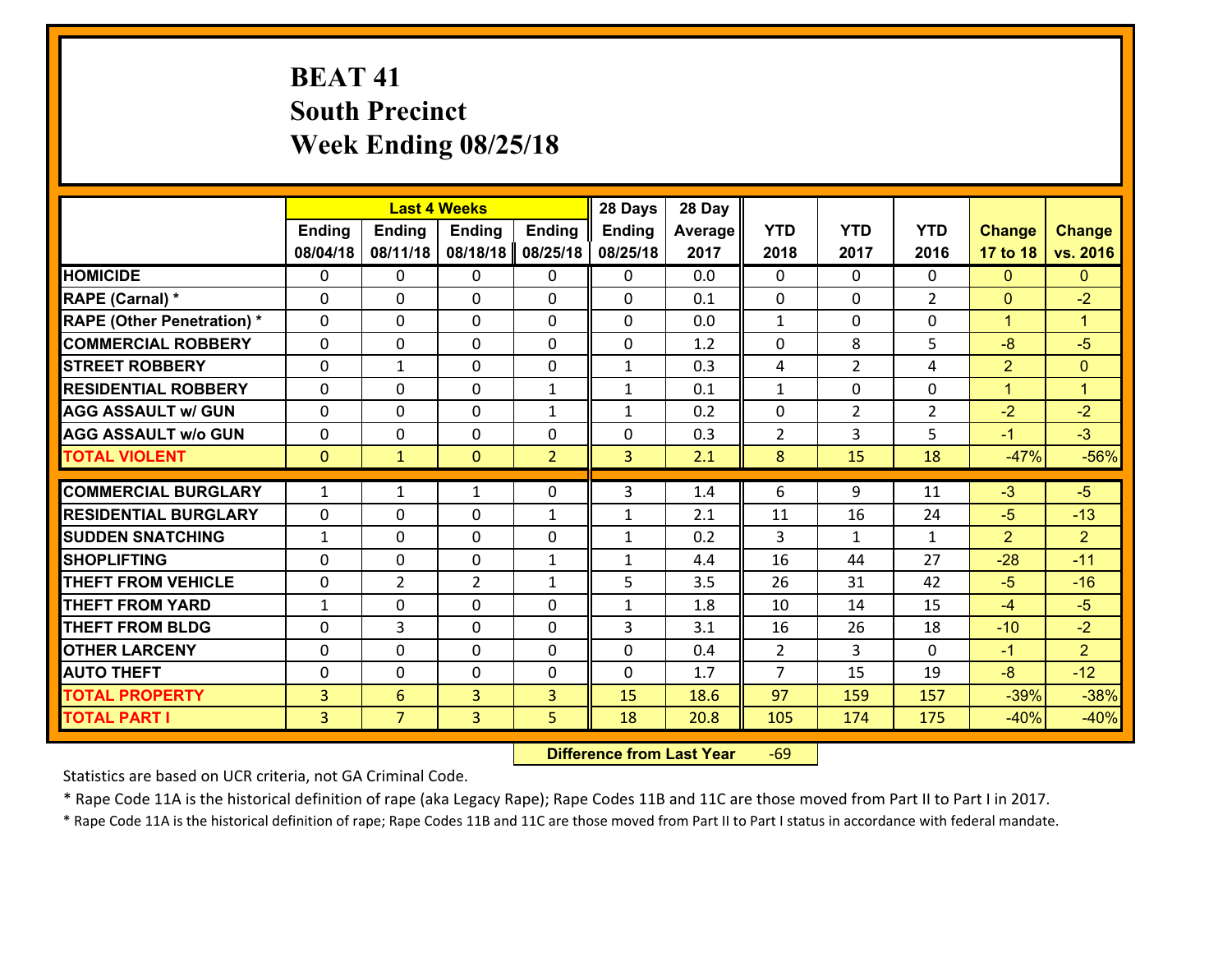# **BEAT 42 South Precinct Week Ending 08/25/18**

|                                   |                |                | <b>Last 4 Weeks</b> |                | 28 Days        | 28 Day  |                |              |                |                      |                      |
|-----------------------------------|----------------|----------------|---------------------|----------------|----------------|---------|----------------|--------------|----------------|----------------------|----------------------|
|                                   | Ending         | <b>Ending</b>  | <b>Ending</b>       | <b>Ending</b>  | <b>Ending</b>  | Average | <b>YTD</b>     | <b>YTD</b>   | <b>YTD</b>     | <b>Change</b>        | <b>Change</b>        |
|                                   | 08/04/18       | 08/11/18       | 08/18/18            | 08/25/18       | 08/25/18       | 2017    | 2018           | 2017         | 2016           | 17 to 18             | vs. 2016             |
| <b>HOMICIDE</b>                   | $\mathbf{0}$   | 0              | $\mathbf{0}$        | 0              | $\mathbf{0}$   | 0.0     | $\mathbf{0}$   | $\Omega$     | $\Omega$       | $\mathbf{0}$         | $\mathbf{0}$         |
| RAPE (Carnal) *                   | $\Omega$       | 0              | $\mathbf{0}$        | 0              | $\Omega$       | 0.0     | 1              | $\mathbf{1}$ | $\mathbf{1}$   | $\mathbf{0}$         | $\mathbf{0}$         |
| <b>RAPE (Other Penetration) *</b> | $\Omega$       | $\Omega$       | $\Omega$            | $\Omega$       | $\Omega$       | 0.0     | 3              | 0            | $\Omega$       | 3                    | 3                    |
| <b>COMMERCIAL ROBBERY</b>         | 0              | 0              | $\mathbf 0$         | 0              | 0              | 0.0     | $\mathbf{1}$   | 4            | 5              | $-3$                 | $-4$                 |
| <b>STREET ROBBERY</b>             | $\mathbf{1}$   | 0              | $\mathbf{0}$        | $\Omega$       | $\mathbf{1}$   | 0.0     | 4              | 3            | 5              | $\mathbf{1}$         | $-1$                 |
| <b>RESIDENTIAL ROBBERY</b>        | $\Omega$       | $\Omega$       | $\mathbf 0$         | $\Omega$       | 0              | 0.0     | 0              | $\Omega$     | $\mathbf{1}$   | $\mathbf{0}$         | $-1$                 |
| <b>AGG ASSAULT w/ GUN</b>         | $\mathbf{1}$   | $\Omega$       | $\mathbf 0$         | $\Omega$       | $\mathbf{1}$   | 0.0     | 2              | 3            | 3              | $-1$                 | $-1$                 |
| <b>AGG ASSAULT w/o GUN</b>        | $\overline{2}$ | 0              | $\mathbf 0$         | 0              | $\overline{2}$ | 0.0     | 4              | $\mathbf{1}$ | 4              | 3                    | $\overline{0}$       |
| <b>TOTAL VIOLENT</b>              | $\overline{4}$ | $\overline{0}$ | $\mathbf{0}$        | $\mathbf{0}$   | $\overline{4}$ | 0.0     | 15             | 12           | 19             | 25%                  | $-21%$               |
| <b>COMMERCIAL BURGLARY</b>        | $\mathbf{0}$   | 0              | 0                   | 0              | $\Omega$       | 0.0     | $\overline{7}$ | 9            | 8              | $-2$                 | $-1$                 |
| <b>RESIDENTIAL BURGLARY</b>       | $\mathbf{0}$   | 0              | $\mathbf{0}$        | $\mathbf{1}$   | $\mathbf{1}$   | 0.0     | 3              | 5.           | 5              | $-2$                 | $-2$                 |
| <b>ISUDDEN SNATCHING</b>          | $\Omega$       | 0              | $\mathbf{0}$        | 0              | $\Omega$       | 0.0     | $\mathbf{1}$   | 0            | $\mathbf{1}$   | $\blacktriangleleft$ | $\Omega$             |
| <b>SHOPLIFTING</b>                | 9              | 9              | $\overline{2}$      | 8              | 28             | 0.0     | 213            | 230          | 221            | $-17$                | $-8$                 |
| <b>THEFT FROM VEHICLE</b>         | $\mathbf{1}$   | 3              | $\overline{2}$      | $\mathbf{1}$   | $\overline{7}$ | 0.0     | 31             | 36           | 26             | $-5$                 | 5 <sup>5</sup>       |
| <b>THEFT FROM YARD</b>            | 0              | 0              | $\mathbf 0$         | $\Omega$       | 0              | 0.0     | 10             | 10           | 14             | $\mathbf{0}$         | $-4$                 |
| <b>THEFT FROM BLDG</b>            | $\mathbf{1}$   | $\mathbf{1}$   | $\mathbf 0$         | $\overline{2}$ | 4              | 0.0     | 12             | 31           | 23             | $-19$                | $-11$                |
| <b>OTHER LARCENY</b>              | 0              | 0              | $\mathbf 0$         | 0              | 0              | 0.0     | $\mathbf{1}$   | 4            | $\overline{2}$ | $-3$                 | $-1$                 |
| <b>AUTO THEFT</b>                 | $\mathbf{0}$   | 0              | $\mathbf 0$         | $\Omega$       | 0              | 0.0     | 14             | 12           | 13             | $\overline{2}$       | $\blacktriangleleft$ |
| <b>TOTAL PROPERTY</b>             | 11             | 13             | 4                   | 12             | 40             | 0.0     | 292            | 337          | 313            | $-13%$               | $-7%$                |
| <b>TOTAL PART I</b>               | 15             | 13             | 4                   | 12             | 44             | 0.0     | 307            | 349          | 332            | $-12%$               | $-8%$                |

 **Difference from Last Year**r -42

Statistics are based on UCR criteria, not GA Criminal Code.

\* Rape Code 11A is the historical definition of rape (aka Legacy Rape); Rape Codes 11B and 11C are those moved from Part II to Part I in 2017.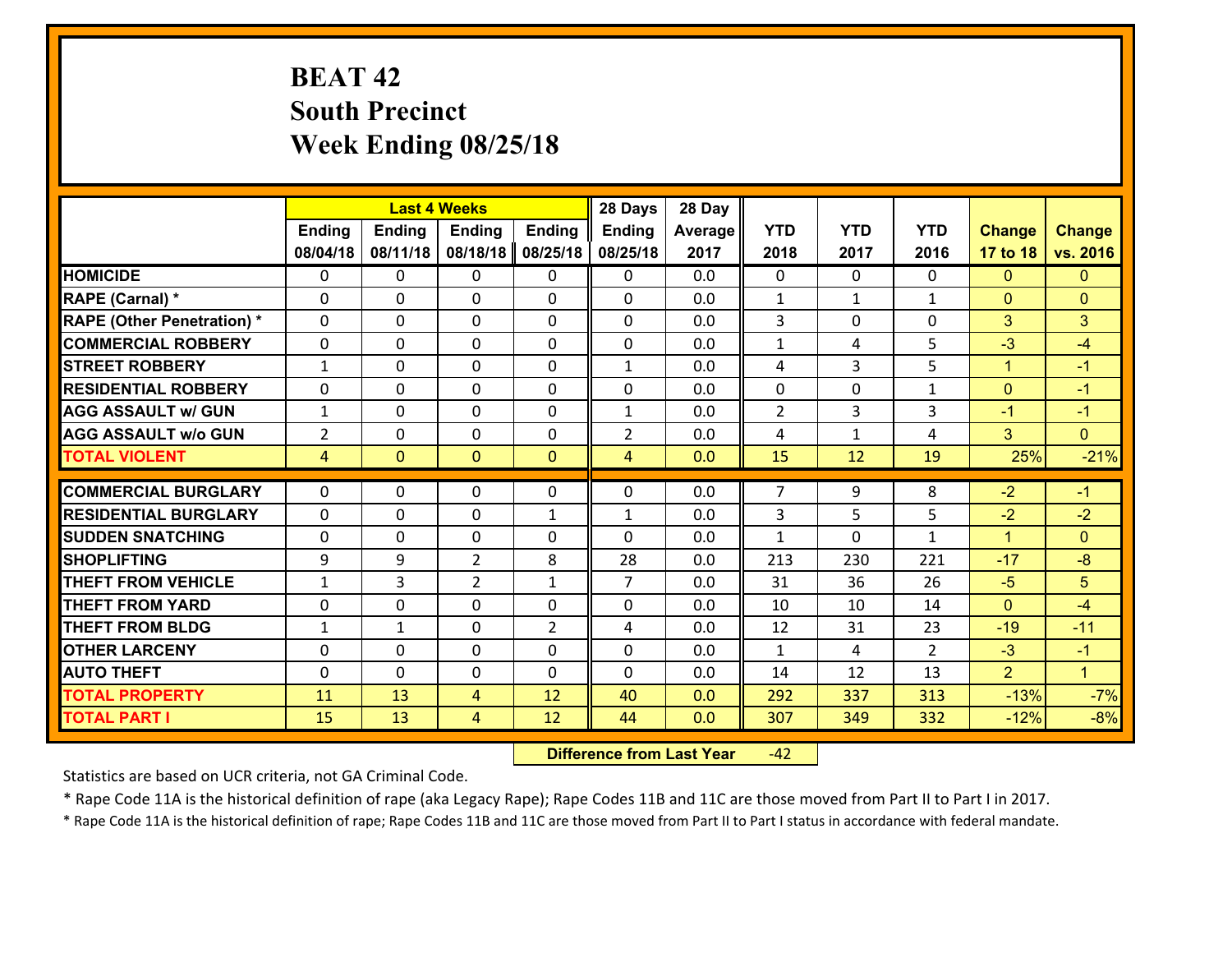# **BEAT 43 South Precinct Week Ending 08/25/18**

|                                   |                 |                | <b>Last 4 Weeks</b> |                | 28 Days      | 28 Day  |                |                |                |                |                      |
|-----------------------------------|-----------------|----------------|---------------------|----------------|--------------|---------|----------------|----------------|----------------|----------------|----------------------|
|                                   | <b>Ending</b>   | Ending         | <b>Ending</b>       | <b>Ending</b>  | Ending       | Average | <b>YTD</b>     | <b>YTD</b>     | <b>YTD</b>     | <b>Change</b>  | <b>Change</b>        |
|                                   | 08/04/18        | 08/11/18       | 08/18/18            | 08/25/18       | 08/25/18     | 2017    | 2018           | 2017           | 2016           | 17 to 18       | vs. 2016             |
| <b>HOMICIDE</b>                   | $\Omega$        | 0              | $\mathbf{0}$        | 0              | 0            | 0.0     | 1              | $\Omega$       | 3              | $\mathbf{1}$   | $-2$                 |
| RAPE (Carnal) *                   | $\Omega$        | 0              | $\mathbf{0}$        | 0              | $\Omega$     | 0.0     | $\overline{2}$ | $\Omega$       | $\mathbf{1}$   | $\overline{2}$ | $\blacktriangleleft$ |
| <b>RAPE (Other Penetration) *</b> | 0               | 0              | $\mathbf 0$         | 0              | 0            | 0.1     | 0              | $\mathbf{1}$   | 0              | $-1$           | $\mathbf{0}$         |
| <b>COMMERCIAL ROBBERY</b>         | $\mathbf{1}$    | 0              | 0                   | 0              | $\mathbf{1}$ | 0.4     | $\mathbf{1}$   | $\overline{2}$ | 5              | $-1$           | $-4$                 |
| <b>STREET ROBBERY</b>             | 0               | 0              | $\mathbf 0$         | 0              | 0            | 0.5     | 4              | $\overline{2}$ | 6              | $\overline{2}$ | $-2$                 |
| <b>RESIDENTIAL ROBBERY</b>        | 0               | 0              | $\mathbf 0$         | 0              | 0            | 0.1     | $\overline{2}$ | $\mathbf 0$    | 0              | $\overline{2}$ | $\overline{2}$       |
| <b>AGG ASSAULT w/ GUN</b>         | 0               | 0              | $\mathbf 0$         | 0              | 0            | 0.5     | 3              | $\overline{2}$ | 0              | $\mathbf{1}$   | 3                    |
| <b>AGG ASSAULT w/o GUN</b>        | 0               | 0              | $\mathbf 0$         | 0              | $\mathbf 0$  | 0.6     | $\mathbf{3}$   | 4              | $\overline{7}$ | $-1$           | $-4$                 |
| <b>TOTAL VIOLENT</b>              | $\mathbf{1}$    | $\overline{0}$ | $\mathbf{0}$        | $\overline{0}$ | $\mathbf{1}$ | 2.1     | 16             | 11             | 22             | 45%            | $-27%$               |
| <b>COMMERCIAL BURGLARY</b>        | $\mathbf{1}$    | 0              |                     | $\overline{2}$ |              | 1.2     | 11             | 10             | $\overline{7}$ | $\mathbf 1$    |                      |
|                                   |                 |                | 1                   |                | 4            |         |                |                |                |                | 4                    |
| <b>RESIDENTIAL BURGLARY</b>       | $\Omega$        | 0              | $\mathbf 0$         | $\mathbf{1}$   | 1            | 2.6     | 26             | 25             | 26             | $\mathbf{1}$   | $\mathbf{0}$         |
| <b>SUDDEN SNATCHING</b>           | 0               | 1              | $\mathbf{0}$        | $\Omega$       | $\mathbf{1}$ | 0.2     | 3              | $\mathbf{1}$   | $\overline{2}$ | $\overline{2}$ | $\blacktriangleleft$ |
| <b>SHOPLIFTING</b>                | $\mathbf{1}$    | 0              | 3                   | $\Omega$       | 4            | 3.5     | 30             | 43             | 75             | $-13$          | $-45$                |
| <b>THEFT FROM VEHICLE</b>         | $\mathbf{1}$    | 0              | $\mathbf 0$         | 0              | $\mathbf{1}$ | 4.6     | 28             | 52             | 20             | $-24$          | 8                    |
| <b>THEFT FROM YARD</b>            | $\mathbf{1}$    | 1              | 1                   | $\mathbf{1}$   | 4            | 1.2     | 14             | 9              | 14             | 5              | $\mathbf{0}$         |
| <b>THEFT FROM BLDG</b>            | $\mathbf{1}$    | 0              | $\mathbf 0$         | 3              | 4            | 2.8     | 24             | 29             | 20             | $-5$           | $\overline{4}$       |
| <b>OTHER LARCENY</b>              | 0               | 0              | $\mathbf 0$         | 0              | 0            | 0.2     | 2              | $\overline{2}$ | $\overline{2}$ | $\mathbf{0}$   | $\mathbf{0}$         |
| <b>AUTO THEFT</b>                 | $\mathbf{1}$    | 0              | $\overline{2}$      | 0              | 3            | 2.1     | 16             | 18             | 13             | $-2$           | 3                    |
| <b>TOTAL PROPERTY</b>             | $6\phantom{1}6$ | $\overline{2}$ | $\overline{7}$      | $\overline{7}$ | 22           | 18.3    | 154            | 189            | 179            | $-19%$         | $-14%$               |
| <b>TOTAL PART I</b>               | $\overline{7}$  | $\overline{2}$ | $\overline{7}$      | $\overline{7}$ | 23           | 20.5    | 170            | 200            | 201            | $-15%$         | $-15%$               |

 **Difference from Last Year**r -30

Statistics are based on UCR criteria, not GA Criminal Code.

\* Rape Code 11A is the historical definition of rape (aka Legacy Rape); Rape Codes 11B and 11C are those moved from Part II to Part I in 2017.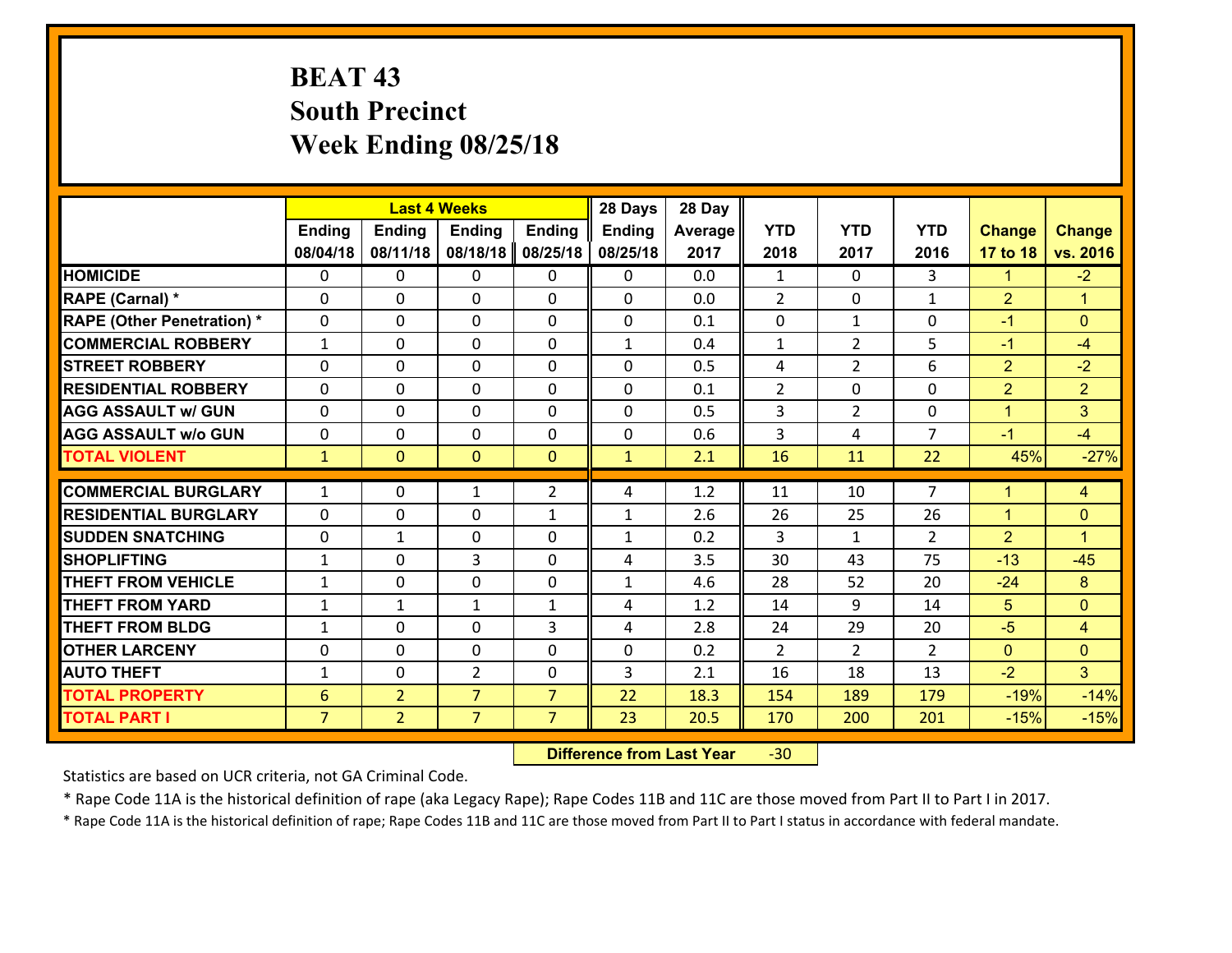# **BEAT 44 South Precinct Week Ending 08/25/18**

|                                              |                | <b>Last 4 Weeks</b>  |               |                                | 28 Days                        | 28 Day      |                |                |                |                |                                  |
|----------------------------------------------|----------------|----------------------|---------------|--------------------------------|--------------------------------|-------------|----------------|----------------|----------------|----------------|----------------------------------|
|                                              | <b>Ending</b>  | <b>Ending</b>        | <b>Ending</b> | <b>Ending</b>                  | <b>Ending</b>                  | Average     | <b>YTD</b>     | <b>YTD</b>     | <b>YTD</b>     | <b>Change</b>  | <b>Change</b>                    |
|                                              | 08/04/18       | 08/11/18             | 08/18/18      | 08/25/18                       | 08/25/18                       | 2017        | 2018           | 2017           | 2016           | 17 to 18       | vs. 2016                         |
| <b>HOMICIDE</b>                              | $\mathbf{0}$   | 0                    | $\mathbf{0}$  | 0                              | 0                              | 0.1         | 1              | $\mathbf{1}$   | $\mathbf{1}$   | $\mathbf{0}$   | $\mathbf{0}$                     |
| RAPE (Carnal) *                              | $\Omega$       | 0                    | $\mathbf{0}$  | 0                              | $\Omega$                       | 0.1         | 1              | $\mathbf{1}$   | 3              | $\mathbf{0}$   | $-2$                             |
| <b>RAPE (Other Penetration) *</b>            | $\Omega$       | $\Omega$             | $\Omega$      | $\Omega$                       | $\Omega$                       | 0.0         | $\overline{2}$ | $\Omega$       | $\mathbf{1}$   | $\overline{2}$ | $\blacktriangleleft$             |
| <b>COMMERCIAL ROBBERY</b>                    | 0              | 0                    | $\mathbf 0$   | 0                              | 0                              | 0.2         | $\mathbf{1}$   | $\overline{2}$ | 0              | $-1$           | $\mathbf{1}$                     |
| <b>STREET ROBBERY</b>                        | $\Omega$       | 0                    | $\mathbf 0$   | $\Omega$                       | 0                              | 0.6         | 4              | $\overline{2}$ | $\overline{2}$ | $\overline{2}$ | $\overline{2}$                   |
| <b>RESIDENTIAL ROBBERY</b>                   | $\Omega$       | $\Omega$             | $\mathbf 0$   | $\Omega$                       | 0                              | 0.0         | 4              | $\Omega$       | $\Omega$       | $\overline{4}$ | $\overline{4}$                   |
| <b>AGG ASSAULT w/ GUN</b>                    | $\Omega$       | $\Omega$             | $\mathbf 0$   | $\mathbf{1}$                   | $\mathbf{1}$                   | 0.7         | 5              | 8              | $\overline{2}$ | $-3$           | 3                                |
| <b>AGG ASSAULT w/o GUN</b>                   | 0              | 0                    | $\mathbf 0$   | 0                              | 0                              | 0.5         | 5              | 3              | $\overline{7}$ | $\overline{2}$ | $-2$                             |
| <b>TOTAL VIOLENT</b>                         | $\mathbf{0}$   | $\overline{0}$       | $\mathbf{0}$  | $\mathbf{1}$                   | $\mathbf{1}$                   | 2.1         | 23             | 17             | 16             | 35%            | 44%                              |
| <b>COMMERCIAL BURGLARY</b>                   | $\Omega$       | 0                    | 0             | 0                              | $\Omega$                       | 0.5         | 1              | $\mathbf{1}$   | $\mathbf{1}$   | $\mathbf 0$    | $\mathbf{0}$                     |
| <b>RESIDENTIAL BURGLARY</b>                  | $\Omega$       | 1                    | $\mathbf{1}$  | 0                              | $\overline{2}$                 | 3.9         | 21             | 22             | 37             | $-1$           | $-16$                            |
| <b>SUDDEN SNATCHING</b>                      | $\Omega$       | 0                    | $\mathbf{0}$  | $\Omega$                       | $\Omega$                       | 0.0         | $\Omega$       | $\Omega$       | $\mathbf{1}$   | $\mathbf{0}$   | $-1$                             |
| <b>SHOPLIFTING</b>                           | 4              | $\overline{2}$       | $\mathbf 0$   | 0                              |                                |             |                |                |                |                | 41                               |
|                                              |                |                      |               |                                |                                |             |                |                |                |                |                                  |
|                                              |                |                      |               |                                | 6                              | 3.4         | 47             | 14             | 6              | 33             |                                  |
| <b>THEFT FROM VEHICLE</b>                    | 3              | 0                    | 3             | $\Omega$                       | 6                              | 8.6         | 51             | 51             | 35             | $\mathbf{0}$   | 16                               |
| <b>THEFT FROM YARD</b>                       | 0              | 0                    | 1             | $\Omega$                       | $\mathbf{1}$                   | 1.7         | 9              | 9              | 11             | $\mathbf{0}$   | $-2$                             |
| <b>THEFT FROM BLDG</b>                       | 0              | 1                    | $\mathbf 0$   | 0                              | $\mathbf{1}$                   | 2.7         | 9              | 20             | 22<br>4        | $-11$          | $-13$                            |
| <b>OTHER LARCENY</b><br><b>AUTO THEFT</b>    | 0<br>0         | 0<br>$\overline{2}$  | $\mathbf 0$   | $\mathbf{1}$<br>0              | $\mathbf{1}$<br>$\overline{2}$ | 0.5         | 4              | 3<br>17        | 17             | $\mathbf{1}$   | $\overline{0}$<br>2 <sup>1</sup> |
|                                              | $\overline{7}$ |                      | $\mathbf 0$   |                                |                                | 3.0<br>24.2 | 19             |                | 134            | $\overline{2}$ |                                  |
| <b>TOTAL PROPERTY</b><br><b>TOTAL PART I</b> | $\overline{7}$ | $6\overline{6}$<br>6 | 5<br>5        | $\mathbf{1}$<br>$\overline{2}$ | 19<br>20                       | 26.4        | 161<br>184     | 137<br>154     | 150            | 18%<br>19%     | 20%<br>23%                       |

 **Difference from Last Year**r 30

Statistics are based on UCR criteria, not GA Criminal Code.

\* Rape Code 11A is the historical definition of rape (aka Legacy Rape); Rape Codes 11B and 11C are those moved from Part II to Part I in 2017.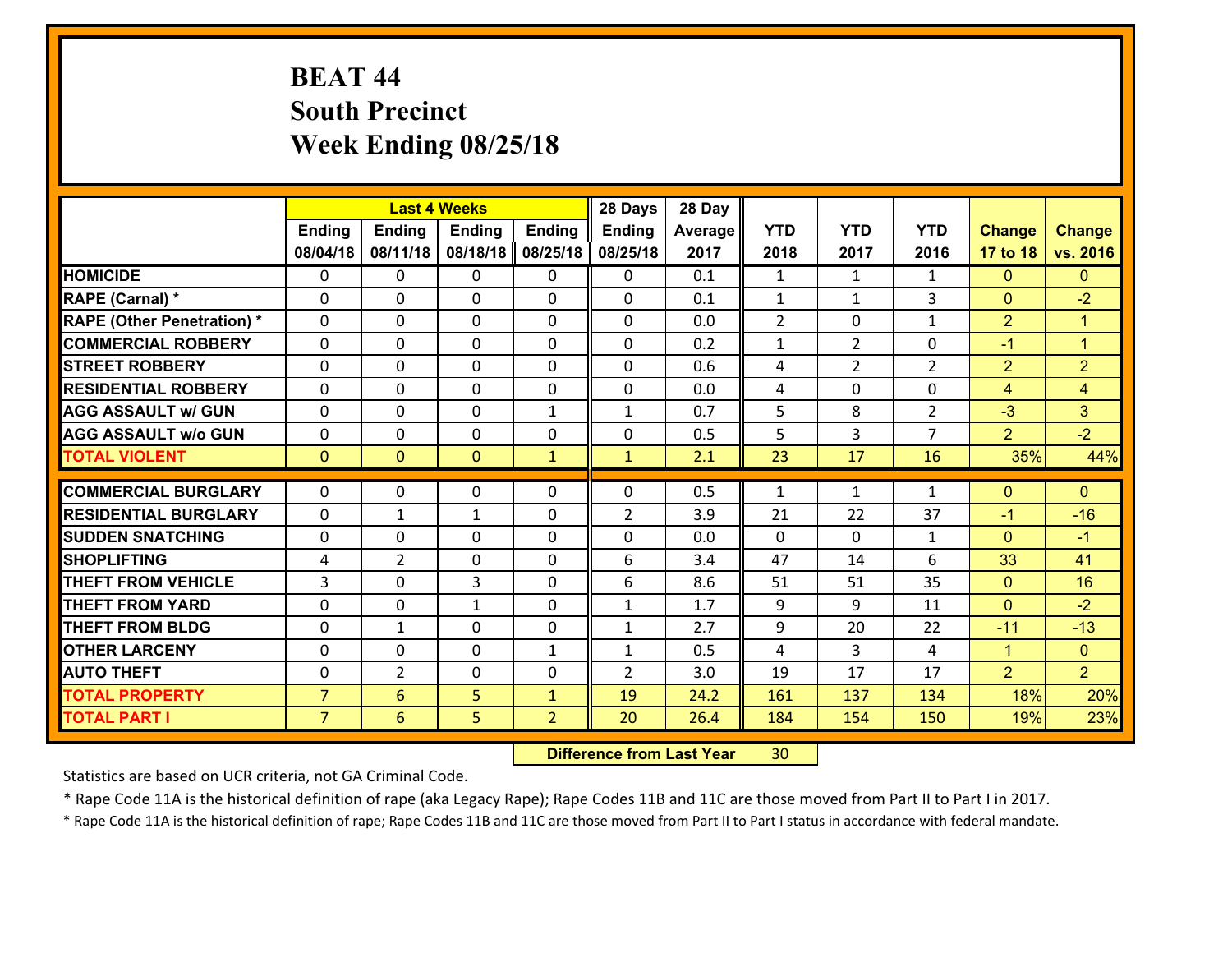# **BEAT 45 South Precinct Week Ending 08/25/18**

|                                   |                |                | <b>Last 4 Weeks</b> |                | 28 Days        | 28 Day  |                |                |                    |                |                      |
|-----------------------------------|----------------|----------------|---------------------|----------------|----------------|---------|----------------|----------------|--------------------|----------------|----------------------|
|                                   | <b>Ending</b>  | <b>Ending</b>  | <b>Ending</b>       | <b>Ending</b>  | <b>Ending</b>  | Average | <b>YTD</b>     | <b>YTD</b>     | <b>YTD</b>         | <b>Change</b>  | <b>Change</b>        |
|                                   | 08/04/18       | 08/11/18       | 08/18/18            | 08/25/18       | 08/25/18       | 2017    | 2018           | 2017           | 2016               | 17 to 18       | vs. 2016             |
| <b>HOMICIDE</b>                   | $\Omega$       | 0              | 0                   | 0              | 0              | 0.1     | 1              | $\mathbf{1}$   | $\mathbf{1}$       | $\mathbf{0}$   | $\mathbf{0}$         |
| RAPE (Carnal) *                   | 0              | 0              | $\mathbf{1}$        | 0              | $\mathbf{1}$   | 0.1     | 3              | 0              | $\mathbf{1}$       | 3              | $\overline{2}$       |
| <b>RAPE (Other Penetration) *</b> | $\mathbf{1}$   | 0              | $\mathbf{0}$        | $\Omega$       | $\mathbf{1}$   | 0.1     | 3              | $\mathbf{1}$   | $\mathbf{1}$       | $\overline{2}$ | $\overline{2}$       |
| <b>COMMERCIAL ROBBERY</b>         | 0              | 0              | 0                   | 0              | 0              | 0.2     | $\overline{2}$ | $\overline{2}$ | $\overline{2}$     | $\mathbf{0}$   | $\mathbf{0}$         |
| <b>STREET ROBBERY</b>             | $\Omega$       | 0              | 1                   | 0              | $\mathbf{1}$   | 0.5     | $\overline{3}$ | 4              | 0                  | $-1$           | 3                    |
| <b>RESIDENTIAL ROBBERY</b>        | $\Omega$       | $\Omega$       | $\mathbf 0$         | $\Omega$       | 0              | 0.1     | $\mathbf 0$    | 0              | $\Omega$           | $\mathbf{0}$   | $\overline{0}$       |
| <b>AGG ASSAULT w/ GUN</b>         | $\mathbf{1}$   | 0              | $\mathbf 0$         | 0              | $\mathbf{1}$   | 0.6     | $\overline{2}$ | $\overline{7}$ | $\overline{2}$     | $-5$           | $\overline{0}$       |
| <b>AGG ASSAULT w/o GUN</b>        | $\mathbf{1}$   | 0              | $\mathbf{1}$        | 0              | $\overline{2}$ | 0.2     | $\overline{7}$ | $\overline{2}$ | 3                  | 5              | $\overline{4}$       |
| <b>TOTAL VIOLENT</b>              | $\overline{3}$ | $\overline{0}$ | 3                   | $\mathbf{0}$   | 6              | 1.8     | 21             | 17             | 10                 | 24%            | 110%                 |
| <b>COMMERCIAL BURGLARY</b>        | $\Omega$       | 0              | 1                   | $\Omega$       | $\mathbf{1}$   | 0.3     | $\overline{2}$ | 4              | $\overline{2}$     | $-2$           | $\mathbf{0}$         |
|                                   |                |                |                     |                |                |         |                |                | 26                 |                |                      |
| <b>RESIDENTIAL BURGLARY</b>       | 0              | $\overline{2}$ | $\mathbf 0$         | $\mathbf{1}$   | 3              | 2.8     | 23             | 32             |                    | $-9$           | $-3$                 |
| <b>SUDDEN SNATCHING</b>           | 0              | 0              | $\mathbf 0$         | 0              | 0              | 0.0     | $\mathbf 0$    | 0<br>56        | $\mathbf{1}$<br>54 | $\mathbf{0}$   | $-1$                 |
| <b>SHOPLIFTING</b>                | $\mathbf{1}$   | 0              | $\mathbf 0$         | $\mathbf{1}$   | $\overline{2}$ | 5.8     | 30             |                |                    | $-26$          | $-24$                |
| <b>THEFT FROM VEHICLE</b>         | $\overline{2}$ | $\mathbf{1}$   | $\mathbf 0$         | 0              | 3              | 4.4     | 35             | 60             | 25                 | $-25$          | 10                   |
| <b>THEFT FROM YARD</b>            | $\mathbf{1}$   | 0              | 1                   | 0              | $\overline{2}$ | 1.1     | 17             | 9              | 11                 | 8              | $6\phantom{a}$       |
| <b>THEFT FROM BLDG</b>            | 0              | $\overline{2}$ | $\mathbf 0$         | 0              | $\overline{2}$ | 1.2     | 10             | 18             | 9                  | $-8$           | $\blacktriangleleft$ |
| <b>OTHER LARCENY</b>              | 0              | 0              | $\mathbf{1}$        | 0              | $\mathbf{1}$   | 0.6     | 4              | 5              | $\overline{2}$     | $-1$           | $\overline{2}$       |
| <b>AUTO THEFT</b>                 | $\mathbf{0}$   | 1              | $\mathbf{0}$        | 0              | $\mathbf{1}$   | 1.8     | 13             | 16             | 9                  | $-3$           | $\overline{4}$       |
| <b>TOTAL PROPERTY</b>             | $\overline{4}$ | 6              | $\overline{3}$      | $\overline{2}$ | 15             | 18.0    | 134            | 200            | 139                | $-33%$         | $-4%$                |
| <b>TOTAL PART I</b>               | $\overline{7}$ | 6              | 6                   | $\overline{2}$ | 21             | 19.8    | 155            | 217            | 149                | $-29%$         | 4%                   |

 **Difference from Last Year**r -62

Statistics are based on UCR criteria, not GA Criminal Code.

\* Rape Code 11A is the historical definition of rape (aka Legacy Rape); Rape Codes 11B and 11C are those moved from Part II to Part I in 2017.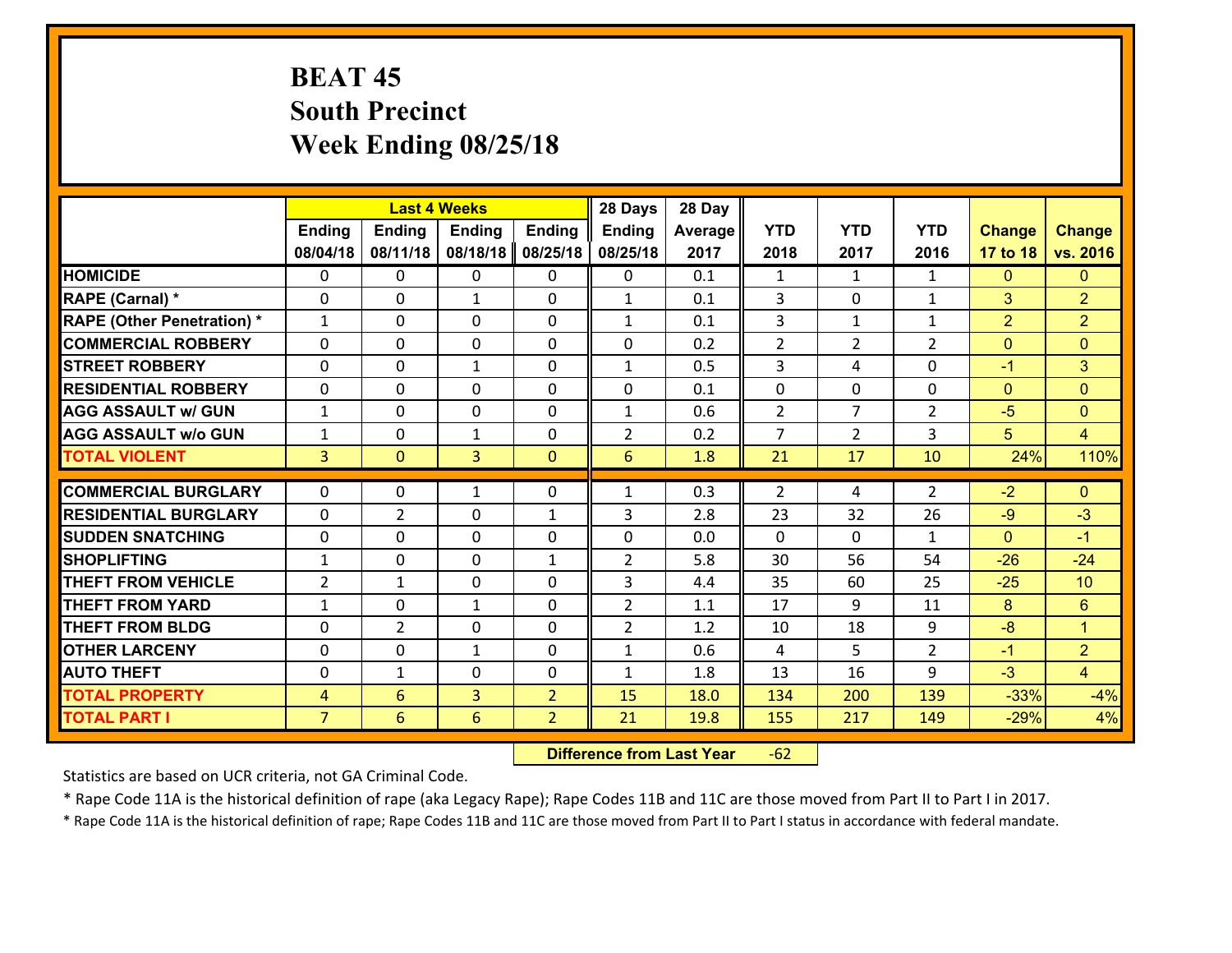# **BEAT 46 South Precinct Week Ending 08/25/18**

| <b>Ending</b><br>08/04/18                     | <b>Ending</b>  |                |               |                |         |                |                |                |                |                |
|-----------------------------------------------|----------------|----------------|---------------|----------------|---------|----------------|----------------|----------------|----------------|----------------|
|                                               |                | <b>Ending</b>  | <b>Ending</b> | <b>Ending</b>  | Average | <b>YTD</b>     | <b>YTD</b>     | <b>YTD</b>     | <b>Change</b>  | <b>Change</b>  |
|                                               | 08/11/18       | 08/18/18       | 08/25/18      | 08/25/18       | 2017    | 2018           | 2017           | 2016           | 17 to 18       | vs. 2016       |
| <b>HOMICIDE</b><br>0                          | 0              | 0              | 0             | 0              | 0.2     | $\Omega$       | $\Omega$       | 0              | $\mathbf{0}$   | $\mathbf{0}$   |
| RAPE (Carnal) *<br>0                          | 0              | $\mathbf{0}$   | 0             | 0              | 0.2     | 1              | $\overline{2}$ | $\mathbf{1}$   | $-1$           | $\mathbf{0}$   |
| <b>RAPE (Other Penetration) *</b><br>$\Omega$ | 0              | $\mathbf{0}$   | $\Omega$      | 0              | 0.2     | 3              | $\mathbf{1}$   | 3              | $\overline{2}$ | $\mathbf{0}$   |
| <b>COMMERCIAL ROBBERY</b><br>$\Omega$         | 0              | $\mathbf{0}$   | 0             | 0              | 0.4     | 3              | 4              | 6              | $-1$           | $-3$           |
| <b>STREET ROBBERY</b><br>0                    | 0              | $\mathbf 0$    | 0             | 0              | 0.5     | 5              | 5              | 6              | $\mathbf{0}$   | $-1$           |
| <b>RESIDENTIAL ROBBERY</b><br>$\Omega$        | 0              | $\mathbf{0}$   | $\Omega$      | 0              | 0.1     | 0              | $\mathbf{1}$   | $\overline{2}$ | $-1$           | $-2$           |
| $\Omega$<br><b>AGG ASSAULT w/ GUN</b>         | 0              | $\mathbf 0$    | $\Omega$      | 0              | 0.5     | $\mathbf{1}$   | 3              | $\overline{7}$ | $-2$           | $-6$           |
| <b>AGG ASSAULT w/o GUN</b><br>$\mathbf{1}$    | 1              | $\mathbf 0$    | 0             | $\overline{2}$ | 1.2     | 6              | 8              | 3              | $-2$           | 3 <sup>1</sup> |
| <b>TOTAL VIOLENT</b><br>$\mathbf{1}$          | $\mathbf{1}$   | $\mathbf{0}$   | $\mathbf{0}$  | $\overline{2}$ | 3.2     | 19             | 24             | 28             | $-21%$         | $-32%$         |
|                                               |                |                |               |                |         |                |                |                |                |                |
| <b>COMMERCIAL BURGLARY</b><br>0               | 0              | $\mathbf{0}$   | 0             | 0              | 0.5     | $\overline{7}$ | $\overline{7}$ | $\mathbf{1}$   | $\mathbf{0}$   | $6\phantom{1}$ |
| <b>RESIDENTIAL BURGLARY</b><br>$\Omega$       | 0              | 1              | 2             | 3              | 2.4     | 34             | 12             | 19             | 22             | 15             |
| <b>SUDDEN SNATCHING</b><br>0                  | 0              | 0              | 0             | 0              | 0.2     | $\mathbf{1}$   | $\mathbf{1}$   | $\overline{2}$ | $\mathbf{0}$   | $-1$           |
| $\overline{2}$<br><b>SHOPLIFTING</b>          | $\mathbf{1}$   | $\overline{2}$ | 3             | 8              | 10.0    | 85             | 96             | 43             | $-11$          | 42             |
| <b>THEFT FROM VEHICLE</b><br>$\mathbf{1}$     | $\overline{2}$ | $\overline{2}$ | 0             | 5              | 6.2     | 50             | 54             | 29             | $-4$           | 21             |
| <b>THEFT FROM YARD</b><br>1                   | 0              | $\mathbf{0}$   | 0             | $\mathbf{1}$   | 1.1     | 8              | 9              | 14             | $-1$           | $-6$           |
| <b>THEFT FROM BLDG</b><br>4                   | 0              | 1              | 3             | 8              | 2.5     | 25             | 24             | 20             | $\mathbf{1}$   | 5              |
| <b>OTHER LARCENY</b><br>$\mathbf{0}$          | 0              | $\mathbf{0}$   | $\Omega$      | 0              | 0.5     | 4              | 6              | $\overline{2}$ | $-2$           | $\overline{2}$ |
| <b>AUTO THEFT</b><br>$\mathbf{0}$             | 0              | $\overline{2}$ | 0             | $\overline{2}$ | 3.0     | 27             | 28             | 8              | $-1$           | 19             |
| 8<br><b>TOTAL PROPERTY</b>                    | $\overline{3}$ | 8              | 8             | 27             | 26.3    | 241            | 237            | 138            | 2%             | 75%            |
| <b>TOTAL PART I</b><br>9                      | $\overline{4}$ | 8              | 8             | 29             | 29.5    | 260            | 261            | 166            | 0%             | 57%            |

 **Difference from Last Year**r -1

Statistics are based on UCR criteria, not GA Criminal Code.

\* Rape Code 11A is the historical definition of rape (aka Legacy Rape); Rape Codes 11B and 11C are those moved from Part II to Part I in 2017.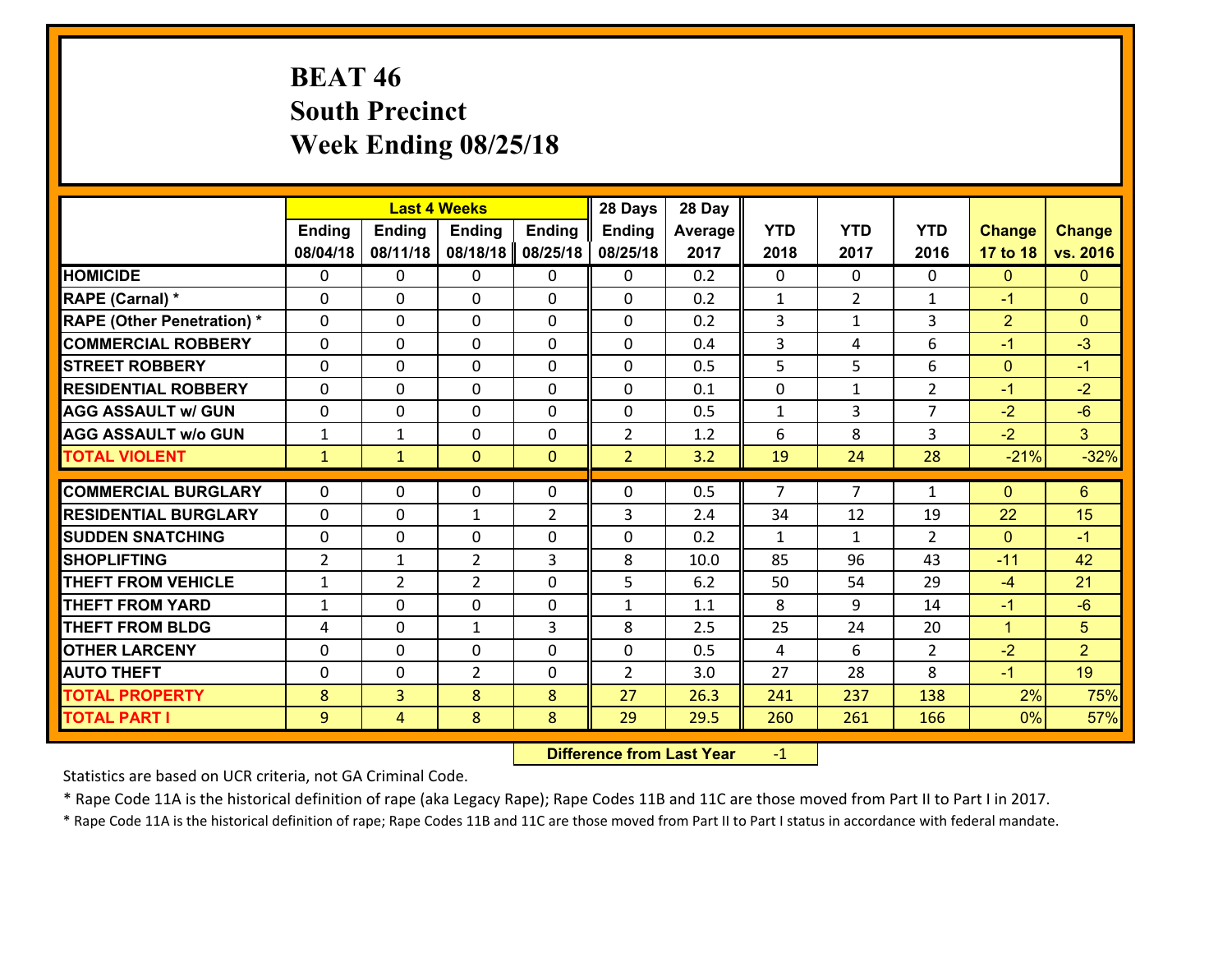# **BEAT 47 South Precinct Week Ending 08/25/18**

|                                   |               |                | <b>Last 4 Weeks</b> |                | 28 Days       | 28 Day  |              |                |                |                |                |
|-----------------------------------|---------------|----------------|---------------------|----------------|---------------|---------|--------------|----------------|----------------|----------------|----------------|
|                                   | <b>Ending</b> | <b>Ending</b>  | <b>Ending</b>       | <b>Ending</b>  | <b>Ending</b> | Average | <b>YTD</b>   | <b>YTD</b>     | <b>YTD</b>     | <b>Change</b>  | <b>Change</b>  |
|                                   | 08/04/18      | 08/11/18       | 08/18/18            | 08/25/18       | 08/25/18      | 2017    | 2018         | 2017           | 2016           | 17 to 18       | vs. 2016       |
| <b>HOMICIDE</b>                   | $\Omega$      | 0              | 0                   | 0              | 0             | 0.0     | $\Omega$     | $\Omega$       | 0              | $\mathbf{0}$   | $\mathbf{0}$   |
| RAPE (Carnal) *                   | 0             | 0              | $\mathbf 0$         | 0              | 0             | 0.2     | $\mathbf 0$  | $\mathbf{1}$   | $\Omega$       | $-1$           | $\mathbf{0}$   |
| <b>RAPE (Other Penetration) *</b> | $\Omega$      | 0              | $\mathbf{0}$        | $\Omega$       | $\Omega$      | 0.0     | 1            | $\Omega$       | $\mathbf{1}$   | $\mathbf{1}$   | $\mathbf{0}$   |
| <b>COMMERCIAL ROBBERY</b>         | $\Omega$      | 0              | $\mathbf 0$         | $\Omega$       | $\Omega$      | 0.1     | $\Omega$     | $\Omega$       | $\Omega$       | $\Omega$       | $\mathbf{0}$   |
| <b>STREET ROBBERY</b>             | $\Omega$      | 0              | $\mathbf{0}$        | $\Omega$       | $\Omega$      | 0.0     | $\Omega$     | $\Omega$       | $\Omega$       | $\mathbf{0}$   | $\mathbf{0}$   |
| <b>RESIDENTIAL ROBBERY</b>        | $\Omega$      | 0              | $\mathbf{0}$        | $\Omega$       | $\Omega$      | 0.0     | $\Omega$     | $\Omega$       | $\Omega$       | $\mathbf{0}$   | $\mathbf{0}$   |
| <b>AGG ASSAULT w/ GUN</b>         | 0             | 0              | $\mathbf 0$         | $\Omega$       | 0             | 0.2     | 0            | $\mathbf{1}$   | $\mathbf{1}$   | $-1$           | $-1$           |
| <b>AGG ASSAULT w/o GUN</b>        | $\mathbf{0}$  | 0              | 0                   | 0              | 0             | 0.3     | 0            | $\overline{2}$ | $\Omega$       | $-2$           | $\overline{0}$ |
| <b>TOTAL VIOLENT</b>              | $\mathbf{0}$  | $\overline{0}$ | $\mathbf{0}$        | $\overline{0}$ | $\mathbf{0}$  | 0.7     | $\mathbf{1}$ | 4              | $\overline{2}$ | $-75%$         | $-50%$         |
| <b>COMMERCIAL BURGLARY</b>        | $\mathbf{0}$  | 0              |                     |                | $\Omega$      | 0.3     | $\mathbf{0}$ |                | $\Omega$       | $-1$           |                |
|                                   |               |                | 0                   | 0              |               |         |              | $\mathbf{1}$   |                |                | $\mathbf{0}$   |
|                                   |               |                |                     |                |               |         |              |                |                |                |                |
| <b>RESIDENTIAL BURGLARY</b>       | $\Omega$      | 0              | $\mathbf 0$         | $\Omega$       | 0             | 0.7     | 9            | $\overline{7}$ | 8              | $\overline{2}$ | $\overline{1}$ |
| <b>SUDDEN SNATCHING</b>           | 0             | 0              | $\mathbf{0}$        | 0              | $\Omega$      | 0.0     | $\mathbf{0}$ | 0              | $\Omega$       | $\mathbf{0}$   | $\mathbf{0}$   |
| <b>SHOPLIFTING</b>                | $\Omega$      | 0              | $\mathbf 0$         | $\Omega$       | 0             | 0.9     | $\mathbf{1}$ | 3              | $\Omega$       | $-2$           | $\overline{1}$ |
| <b>THEFT FROM VEHICLE</b>         | $\mathbf{1}$  | 0              | $\mathbf 0$         | 0              | $\mathbf{1}$  | 2.7     | 16           | 6              | 8              | 10             | 8              |
| <b>THEFT FROM YARD</b>            | 0             | 0              | $\mathbf{0}$        | $\Omega$       | $\Omega$      | 0.7     | 3            | 5              | 3              | $-2$           | $\mathbf{0}$   |
| <b>THEFT FROM BLDG</b>            | $\Omega$      | 0              | $\mathbf{0}$        | $\mathbf{1}$   | $\mathbf{1}$  | 0.9     | 4            | 8              | $\mathbf{1}$   | $-4$           | 3              |
| <b>OTHER LARCENY</b>              | 0             | 0              | $\mathbf{1}$        | $\Omega$       | $\mathbf{1}$  | 0.3     | $\mathbf{1}$ | 3              | $\mathbf{1}$   | $-2$           | $\mathbf{0}$   |
| <b>AUTO THEFT</b>                 | 0             | 0              | $\mathbf{0}$        | 0              | $\Omega$      | 0.9     | 5            | $\mathbf{1}$   | 6              | $\overline{4}$ | $-1$           |
| <b>TOTAL PROPERTY</b>             | $\mathbf{1}$  | $\overline{0}$ | $\mathbf{1}$        | $\mathbf{1}$   | 3             | 7.4     | 39           | 34             | 27             | 15%            | 44%            |
| <b>TOTAL PART I</b>               | $\mathbf{1}$  | $\mathbf{0}$   | $\mathbf{1}$        | $\mathbf{1}$   | 3             | 8.1     | 40           | 38             | 29             | 5%             | 38%            |

 **Difference from Last Year** 2 $2 \mid$ 

Statistics are based on UCR criteria, not GA Criminal Code.

\* Rape Code 11A is the historical definition of rape (aka Legacy Rape); Rape Codes 11B and 11C are those moved from Part II to Part I in 2017.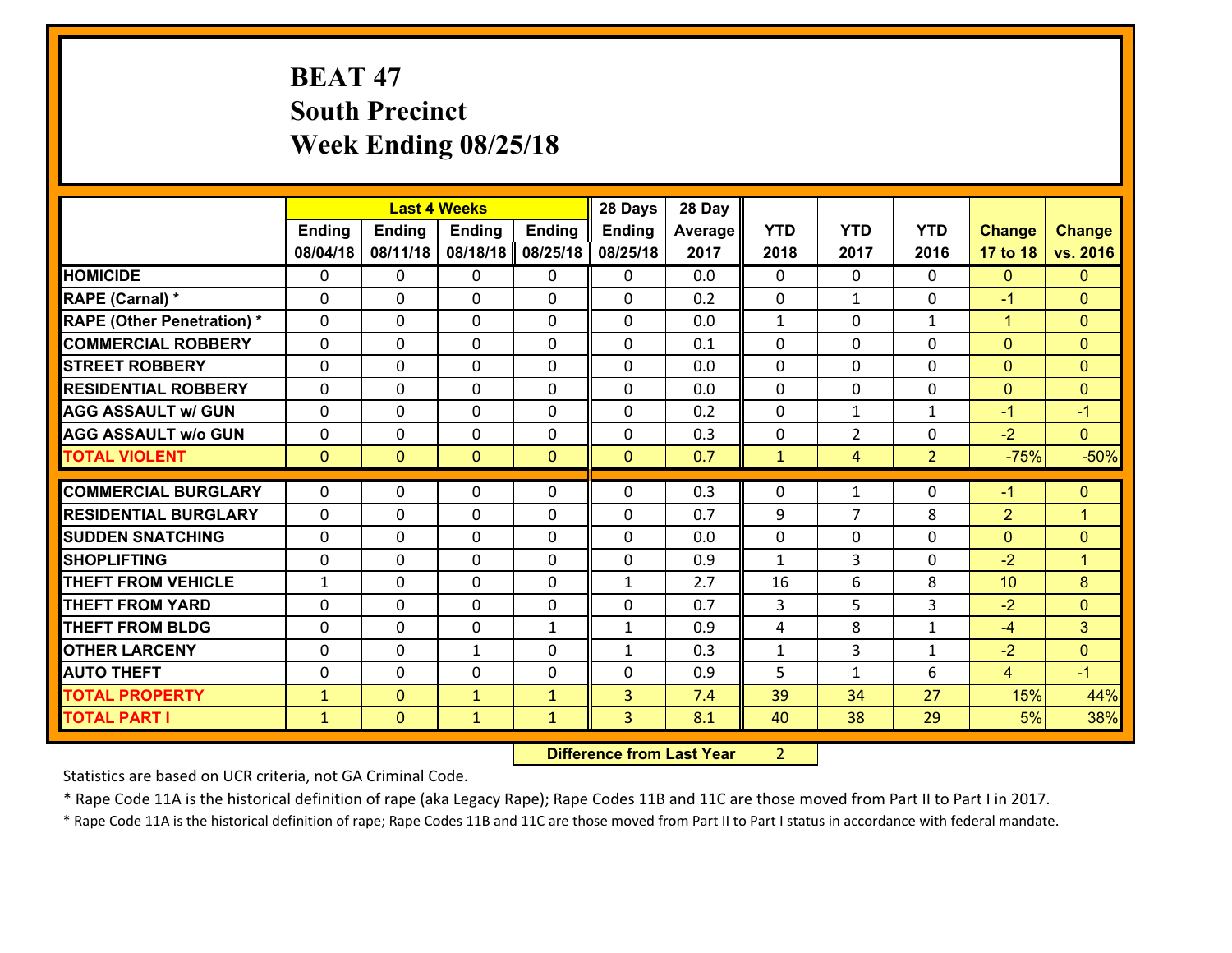

#### **COMPSTATEAST PRECINCTWeek Ending 08/25/18**

**PRECINCT COMMANDER:**

**CAPT. GEORGE GUNDICH**



|                                                                                                  | <b>Week</b><br>Ending<br>08/25/18 | <b>Week</b><br>Ending<br>08/18/18 | Weekly<br>Avg<br>2017 | 28-Day<br><b>Ending</b><br>08/25/18 | 28-Day<br>Ending<br>07/28/18 | Avg<br>28-Day<br>2017                        | <b>YTD</b><br>2018                    | <b>YTD</b><br>2017 | <b>YTD</b><br>2016 | <b>Change</b><br>17 to 18 | <b>Change</b><br>vs. 2016 |
|--------------------------------------------------------------------------------------------------|-----------------------------------|-----------------------------------|-----------------------|-------------------------------------|------------------------------|----------------------------------------------|---------------------------------------|--------------------|--------------------|---------------------------|---------------------------|
| <b>HOMICIDE</b>                                                                                  | 0                                 | 0                                 | 0                     | 0                                   | 3                            | 1                                            | 9                                     | 9                  | 8                  | $\Omega$                  |                           |
| RAPE (Carnal) *                                                                                  | $\mathbf 0$                       | 0                                 | $\mathbf{0}$          | 0                                   | $\overline{2}$               | $\mathbf{0}$                                 | 8                                     | 4                  | 5                  | 4                         | 3                         |
| <b>RAPE (Other Penetration) *</b>                                                                | $\mathbf{0}$                      | 0                                 | $\Omega$              | $\mathbf{0}$                        | 1                            | 1                                            | 5                                     | 10                 | $\overline{7}$     | $-5$                      | $-2$                      |
| <b>COMMERCIAL ROBBERY</b>                                                                        | $\bf{0}$                          | 0                                 | $\overline{1}$        | $\mathbf{2}$                        | $\mathbf 1$                  | $\overline{2}$                               | $5\phantom{.0}$                       | $\overline{22}$    | 5                  | $-17$                     | $\Omega$                  |
| <b>STREET ROBBERY</b>                                                                            | $\mathbf 0$                       | 0                                 | $\overline{1}$        | $\mathbf{3}$                        | $\overline{7}$               | 3                                            | 28                                    | 32                 | $\overline{55}$    | $-4$                      | $-27$                     |
| <b>RESIDENTIAL ROBBERY</b>                                                                       | $\overline{\mathbf{0}}$           | $\overline{0}$                    | $\mathbf 0$           | $\overline{1}$                      | $\mathbf 1$                  | $\mathbf{1}$                                 | $\overline{2}$                        | $\overline{7}$     | $\overline{8}$     | $-\sqrt{5}$               | $-6$                      |
| <b>AGG ASSAULT w/ GUN</b>                                                                        | $\overline{2}$                    | 0                                 | $\overline{1}$        | $\overline{7}$                      | 9                            | $\overline{4}$                               | 38                                    | 50                 | 62                 | $-12$                     | $-24$                     |
| <b>AGG ASSAULT w/o GUN</b>                                                                       | $\mathbf 0$                       | $\overline{2}$                    | $\mathbf 0$           | $\overline{7}$                      | $\overline{18}$              | 5                                            | 59                                    | 54                 | $\overline{36}$    | $\overline{5}$            | $\overline{23}$           |
| <b>TOTAL VIOLENT</b>                                                                             | $\overline{2}$                    | $\overline{2}$                    | 3                     | $\overline{20}$                     | $\overline{42}$              | $\overline{17}$                              | 154                                   | 188                | 186                | $-18%$                    | $-17%$                    |
| <b>COMMERCIAL BURGLARY</b>                                                                       | 0                                 | 0                                 | $\mathbf{0}$          | 1                                   | 4                            | $\overline{2}$                               | $\overline{15}$                       | 9                  | $\overline{39}$    | 6                         | $-24$                     |
| <b>RESIDENTIAL BURGLARY</b>                                                                      | 6                                 | 4                                 | 5                     | 26                                  | $\overline{30}$              | $\overline{18}$                              | 156                                   | 175                | 280                | $-19$                     | $-124$                    |
| <b>SUDDEN SNATCHING</b>                                                                          | $\mathbf{0}$                      | 0                                 | $\mathbf 0$           | $\mathbf{0}$                        | $\overline{2}$               | $\mathbf{1}$                                 | 8                                     | 11                 | 5                  | $-3$                      | 3                         |
| <b>SHOPLIFTING</b>                                                                               | 6                                 | 6                                 | 5                     | 21                                  | 50                           | 22                                           | 214                                   | 196                | 174                | 18                        | 40                        |
| <b>THEFT FROM VEHICLE</b>                                                                        | 10                                | $\overline{9}$                    | $\overline{7}$        | 40                                  | 49                           | $\overline{27}$                              | $\overline{213}$                      | 253                | 219                | $-40$                     | $-6$                      |
| <b>THEFT FROM YARD</b>                                                                           | $\bf{0}$                          | $\overline{2}$                    | 3                     | 10                                  | 26                           | 10                                           | 98                                    | 98                 | $\overline{77}$    | $\mathbf{0}$              | $\overline{21}$           |
| <b>THEFT FROM BLDG</b>                                                                           | $\overline{\mathbf{2}}$           | 3                                 | 3                     | $\overline{12}$                     | $\overline{17}$              | $\overline{12}$                              | 110                                   | 127                | 159                | $-17$                     | $-49$                     |
| <b>OTHER LARCENY</b>                                                                             | $\overline{2}$                    | 1                                 | $\mathbf 0$           | $\overline{7}$                      | $\overline{7}$               | $\overline{2}$                               | 41                                    | $\overline{25}$    | $\overline{11}$    | 16                        | $\overline{30}$           |
| <b>AUTO THEFT</b>                                                                                | $\mathbf{2}$                      | 4                                 | 3                     | 14                                  | $\overline{12}$              | 11                                           | 106                                   | 111                | 135                | $-5$                      | $-29$                     |
| <b>TOTAL PROPERTY</b>                                                                            | 28                                | 29                                | 26                    | 131                                 | 197                          | 106                                          | 961                                   | 1005               | 1099               | $-4%$                     | $-13%$                    |
| <b>TOTAL PART I</b>                                                                              | 30                                | 31                                | 29                    | 151                                 | 239                          | 123                                          | 1115                                  | 1193               | 1285               | $-7%$                     | $-13%$                    |
| Statistics are based on UCR criteria, not GA Criminal Code, and are                              |                                   |                                   |                       |                                     |                              | <b>Difference from Last Year</b><br>-78      |                                       |                    |                    |                           | Last Week Year-to-Date    |
| preliminary, based on RMS data at the time prepared, and are subject to change.                  |                                   |                                   |                       |                                     |                              | <b>At-Fault Police Vehicle Accidents</b>     |                                       |                    |                    | 0                         | 6                         |
| Cell Shading: white is within 0.6 standard deviation of the mean; red is above; green is below.  |                                   |                                   |                       |                                     |                              | <b>Not At-Fault Police Vehicle Accidents</b> |                                       |                    |                    | 0                         | $\overline{2}$            |
| * Code 11A is the pre-2016 definition of rape; Codes 11B and 11C are by federal mandate in 2016. |                                   |                                   |                       |                                     |                              |                                              | <b>Total Police Vehicle Accidents</b> |                    |                    | $\overline{0}$            | 8                         |
|                                                                                                  | Week                              | Week                              | <b>Weekly</b>         | $28$ -Day                           | 28-Day                       | Avg                                          |                                       |                    |                    |                           |                           |
| <b>Citizen Initiated Calls</b>                                                                   | Ending                            | <b>Ending</b>                     | Avg                   | <b>Ending</b>                       | <b>Ending</b>                | 28-Day                                       | <b>YTD</b>                            | <b>YTD</b>         | <b>YTD</b>         | <b>Change</b>             | <b>Change</b>             |
|                                                                                                  | 08/25/18                          | 08/18/18                          | 2017                  | 08/25/18                            | 07/28/18                     | 2017                                         | 2018                                  | 2017               | 2016               | 17 to 18                  | vs. 2016                  |
| <b>Midnight Shift</b>                                                                            | $\overline{74}$                   | 78                                | 114                   | 373                                 | 722                          | 455                                          | 3068                                  | 3389               | 3410               | $-321$                    | $-342$                    |
| Day Shift                                                                                        | 197                               | $\overline{248}$                  | 282                   | 995                                 | 1810                         | 1127                                         | 8429                                  | 8289               | 8491               | 140                       | $-62$                     |
| <b>Afternoon Shift</b>                                                                           | 246                               | 225                               | $\mathbf{0}$          | 994                                 | 2049                         | 1177                                         | 8920                                  | 9155               | 9260               | $-235$                    | $-340$                    |
| <b>TOTAL CITIZEN CFS</b>                                                                         | $\overline{517}$                  | 517                               | 395                   | 2362                                | 4581                         | 2758                                         | 20417                                 | 20833              | 21161              | $-2.0%$                   | $-3.5%$                   |
| <b>53S ShotSpotter Calls</b>                                                                     | $\overline{5}$                    | 4                                 | 8                     | 15                                  | 46                           | 31                                           | 193                                   | 261                | 370                | $-68$                     | $-177$                    |
| Sig 53 Shots Fired Calls                                                                         | $\overline{7}$                    | $\overline{7}$                    | $\overline{16}$       | $\overline{31}$                     | $\overline{99}$              | 64                                           | $\mathbf{0}$                          | 590                | 736                | $-590$                    | $-736$                    |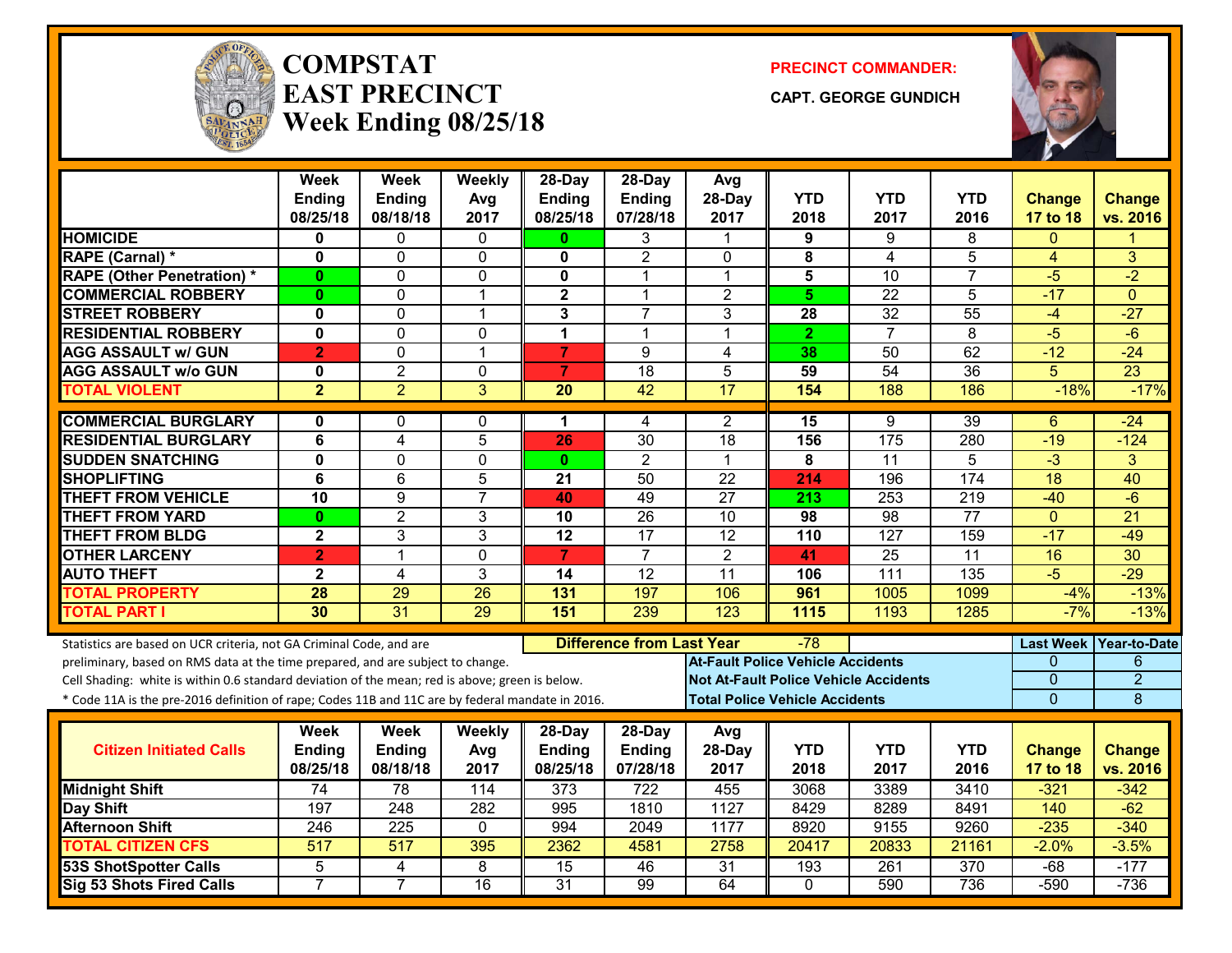## **BEAT 51 East Precinct Week Ending 08/25/18**

|                                   |                |                | <b>Last 4 Weeks</b> |                | 28 Days        | 28 Day  |                |                |                |                |                |
|-----------------------------------|----------------|----------------|---------------------|----------------|----------------|---------|----------------|----------------|----------------|----------------|----------------|
|                                   | <b>Ending</b>  | <b>Ending</b>  | <b>Ending</b>       | <b>Ending</b>  | <b>Ending</b>  | Average | <b>YTD</b>     | <b>YTD</b>     | <b>YTD</b>     | <b>Change</b>  | <b>Change</b>  |
|                                   | 08/04/18       | 08/11/18       | 08/18/18            | 08/25/18       | 08/25/18       | 2017    | 2018           | 2017           | 2016           | 17 to 18       | vs. 2016       |
| <b>HOMICIDE</b>                   | $\Omega$       | 0              | $\Omega$            | 0              | 0              | 0.0     | $\overline{2}$ | $\overline{2}$ | $\mathbf{1}$   | $\mathbf{0}$   | 1              |
| RAPE (Carnal) *                   | 0              | 0              | $\mathbf{0}$        | 0              | $\Omega$       | 0.0     | 3              | $\mathbf{1}$   | $\Omega$       | $\overline{2}$ | 3              |
| <b>RAPE (Other Penetration) *</b> | $\Omega$       | 0              | $\mathbf{0}$        | $\Omega$       | $\Omega$       | 0.0     | $\overline{2}$ | $\overline{2}$ | $\Omega$       | $\mathbf{0}$   | $\overline{2}$ |
| <b>COMMERCIAL ROBBERY</b>         | $\mathbf{1}$   | 0              | 0                   | 0              | $\mathbf{1}$   | 0.0     | $\mathbf{1}$   | $\mathbf{1}$   | $\mathbf{1}$   | $\mathbf{0}$   | $\mathbf{0}$   |
| <b>STREET ROBBERY</b>             | $\Omega$       | $\mathbf{1}$   | $\mathbf 0$         | 0              | $\mathbf{1}$   | 0.1     | 6              | $\overline{7}$ | 5              | $-1$           | $\mathbf{1}$   |
| <b>RESIDENTIAL ROBBERY</b>        | $\Omega$       | 0              | $\mathbf 0$         | $\Omega$       | 0              | 0.0     | $\mathbf 0$    | $\mathbf{1}$   | $\Omega$       | $-1$           | $\Omega$       |
| <b>AGG ASSAULT w/ GUN</b>         | $\mathbf{1}$   | $\overline{2}$ | $\mathbf 0$         | $\Omega$       | 3              | 0.1     | 8              | 8              | 18             | $\mathbf{0}$   | $-10$          |
| <b>AGG ASSAULT w/o GUN</b>        | 0              | 0              | $\mathbf 0$         | 0              | 0              | 0.2     | 18             | 14             | 13             | $\overline{4}$ | 5 <sup>5</sup> |
| <b>TOTAL VIOLENT</b>              | 2 <sup>1</sup> | $\overline{3}$ | $\mathbf{O}$        | $\mathbf{0}$   | 5              | 0.6     | 40             | 36             | 38             | 11%            | 5%             |
| <b>COMMERCIAL BURGLARY</b>        | $\Omega$       | 0              | $\mathbf{0}$        | $\Omega$       | $\Omega$       | 0.1     | 4              | $\overline{2}$ | 9              | $\overline{2}$ | $-5$           |
|                                   |                |                |                     |                |                |         |                |                |                |                |                |
| <b>RESIDENTIAL BURGLARY</b>       | $\mathbf{1}$   | 0              | $\mathbf 0$         | $\mathbf{1}$   | $\overline{2}$ | 0.5     | 12             | 24             | 25             | $-12$          | $-13$          |
| <b>SUDDEN SNATCHING</b>           | 0              | 0              | $\mathbf 0$         | 0              | 0              | 0.1     | 3              | $\overline{2}$ | 0              | $\mathbf{1}$   | 3              |
| <b>SHOPLIFTING</b>                | 0              | 0              | $\mathbf 0$         | 0              | 0              | 0.4     | 18             | 26             | 23             | $-8$           | $-5$           |
| <b>THEFT FROM VEHICLE</b>         | $\mathbf{1}$   | 0              | $\overline{2}$      | $\overline{2}$ | 5              | 0.4     | 36             | 17             | 25             | 19             | 11             |
| <b>THEFT FROM YARD</b>            | 0              | 0              | $\mathbf 0$         | 0              | 0              | 0.2     | 11             | 15             | 22             | $-4$           | $-11$          |
| <b>THEFT FROM BLDG</b>            | $\mathbf{1}$   | 0              | 1                   | $\mathbf{1}$   | 3              | 0.4     | 16             | 24             | 23             | $-8$           | $-7$           |
| <b>OTHER LARCENY</b>              | 0              | 1              | $\mathbf 0$         | 0              | $\mathbf{1}$   | 0.1     | 10             | 3              | $\overline{2}$ | $\overline{7}$ | 8              |
| <b>AUTO THEFT</b>                 | $\mathbf{0}$   | $\overline{2}$ | $\mathbf{0}$        | $\mathbf{1}$   | 3              | 0.3     | 19             | 16             | 16             | 3              | 3              |
| <b>TOTAL PROPERTY</b>             | $\overline{3}$ | 3              | $\overline{3}$      | 5              | 14             | 2.5     | 129            | 129            | 145            | 0%             | $-11%$         |
| <b>TOTAL PART I</b>               | 5              | 6              | 3                   | 5              | 19             | 3.1     | 169            | 165            | 183            | 2%             | $-8%$          |

 **Difference from Last Year**r 4

Statistics are based on UCR criteria, not GA Criminal Code.

\* Rape Code 11A is the historical definition of rape (aka Legacy Rape); Rape Codes 11B and 11C are those moved from Part II to Part I in 2017.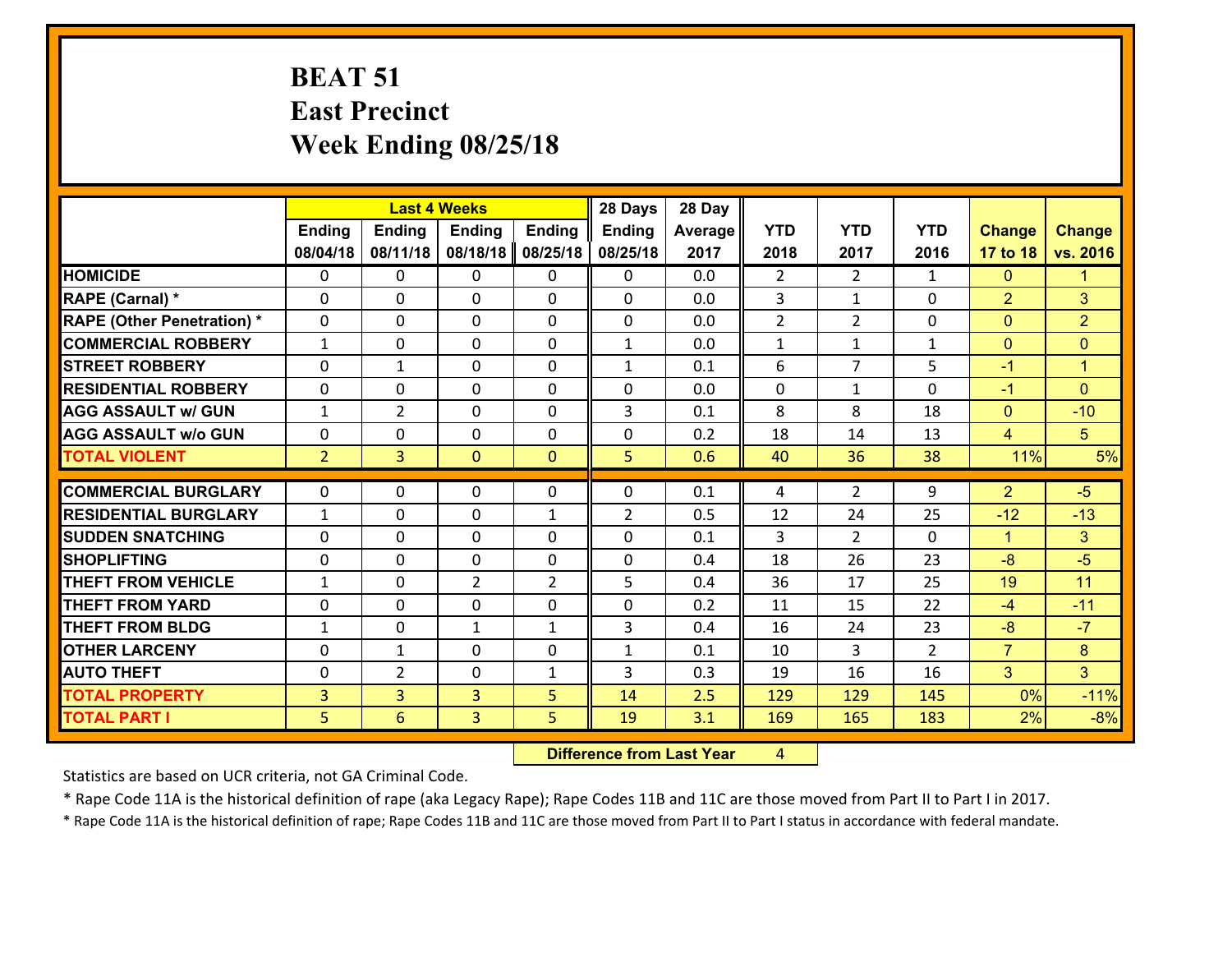## **BEAT 52 East Precinct Week Ending 08/25/18**

|                                   | <b>Last 4 Weeks</b> |                |                |                | 28 Days        | 28 Day  |              |                |               |                |                      |
|-----------------------------------|---------------------|----------------|----------------|----------------|----------------|---------|--------------|----------------|---------------|----------------|----------------------|
|                                   | <b>Ending</b>       | <b>Ending</b>  | <b>Ending</b>  | <b>Ending</b>  | <b>Ending</b>  | Average | <b>YTD</b>   | <b>YTD</b>     | <b>YTD</b>    | <b>Change</b>  | <b>Change</b>        |
|                                   | 08/04/18            | 08/11/18       | 08/18/18       | 08/25/18       | 08/25/18       | 2017    | 2018         | 2017           | 2016          | 17 to 18       | vs. 2016             |
| <b>HOMICIDE</b>                   | $\Omega$            | 0              | $\mathbf{0}$   | 0              | $\mathbf{0}$   | 0.0     | $\mathbf{1}$ | $\Omega$       | $\mathcal{L}$ | 1              | $-1$                 |
| <b>RAPE (Carnal) *</b>            | $\Omega$            | 0              | $\mathbf{0}$   | $\Omega$       | 0              | 0.1     | 2            | $\mathbf{1}$   | 0             | $\mathbf{1}$   | $\overline{2}$       |
| <b>RAPE (Other Penetration) *</b> | $\Omega$            | 0              | $\mathbf 0$    | 0              | 0              | 0.2     | 0            | $\overline{2}$ | $\Omega$      | $-2$           | $\mathbf{0}$         |
| <b>COMMERCIAL ROBBERY</b>         | 0                   | 0              | $\mathbf 0$    | 0              | 0              | 0.0     | $\mathbf{1}$ | $\mathbf 0$    | $\Omega$      | $\mathbf{1}$   | $\blacktriangleleft$ |
| <b>STREET ROBBERY</b>             | $\Omega$            | 1              | $\mathbf 0$    | 0              | $\mathbf{1}$   | 1.1     | 4            | 9              | 14            | $-5$           | $-10$                |
| <b>RESIDENTIAL ROBBERY</b>        | 0                   | 0              | $\mathbf 0$    | 0              | 0              | 0.3     | $\mathbf 0$  | 3              | $\mathbf{1}$  | $-3$           | $-1$                 |
| <b>AGG ASSAULT w/ GUN</b>         | 0                   | 0              | $\mathbf 0$    | $\mathbf{1}$   | $\mathbf{1}$   | 0.5     | 5            | 6              | 15            | $-1$           | $-10$                |
| <b>AGG ASSAULT w/o GUN</b>        | 0                   | 1              | 0              | 0              | $\mathbf{1}$   | 1.2     | 10           | 12             | 5             | $-2$           | 5                    |
| <b>TOTAL VIOLENT</b>              | $\mathbf{0}$        | $\overline{2}$ | $\overline{0}$ | $\mathbf{1}$   | $\overline{3}$ | 3.4     | 23           | 33             | 37            | $-30%$         | $-38%$               |
|                                   |                     |                |                |                |                |         |              |                |               |                |                      |
| <b>COMMERCIAL BURGLARY</b>        | $\Omega$            | 1              | $\mathbf{0}$   | 0              | $\mathbf{1}$   | 0.2     | $\mathbf{1}$ | $\mathbf{1}$   | 3             | $\mathbf{0}$   | $-2$                 |
| <b>RESIDENTIAL BURGLARY</b>       | $\mathbf{1}$        | $\overline{2}$ | 0              | $\overline{2}$ | 5              | 2.6     | 35           | 21             | 40            | 14             | $-5$                 |
| <b>SUDDEN SNATCHING</b>           | $\Omega$            | 0              | $\mathbf 0$    | $\Omega$       | 0              | 0.3     | $\mathbf{1}$ | 3              | $\Omega$      | $-2$           | $\blacktriangleleft$ |
| <b>SHOPLIFTING</b>                | 0                   | 0              | $\mathbf 0$    | 0              | 0              | 0.3     | 2            | 3              | $\mathcal{L}$ | $-1$           | $\mathbf{0}$         |
| <b>THEFT FROM VEHICLE</b>         | $\overline{2}$      | 4              | 3              | 3              | 12             | 7.2     | 31           | 64             | 31            | $-33$          | $\mathbf{0}$         |
| <b>THEFT FROM YARD</b>            | $\overline{2}$      | 0              | 1              | 0              | 3              | 1.8     | 14           | 15             | 10            | $-1$           | $\overline{4}$       |
| <b>THEFT FROM BLDG</b>            | 0                   | 3              | $\mathbf 0$    | $\Omega$       | 3              | 1.3     | 15           | 12             | 21            | 3              | $-6$                 |
| <b>OTHER LARCENY</b>              | $\mathbf{1}$        | 0              | $\mathbf 0$    | $\mathbf{1}$   | $\overline{2}$ | 0.5     | 8            | 4              | 4             | $\overline{4}$ | $\overline{4}$       |
| <b>AUTO THEFT</b>                 | $\mathbf{1}$        | 0              | $\mathbf{1}$   | 0              | $\overline{2}$ | 2.5     | 21           | 19             | 19            | $\overline{2}$ | 2 <sup>1</sup>       |
| <b>TOTAL PROPERTY</b>             | $\overline{7}$      | 10             | 5              | 6              | 28             | 16.6    | 128          | 142            | 130           | $-10%$         | $-2%$                |
| <b>TOTAL PART I</b>               | $\overline{7}$      | 12             | 5              | $\overline{7}$ | 31             | 20.0    | 151          | 175            | 167           | $-14%$         | $-10%$               |

 **Difference from Last Year**‐24

Statistics are based on UCR criteria, not GA Criminal Code.

\* Rape Code 11A is the historical definition of rape (aka Legacy Rape); Rape Codes 11B and 11C are those moved from Part II to Part I in 2017.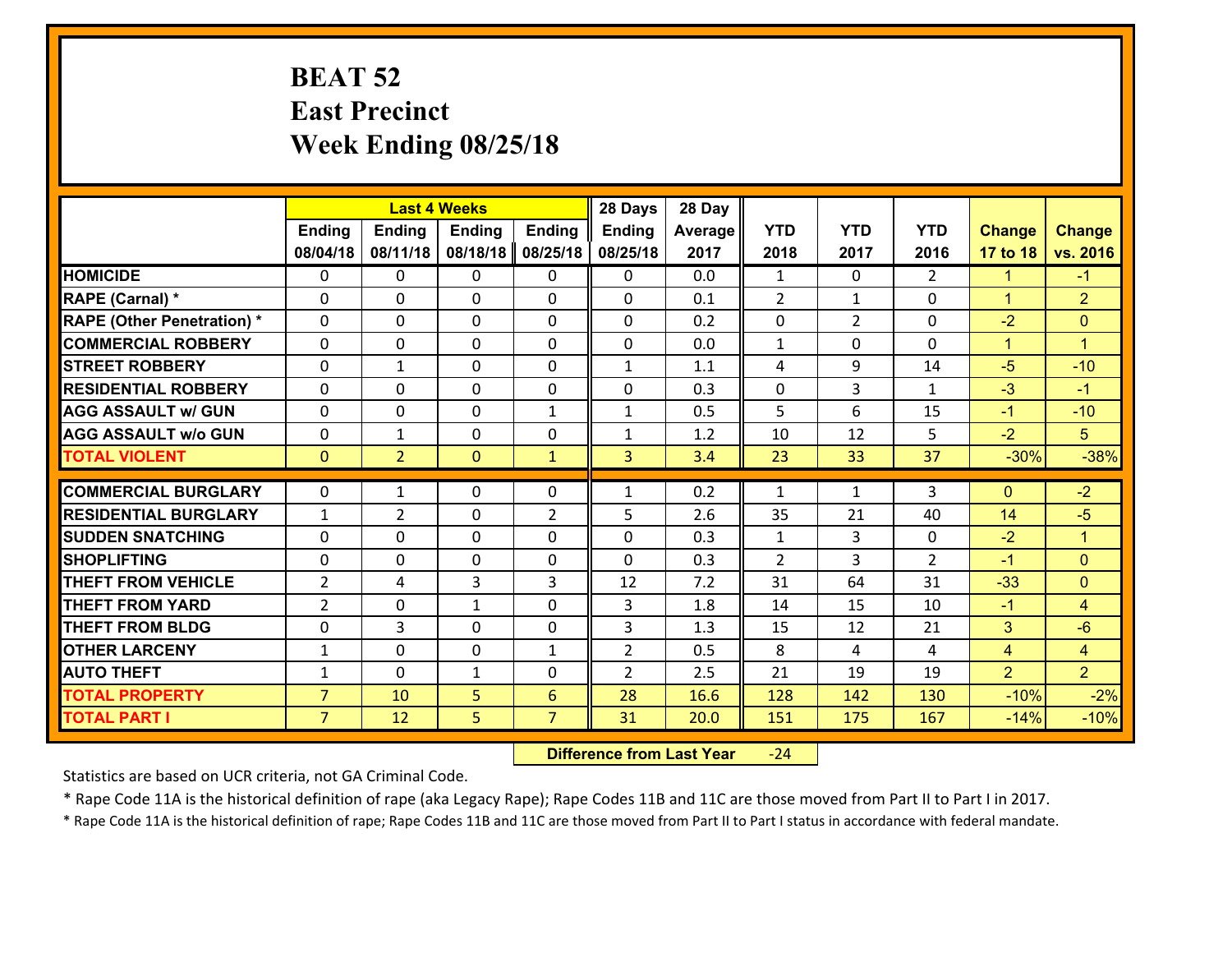## **BEAT 53 East Precinct Week Ending 08/25/18**

|                                   |                |                | 28 Days<br><b>Last 4 Weeks</b> |                |                 |         |              |                |                |                |                      |
|-----------------------------------|----------------|----------------|--------------------------------|----------------|-----------------|---------|--------------|----------------|----------------|----------------|----------------------|
|                                   | <b>Ending</b>  | <b>Ending</b>  | <b>Ending</b>                  | <b>Ending</b>  | <b>Ending</b>   | Average | <b>YTD</b>   | <b>YTD</b>     | <b>YTD</b>     | <b>Change</b>  | <b>Change</b>        |
|                                   | 08/04/18       | 08/11/18       | 08/18/18                       | 08/25/18       | 08/25/18        | 2017    | 2018         | 2017           | 2016           | 17 to 18       | vs. 2016             |
| <b>HOMICIDE</b>                   | $\Omega$       | 0              | $\Omega$                       | 0              | 0               | 0.5     | $\Omega$     | 4              | $\mathbf{1}$   | $-4$           | $-1$                 |
| RAPE (Carnal) *                   | 0              | 0              | $\mathbf{0}$                   | 0              | $\Omega$        | 0.1     | 2            | $\mathbf{1}$   | $\overline{2}$ | $\mathbf{1}$   | $\mathbf{0}$         |
| <b>RAPE (Other Penetration) *</b> | $\Omega$       | 0              | $\mathbf{0}$                   | $\Omega$       | $\Omega$        | 0.2     | $\Omega$     | 3              | 3              | $-3$           | $-3$                 |
| <b>COMMERCIAL ROBBERY</b>         | 0              | 0              | 0                              | 0              | $\Omega$        | 0.1     | $\mathbf{0}$ | $\mathbf{1}$   | $\Omega$       | $-1$           | $\mathbf{0}$         |
| <b>STREET ROBBERY</b>             | $\Omega$       | 0              | $\mathbf 0$                    | $\Omega$       | 0               | 0.3     | 4            | $\overline{3}$ | 9              | $\mathbf{1}$   | $-5$                 |
| <b>RESIDENTIAL ROBBERY</b>        | $\Omega$       | $\Omega$       | $\mathbf 0$                    | $\Omega$       | 0               | 0.2     | $\Omega$     | $\overline{2}$ | $\overline{2}$ | $-2$           | $-2$                 |
| <b>AGG ASSAULT w/ GUN</b>         | $\overline{2}$ | 0              | $\mathbf 0$                    | $\mathbf{1}$   | 3               | 1.7     | 12           | 17             | 6              | $-5$           | $6\phantom{1}$       |
| <b>AGG ASSAULT w/o GUN</b>        | $\overline{2}$ | 0              | $\mathbf{1}$                   | 0              | 3               | 1.2     | 10           | 13             | 4              | $-3$           | $6\overline{6}$      |
| <b>TOTAL VIOLENT</b>              | $\overline{4}$ | $\overline{0}$ | $\mathbf{1}$                   | $\mathbf{1}$   | $6\overline{6}$ | 4.3     | 28           | 44             | 27             | $-36%$         | 4%                   |
| <b>COMMERCIAL BURGLARY</b>        | $\Omega$       | 0              | $\mathbf{0}$                   | $\Omega$       | $\Omega$        | 0.1     | 3            | $\mathbf{1}$   | $\overline{2}$ | $\overline{2}$ | $\blacktriangleleft$ |
|                                   |                |                |                                |                |                 |         |              |                |                |                |                      |
| <b>RESIDENTIAL BURGLARY</b>       | $\overline{2}$ | 4              | $\mathbf{1}$                   | $\overline{2}$ | 9               | 2.5     | 31           | 20             | 57             | 11             | $-26$                |
| <b>SUDDEN SNATCHING</b>           | 0              | 0              | $\mathbf 0$                    | 0              | 0               | 0.2     | $\mathbf{1}$ | $\overline{2}$ | 3              | $-1$           | $-2$                 |
| <b>SHOPLIFTING</b>                | 0              | 1              | $\mathbf 0$                    | 0              | $\mathbf{1}$    | 0.1     | 10           | 0              | 3              | 10             | $\overline{7}$       |
| <b>THEFT FROM VEHICLE</b>         | $\mathbf{1}$   | $\overline{2}$ | 1                              | $\overline{2}$ | 6               | 6.3     | 44           | 51             | 39             | $-7$           | 5                    |
| <b>THEFT FROM YARD</b>            | $\mathbf{1}$   | $\overline{2}$ | $\mathbf 0$                    | 0              | 3               | 2.2     | 22           | 20             | 12             | $\overline{2}$ | 10 <sup>1</sup>      |
| <b>THEFT FROM BLDG</b>            | 0              | 0              | $\overline{2}$                 | 0              | $\overline{2}$  | 4.4     | 28           | 40             | 48             | $-12$          | $-20$                |
| <b>OTHER LARCENY</b>              | $\mathbf{1}$   | 0              | $\mathbf 0$                    | $\mathbf{1}$   | $\overline{2}$  | 0.3     | 8            | 3              | $\Omega$       | 5              | 8                    |
| <b>AUTO THEFT</b>                 | 0              | 1              | $\mathbf{1}$                   | 0              | $\overline{2}$  | 2.7     | 20           | 16             | 25             | $\overline{4}$ | $-5$                 |
| <b>TOTAL PROPERTY</b>             | 5              | 10             | 5                              | 5              | 25              | 18.7    | 167          | 153            | 189            | 9%             | $-12%$               |
| <b>TOTAL PART I</b>               | 9              | 10             | 6                              | 6              | 31              | 23.0    | 195          | 197            | 216            | $-1%$          | $-10%$               |

 **Difference from Last Year**‐2

Statistics are based on UCR criteria, not GA Criminal Code.

\* Rape Code 11A is the historical definition of rape (aka Legacy Rape); Rape Codes 11B and 11C are those moved from Part II to Part I in 2017.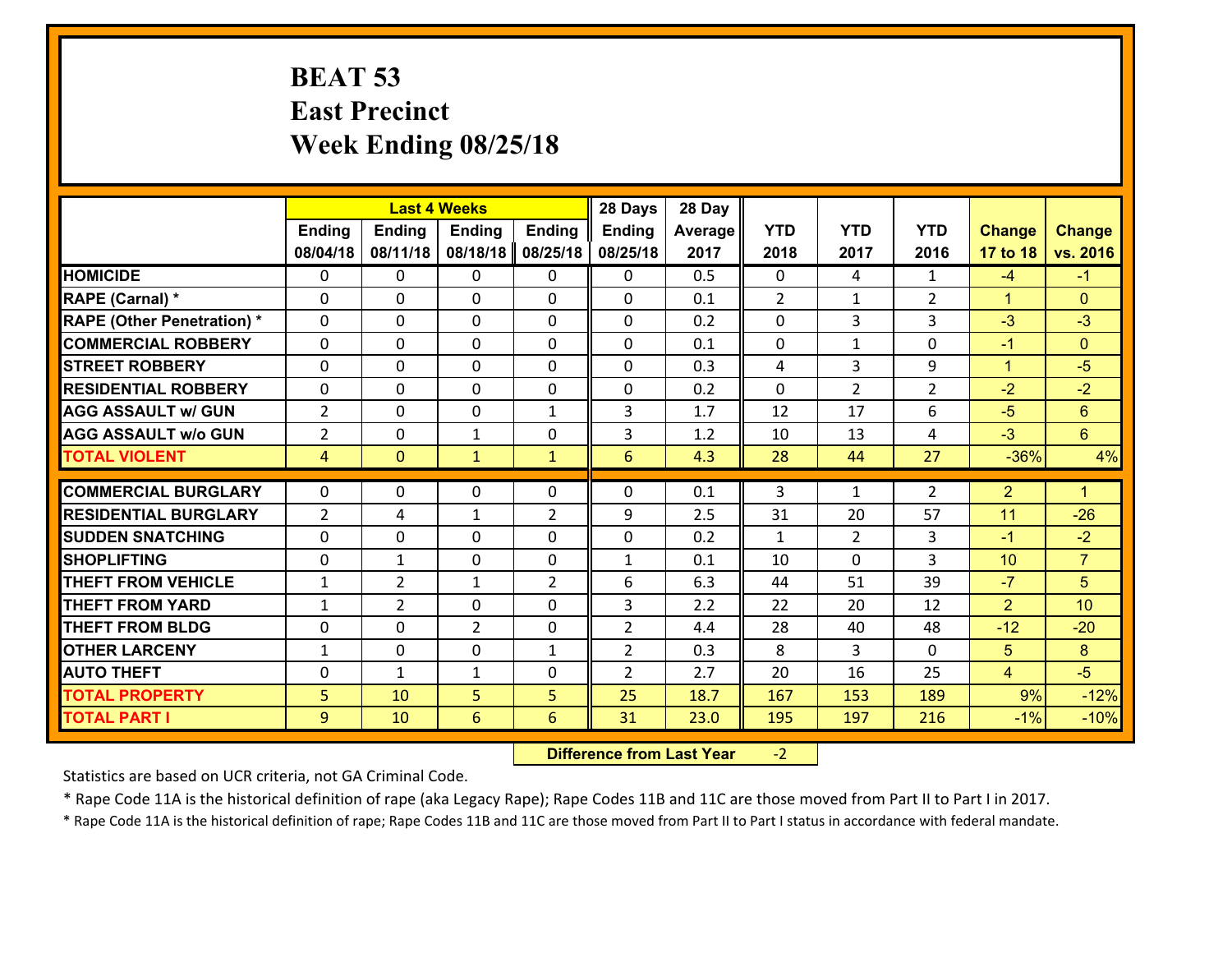# **BEAT 54 East Precinct Week Ending 08/25/18**

|                                   |                | <b>Last 4 Weeks</b> |                |                | 28 Days        | 28 Day  |                |                |              |                      |                |
|-----------------------------------|----------------|---------------------|----------------|----------------|----------------|---------|----------------|----------------|--------------|----------------------|----------------|
|                                   | Ending         | <b>Ending</b>       | <b>Ending</b>  | <b>Ending</b>  | <b>Ending</b>  | Average | <b>YTD</b>     | <b>YTD</b>     | <b>YTD</b>   | <b>Change</b>        | <b>Change</b>  |
|                                   | 08/04/18       | 08/11/18            | 08/18/18       | 08/25/18       | 08/25/18       | 2017    | 2018           | 2017           | 2016         | 17 to 18             | vs. 2016       |
| <b>HOMICIDE</b>                   | $\Omega$       | 0                   | 0              | $\Omega$       | 0              | 0.2     | 4              | 3              | $\mathbf{1}$ | $\blacktriangleleft$ | 3              |
| RAPE (Carnal) *                   | $\mathbf{0}$   | 0                   | $\mathbf{0}$   | 0              | 0              | 0.1     | $\mathbf{0}$   | 0              | $\mathbf{1}$ | $\mathbf{0}$         | $-1$           |
| <b>RAPE (Other Penetration) *</b> | $\Omega$       | 0                   | $\mathbf{0}$   | $\Omega$       | $\Omega$       | 0.1     | $\mathbf{1}$   | $\Omega$       | $\mathbf{1}$ | $\blacktriangleleft$ | $\mathbf{0}$   |
| <b>COMMERCIAL ROBBERY</b>         | 0              | $\mathbf{1}$        | 0              | 0              | $\mathbf{1}$   | 0.9     | 3              | 11             | 0            | $-8$                 | 3 <sup>1</sup> |
| <b>STREET ROBBERY</b>             | 0              | 0                   | 0              | 0              | 0              | 0.8     | $\overline{7}$ | 10             | 17           | $-3$                 | $-10$          |
| <b>RESIDENTIAL ROBBERY</b>        | $\mathbf{1}$   | 0                   | 0              | 0              | $\mathbf{1}$   | 0.0     | $\overline{2}$ | $\Omega$       | 3            | $\overline{2}$       | $-1$           |
| <b>AGG ASSAULT w/ GUN</b>         | $\Omega$       | 0                   | 0              | 0              | 0              | 1.1     | 8              | 12             | 15           | $-4$                 | $-7$           |
| <b>AGG ASSAULT w/o GUN</b>        | 0              | 0                   | $\mathbf{1}$   | 0              | $\mathbf{1}$   | 0.8     | 11             | 9              | 4            | $\overline{2}$       | $\overline{7}$ |
| <b>TOTAL VIOLENT</b>              | $\mathbf{1}$   | $\mathbf{1}$        | $\mathbf{1}$   | $\overline{0}$ | $\overline{3}$ | 4.0     | 36             | 45             | 42           | $-20%$               | $-14%$         |
| <b>COMMERCIAL BURGLARY</b>        | $\Omega$       | 0                   | $\mathbf{0}$   | $\Omega$       | $\Omega$       | 0.7     | 2              | 3              | 10           | $-1$                 | $-8$           |
| <b>RESIDENTIAL BURGLARY</b>       | $\overline{2}$ | $\mathbf{1}$        | $\mathbf{1}$   | 0              | 4              | 5.1     | 42             | 43             | 68           | $-1$                 | $-26$          |
| <b>SUDDEN SNATCHING</b>           | 0              | 0                   | 0              | 0              | 0              | 0.1     | $\mathbf 0$    | $\Omega$       | 0            | $\mathbf{0}$         | $\overline{0}$ |
| <b>SHOPLIFTING</b>                | $\mathbf{1}$   | $\mathbf{1}$        | $\overline{2}$ | $\mathbf{1}$   | 5              | 5.0     | 50             | 29             | 51           | 21                   | $-1$           |
| <b>THEFT FROM VEHICLE</b>         | $\mathbf{1}$   | 3                   | 3              | 0              | $\overline{7}$ | 5.3     | 37             | 48             | 49           | $-11$                | $-12$          |
| <b>THEFT FROM YARD</b>            | $\overline{2}$ | $\mathbf{1}$        | $\mathbf{1}$   | 0              | 4              | 2.3     | 22             | 19             | 14           | 3                    | 8              |
| <b>THEFT FROM BLDG</b>            | 0              | $\mathbf{1}$        | 0              | 0              | 1              | 2.3     | 22             | 28             | 28           | $-6$                 | $-6$           |
| <b>OTHER LARCENY</b>              | 0              | 0                   | 0              | 0              | 0              | 0.2     | 8              | $\overline{2}$ | 4            | 6                    | $\overline{4}$ |
| <b>AUTO THEFT</b>                 | $\overline{2}$ | 0                   | $\mathbf{1}$   | $\mathbf{1}$   | 4              | 1.9     | 22             | 29             | 29           | $-7$                 | $-7$           |
| <b>TOTAL PROPERTY</b>             | 8              | $\overline{7}$      | 8              | $\overline{2}$ | 25             | 22.9    | 205            | 201            | 253          | 2%                   | $-19%$         |
| <b>TOTAL PART I</b>               | 9              | 8                   | 9              | $\overline{2}$ | 28             | 26.8    | 241            | 246            | 295          | $-2%$                | $-18%$         |
|                                   |                |                     |                |                |                |         |                |                |              |                      |                |

 **Difference from Last Year**‐5

Statistics are based on UCR criteria, not GA Criminal Code.

\* Rape Code 11A is the historical definition of rape (aka Legacy Rape); Rape Codes 11B and 11C are those moved from Part II to Part I in 2017.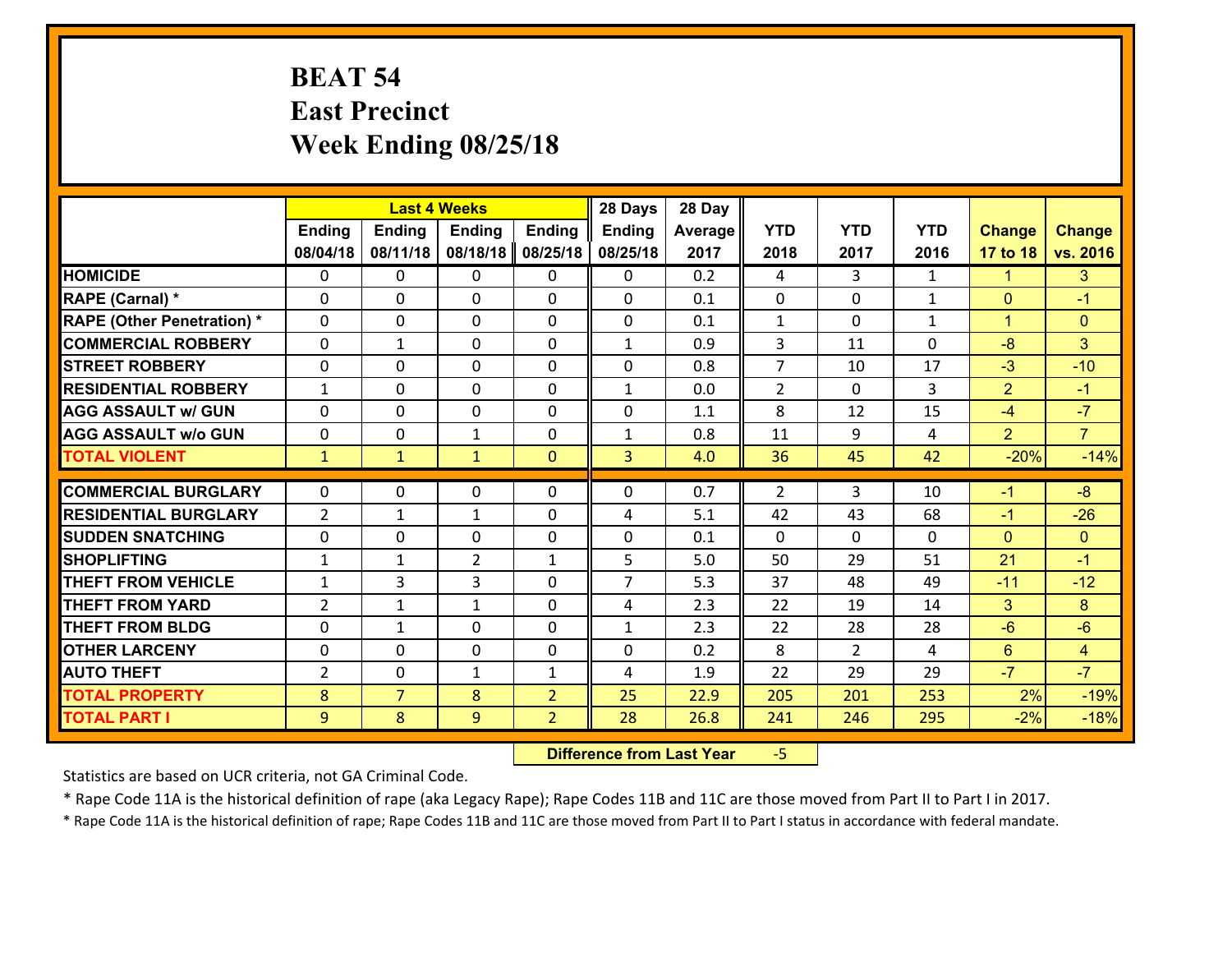#### **BEAT 55 East Precinct Week Ending 08/25/18**

|                                   | <b>Last 4 Weeks</b> |                |                |               | 28 Days        | 28 Day  |                |                |                |                |                      |
|-----------------------------------|---------------------|----------------|----------------|---------------|----------------|---------|----------------|----------------|----------------|----------------|----------------------|
|                                   | <b>Ending</b>       | Ending         | <b>Ending</b>  | <b>Ending</b> | <b>Ending</b>  | Average | <b>YTD</b>     | <b>YTD</b>     | <b>YTD</b>     | <b>Change</b>  | <b>Change</b>        |
|                                   | 08/04/18            | 08/11/18       | 08/18/18       | 08/25/18      | 08/25/18       | 2017    | 2018           | 2017           | 2016           | 17 to 18       | vs. 2016             |
| <b>HOMICIDE</b>                   | $\Omega$            | 0              | $\mathbf{0}$   | 0             | $\mathbf{0}$   | 0.0     | $\mathbf{1}$   | $\Omega$       | $\Omega$       | 1              | 1                    |
| RAPE (Carnal) *                   | $\Omega$            | 0              | $\mathbf{0}$   | $\Omega$      | 0              | 0.0     | 0              | 0              | $\mathbf{1}$   | $\mathbf{0}$   | $-1$                 |
| <b>RAPE (Other Penetration) *</b> | $\Omega$            | 0              | $\mathbf 0$    | 0             | 0              | 0.0     | $\mathbf{0}$   | 0              | $\mathbf{1}$   | $\mathbf{0}$   | $-1$                 |
| <b>COMMERCIAL ROBBERY</b>         | 0                   | 0              | $\mathbf 0$    | 0             | 0              | 1.0     | $\mathbf 0$    | 9              | $\overline{2}$ | $-9$           | $-2$                 |
| <b>STREET ROBBERY</b>             | $\Omega$            | 0              | $\mathbf 0$    | 0             | 0              | 0.2     | 4              | $\mathbf{1}$   | 5              | 3              | $-1$                 |
| <b>RESIDENTIAL ROBBERY</b>        | 0                   | 0              | $\mathbf 0$    | 0             | 0              | 0.0     | $\mathbf 0$    | $\mathbf{1}$   | 0              | $-1$           | $\mathbf{0}$         |
| <b>AGG ASSAULT w/ GUN</b>         | 0                   | 0              | $\mathbf 0$    | 0             | 0              | 0.5     | 4              | 5              | 5              | $-1$           | $-1$                 |
| <b>AGG ASSAULT w/o GUN</b>        | 0                   | 0              | 0              | 0             | $\mathbf 0$    | 0.5     | 4              | $\overline{2}$ | 5              | $\overline{2}$ | $-1$                 |
| <b>TOTAL VIOLENT</b>              | $\mathbf{0}$        | $\overline{0}$ | $\mathbf{O}$   | $\mathbf{0}$  | $\mathbf{0}$   | 2.2     | 13             | 18             | 19             | $-28%$         | $-32%$               |
| <b>COMMERCIAL BURGLARY</b>        | $\Omega$            |                |                | $\Omega$      |                |         |                |                | $\overline{7}$ |                |                      |
|                                   |                     | 0              | $\mathbf{0}$   |               | $\Omega$       | 0.3     | 3              | $\mathbf{1}$   |                | $\overline{2}$ | $-4$                 |
| <b>RESIDENTIAL BURGLARY</b>       | $\Omega$            | $\overline{2}$ | $\overline{2}$ | 0             | 4              | 3.4     | 14             | 39             | 33             | $-25$          | $-19$                |
| <b>SUDDEN SNATCHING</b>           | 0                   | 0              | $\mathbf 0$    | 0             | 0              | 0.2     | $\mathbf{1}$   | 3              | $\Omega$       | $-2$           | $\blacktriangleleft$ |
| <b>SHOPLIFTING</b>                | $\mathbf{1}$        | 5              | 4              | 5             | 15             | 13.8    | 131            | 135            | 86             | $-4$           | 45                   |
| <b>THEFT FROM VEHICLE</b>         | $\overline{2}$      | $\overline{2}$ | $\mathbf 0$    | 3             | $\overline{7}$ | 4.1     | 33             | 37             | 48             | $-4$           | $-15$                |
| <b>THEFT FROM YARD</b>            | $\mathbf 0$         | 0              | $\mathbf 0$    | 0             | 0              | 1.5     | 18             | 13             | 10             | 5              | 8                    |
| <b>THEFT FROM BLDG</b>            | $\mathbf{1}$        | 0              | $\mathbf 0$    | $\Omega$      | $\mathbf{1}$   | 1.5     | 12             | 10             | 24             | $\overline{2}$ | $-12$                |
| <b>OTHER LARCENY</b>              | $\mathbf 0$         | 1              | $\mathbf{1}$   | $\Omega$      | $\overline{2}$ | 0.6     | $\overline{3}$ | 6              | $\Omega$       | $-3$           | 3                    |
| <b>AUTO THEFT</b>                 | 0                   | 1              | $\mathbf 0$    | 0             | $\mathbf{1}$   | 1.7     | 12             | 10             | 24             | $\overline{2}$ | $-12$                |
| <b>TOTAL PROPERTY</b>             | $\overline{4}$      | 11             | $\overline{7}$ | 8             | 30             | 27.2    | 227            | 254            | 232            | $-11%$         | $-2%$                |
| <b>TOTAL PART I</b>               | $\overline{4}$      | 11             | $\overline{7}$ | 8             | 30             | 29.4    | 240            | 272            | 251            | $-12%$         | $-4%$                |

 **Difference from Last Year**r -32

Statistics are based on UCR criteria, not GA Criminal Code.

\* Rape Code 11A is the historical definition of rape (aka Legacy Rape); Rape Codes 11B and 11C are those moved from Part II to Part I in 2017.